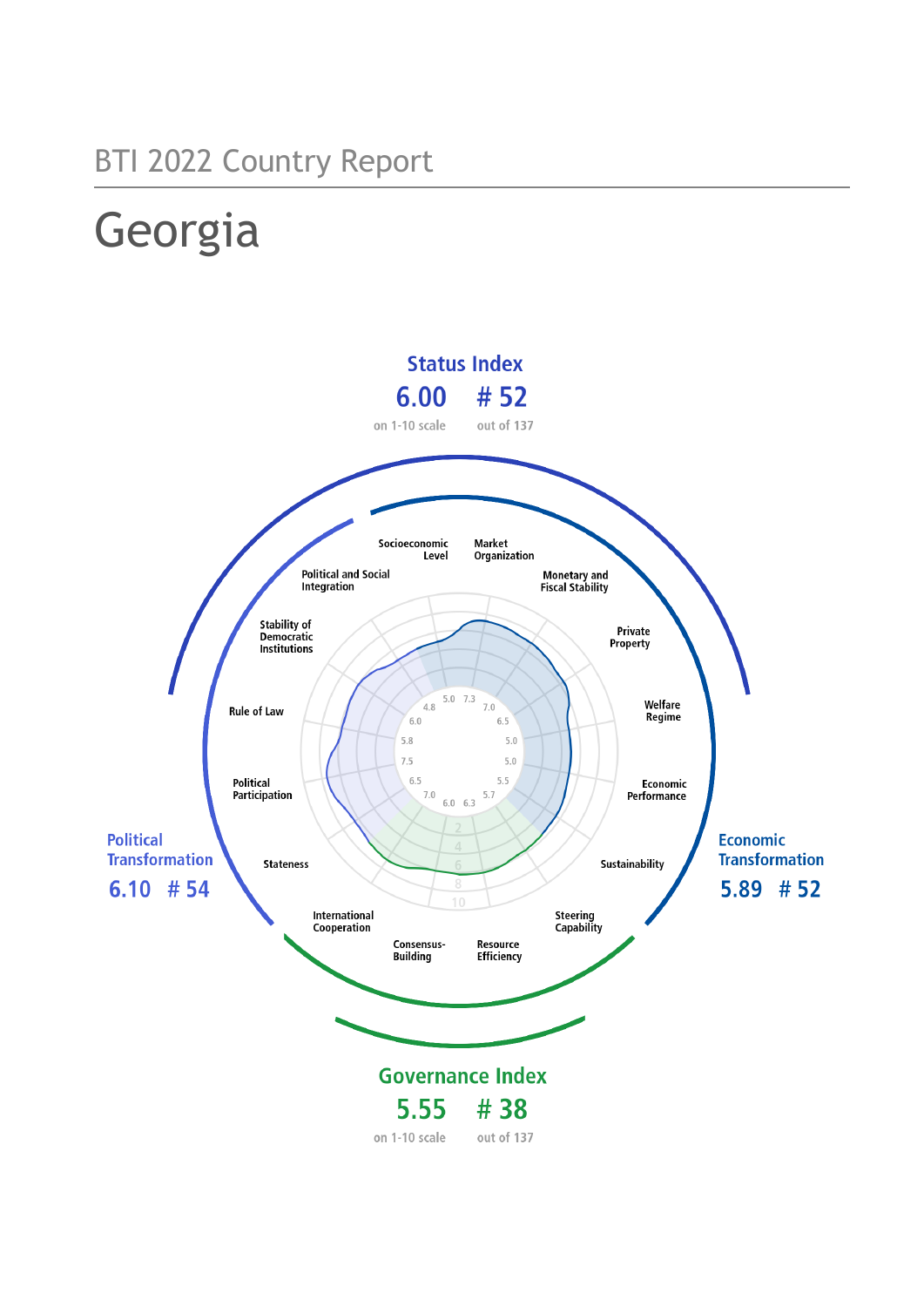This report is part of the **Bertelsmann Stiftung's Transformation Index (BTI) 2022**. It covers the period from February 1, 2019 to January 31, 2021. The BTI assesses the transformation toward democracy and a market economy as well as the quality of governance in 137 countries. More on the BTI at [https://www.bti-project.org.](https://www.bti-project.org/)

Please cite as follows: Bertelsmann Stiftung, BTI 2022 Country Report — Georgia. Gütersloh: Bertelsmann Stiftung, 2022.

This work is licensed under a **Creative Commons Attribution 4.0 International License**.

### **Contact**

Bertelsmann Stiftung Carl-Bertelsmann-Strasse 256 33111 Gütersloh Germany

**Sabine Donner** Phone +49 5241 81 81501 sabine.donner@bertelsmann-stiftung.de

**Hauke Hartmann** Phone +49 5241 81 81389 hauke.hartmann@bertelsmann-stiftung.de

**Claudia Härterich** Phone +49 5241 81 81263 claudia.haerterich@bertelsmann-stiftung.de

### **Sabine Steinkamp** Phone +49 5241 81 81507 sabine.steinkamp@bertelsmann-stiftung.de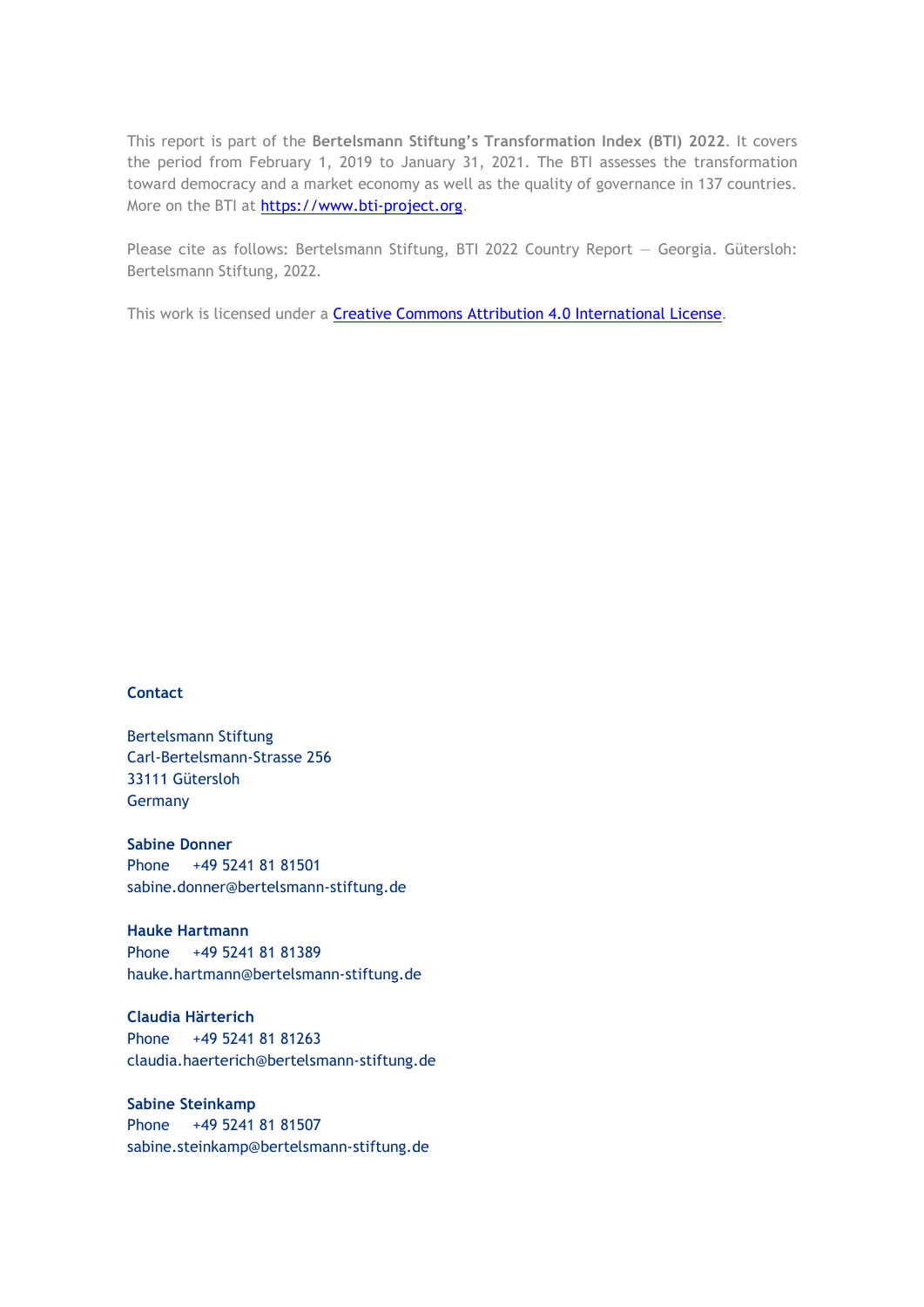#### **Key Indicators**

| Population                         | M     | 3.7    | HDI                            | 0.812 | GDP p.c., PPP $\sqrt{5}$     | 14863 |
|------------------------------------|-------|--------|--------------------------------|-------|------------------------------|-------|
| Pop. growth <sup>1</sup><br>% p.a. |       | $-0.2$ | HDI rank of 189                | 61    | Gini Index                   | 35.9  |
| Life expectancy                    | vears | 73.8   | UN Education Index             | 0.862 | Poverty <sup>3</sup><br>$\%$ | 14.9  |
| Urban population %                 |       | 59.5   | Gender inequality <sup>2</sup> | 0.331 | Aid per capita               | 133.5 |
|                                    |       |        |                                |       |                              |       |

Sources (as of December 2021): The World Bank, World Development Indicators 2021 | UNDP, Human Development Report 2020. Footnotes: (1) Average annual growth rate. (2) Gender Inequality Index (GII). (3) Percentage of population living on less than \$3.20 a day at 2011 international prices.

## Executive Summary

During the period under review billionaire Bidzina Ivanishvili's Georgian Dream party (GD) repeated the historical pattern in Georgia of transforming the country's political regime into a hybrid regime in which the governing party controls all branches of the state. The government has adopted the constitution to its needs and increasingly antagonizes the leading opposition party UNM as an enemy rather than a competitor. The government rejected growing criticism from civil society as politically biased. The GD majority did not exercise self-restraint or stick to democratic standards. The state has violently dispersed several demonstrations led by a growing opposition. Infected by the informal clientele politics of Big Men behind the scenes, the GD gave in to particularistic interests. CSOs allege "state capture."

However, GD did not improve its policies and programs despite claiming to be a social democratic party. It only appeared to "remember" its populist promises to a disappointed and poverty-stricken population ahead of the parliamentary elections on October 31, 2020. To fill its policy void, it launched a polarizing campaign against Mikheil Saakashvili and his UNM representatives in Georgia.

However, the opposition led by UNM gained some ground and replied in a similar way. Building on serious mistakes by GD politicians, they managed to unite major opposition parties and organized street protests to put pressure on the GD government. After international diplomatic facilitation, a political compromise in March 2020 lasted only until the allegedly fraudulent parliamentary elections of October 31, 2020. These elections gave GD – for the first time in Georgia – a third term as ruling party. Some new liberal-centrist parties increased their number of votes but could not stop the escalating polarization. Most of them joined UNM and refused to take up their seats in the new parliament. The political deadlock continues in 2021 and even highranking EU facilitators have so far been unable to break it.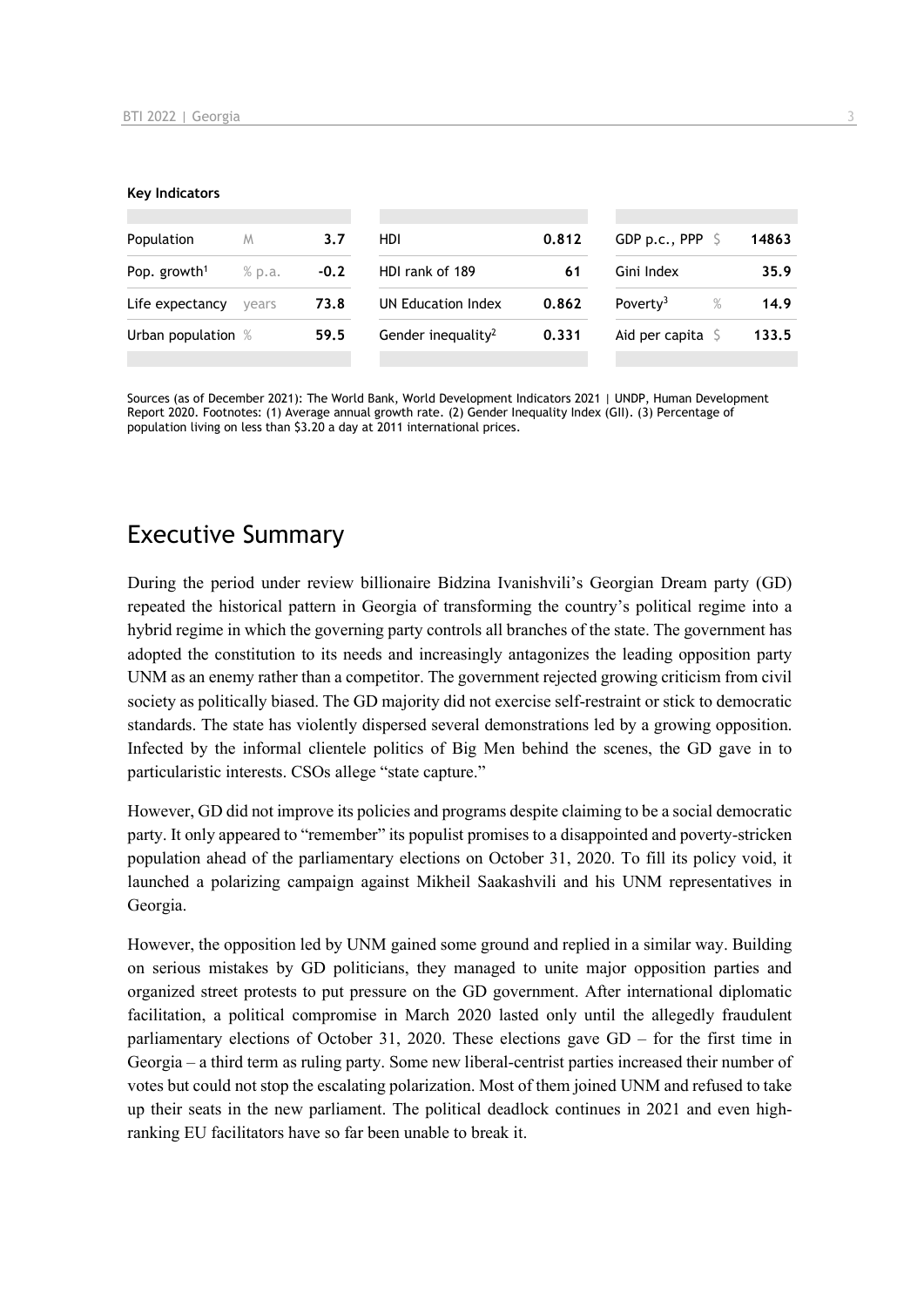In the meantime, Georgians have grown tired of the polarized political environment dominated by two antagonistic parties, which leaves little space for viable alternatives to solve the country's deeply embedded socioeconomic problems – a top concern for Georgian voters. The citizens have learned that they can use their votes as a weapon, but their weakness remains the lack of selforganization to control political actors. Low rates of trust in democratic institutions correlate with high ones in individuals (Catholicos Patriarch Ilia II, head of the Georgian Orthodox Church, billionaire Bidzina Ivanishvili, as well as the exiled former president Mikheil Saakashvili, who each attract different segments of the electorate). So far, the political deadlock has not had a negative impact on Georgia's commitments to the EU in the Association Agreement, Deep and Comprehensive Free Trade Area (DCFTA) and visa liberalization, all of which are in expectation of a distant prospect of membership.

Promising economic development continued in Georgia in 2019, but abruptly came to a halt with the COVID-19 pandemic. The successful management of the first wave in spring 2020 returned public credibility to the GD government. After the parliamentary elections a disastrous second wave hit the country, leading to a lockdown from November 2020 until February 2021. The socioeconomic consequences of the lockdown exacerbated the economic hardship of many Georgians.

It remains to be seen if the increased personalization and polarization in politics will continue at the expense of Georgia's democratic transition and the common good of Georgian society.

## History and Characteristics of Transformation

Underway since 1989, Georgia's political and economic transformation has been characterized by civil war, territorial conflicts and sharp economic decline. The first free elections to Georgia's Supreme Soviet in October 1990 brought to power a heterogeneous national movement led by dissident Zviad Gamsakhurdia, which – following a referendum on March 30 – declared its independence from the Soviet Union on April 9, 1991. Despite his landslide victory in the May 1991 presidential elections, Gamsakhurdia failed to consolidate his rule and was ousted in a violent coup d'état in the winter of 1991-1992 that was accompanied by secessionist conflicts in South Ossetia and Abkhazia.

The insurgents invited former Georgian Communist leader and Soviet foreign minister Eduard Shevardnadze to head an interim government. He neutralized criminal military gangs and obtained international recognition of Georgia's independence. A new constitution and parliamentary elections in 1995 consolidated a fragile state. The parliament remained weak, intra-elite competition and corruption blossomed, and the ruling "Citizens' Union of Georgia" stayed in power thanks to rigged parliamentary and presidential elections in 1999 and 2000.

Young reformers, headed by Mikheil Saakashvili, Zurab Zhvania and Nino Burjanadze, left the ruling party and formed a new opposition that in November 2003 headed popular protests against rigged parliamentary elections. Shevardnadze resigned. The "Rose Revolution" was a popular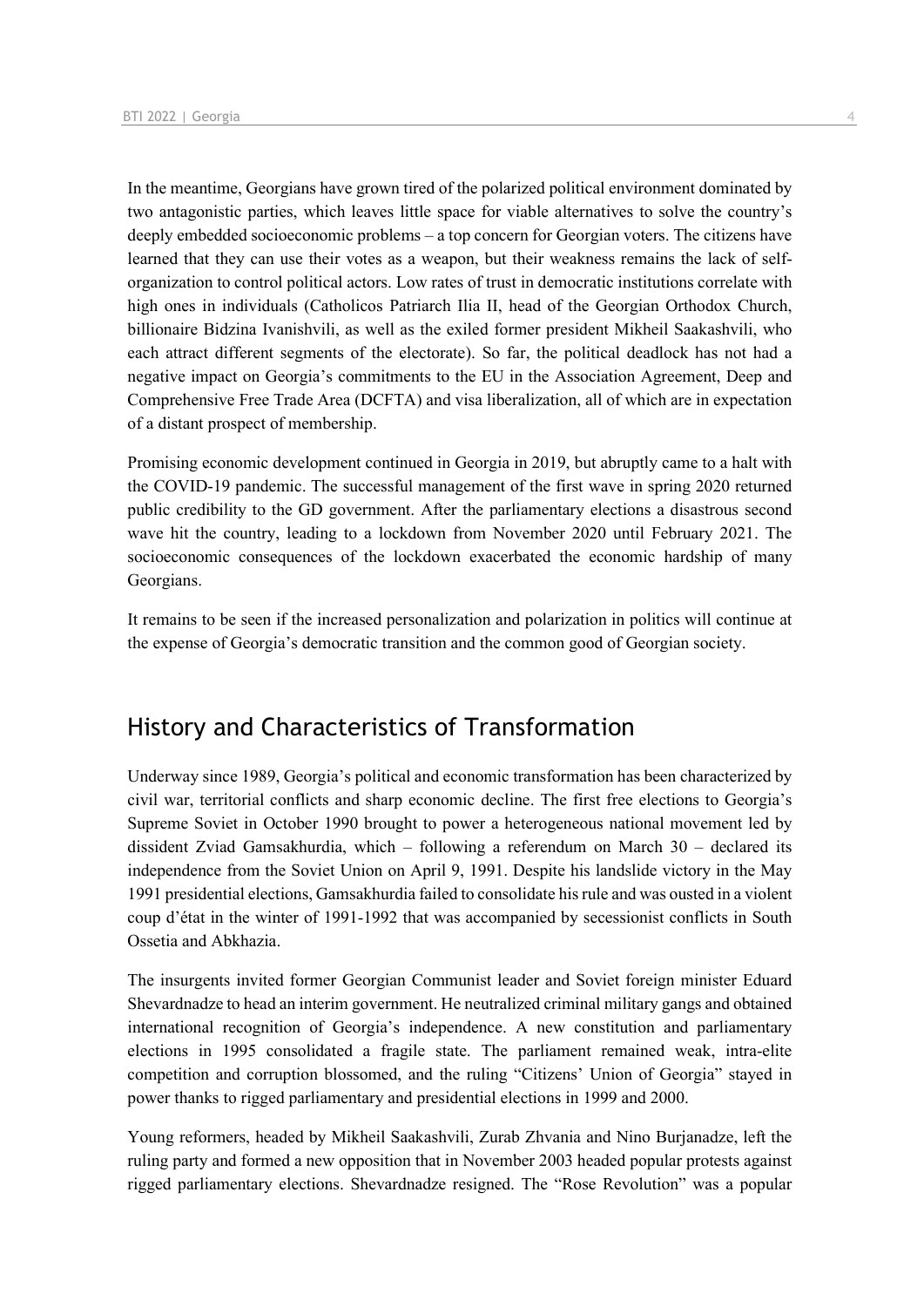protest against only democratic facades, fomented by an NGO network, youth movement and independent TV station "Rustavi 2."

In the presidential elections of January 2004, the charismatic Saakashvili seized an overwhelming victory with 96% of the popular vote. The three leaders merged their parties into the "United National Movement" (UNM) that won more than two-thirds of deputies in the March 2004 repeat parliamentary elections. This allowed them to implement far-reaching structural reforms with outstanding results. However, there existed serious deficits in checks and balances by the parliament, judiciary and media.

After the brutal dispersal of broad protests and the shutting down of the critical "Imedi" TV station during a state of emergency invoked in November 2007, Saakashvili was able to restore democratic credentials through presidential and parliamentary elections held early in 2008. The political crisis was followed by sluggish economic growth, the global financial crisis, and a serious deterioration of the investment climate in the aftermath of the Georgian-Russian war over South Ossetia in 2008. Stability in Georgia could be secured only through the support of international assistance.

The highly competitive parliamentary elections of October 2012 led to the first democratic change of power in Georgia's history. The ruling UNM accepted its defeat by the Georgian Dream (GD) coalition of billionaire Bidzina Ivanishvili. After one year of tense cohabitation between President Saakashvili and Prime Minister Ivanishvili, the presidential elections on October 27, 2013, resulted in a straight victory of 62% for the GD candidate, Giorgi Margvelashvili. With his inauguration on November 17, 2013, constitutional changes adopted under the previous leadership entered into force, which marked a shift from a presidential to a mixed system with significantly diminished presidential powers. Directly afterwards Bidzina Ivanishvili voluntarily resigned and the GD-dominated parliament confirmed Irakli Garibashvili (2013-15) as new prime minister, who was followed by Giorgi Kvirikashvili (2015-18), Mamuka Bakhtadze (2018-19) Giorgi Gakharia (2019-2021) and again Irakli Garibashvili. These changes indicate that the real source of power has remained with Bidzina Ivanishvili from behind the scenes.

Beginning in November 2014 with popular Irakli Alasania's dismissal as defense minister and the withdrawal of his Free Democrats from the majority, the GD coalition started to fall apart. Until the 2016 parliamentary elections, almost all former coalition parties had left the ruling bloc. Accordingly, GD consolidated as ruling party and won a constitutional majority. Its government arrested several former ministers and prominent UNM leaders to hold them responsible for human rights violations, which drew international criticism of selective justice. No less importantly, the former ruling party managed to survive its loss of power and formed the main opposition faction in parliament that later split into UNM and European Georgia parties. As the third opposition party, the Alliance for Georgia overcame the 5% barrier.

Apart from the massive deterioration of relations with Russia that culminated in the 2008 war, the most important foreign policy event in the last 15 years was the EU-Georgia Association Agreement that entered into force on July 1, 2016. It contains serious reform commitments on the part of Georgia in exchange for visa regime liberalization and access to the EU's internal market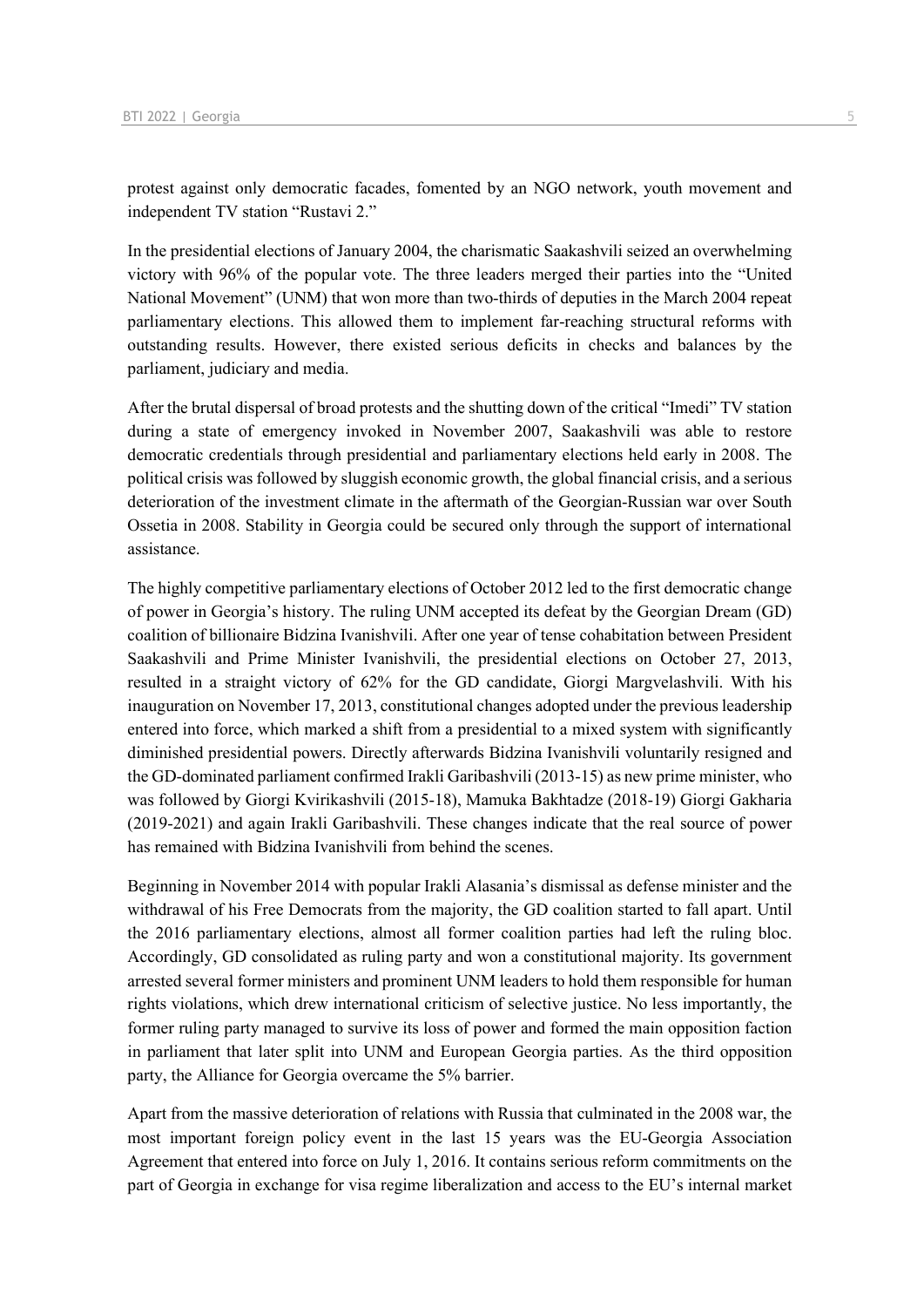through the Deep and Comprehensive Free Trade Area (DCFTA) and demonstrates Georgia's intention to move closer to the EU on "Georgia's European Way." Simultaneously, the reintegration of the breakaway entities of Abkhazia and South Ossetia became increasingly dependent on the Russian Federation, which maintains military bases and is pursuing a "borderization" strategy (i.e., erecting borders between occupied areas and Georgia proper). The Geneva negotiations have yet to find any resolution to the problem.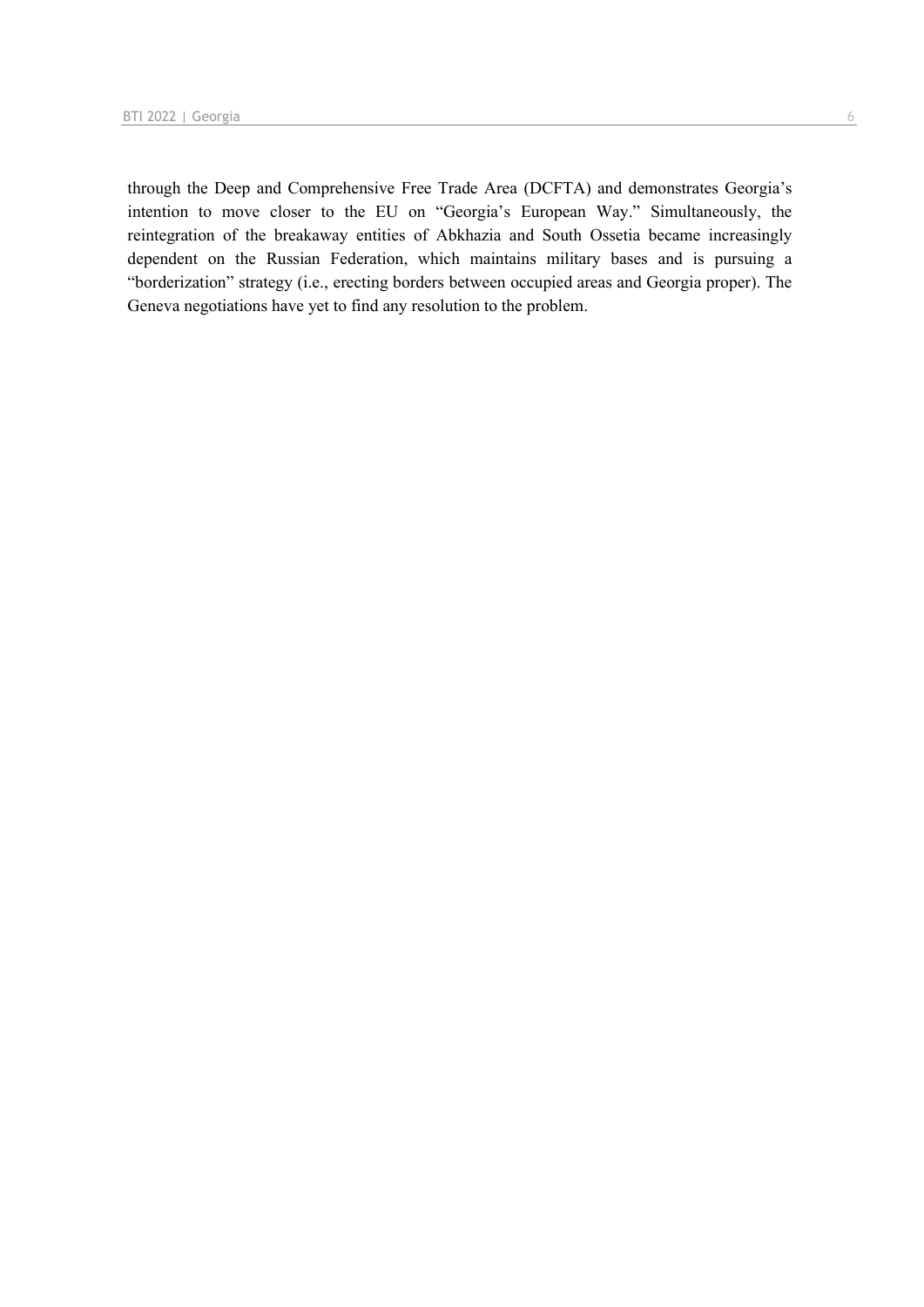The BTI combines text analysis and numerical assessments. The score for each question is provided below its respective title. The scale ranges from 1 (worst) to 10 (best).

## Transformation Status

## I. Political Transformation

### **1 | Stateness**

Contrary to the early 1990s, monopoly on the use of legitimate force is now held by the state in Georgia. However, the conflicts between Georgia proper and the two breakaway territories, Abkhazia and South Ossetia, remain unresolved. Abkhazian and South Ossetian authorities have managed to strengthen their de facto statelets, supported by the Russian Federation. Russia has expanded its military presence and security measures along the borders with Georgia. It also concluded treaties on strategic partnership with Abkhazia (November 24, 2014) and on Alliance and Integration with South Ossetia (March 18, 2015) which confirm their inclusion in a common security and defense space.

Both de facto states lack any prospect of international recognition. The Geneva Talks, the only international forum for negotiations among the conflicting parties, with the two breakaway provinces being represented by Russia, were unable to produce any tangible results. In 2009 the EU adopted a Non-Recognition and Engagement Policy (NREP) for Abkhazia and South Ossetia that has likewise brought no progress.

On January 21, 2021, the European Court of Human Rights rendered a judgment in connection with the August War of 2008, in the case of Georgia v. Russia, which had been pending for 12 years. The court agreed with almost all of Georgia's arguments and found that the Russian Federation had violated several articles of the European Convention of Human Rights during and after the war. The judgment of the court is significant in that it has unequivocally established that the Russian Federation has exercised "effective control" over the occupied territories of Georgia (Abkhazia and South Ossetia).

### **Question** Score

Monopoly on the use of force 5 $\frac{22}{10}$  $106$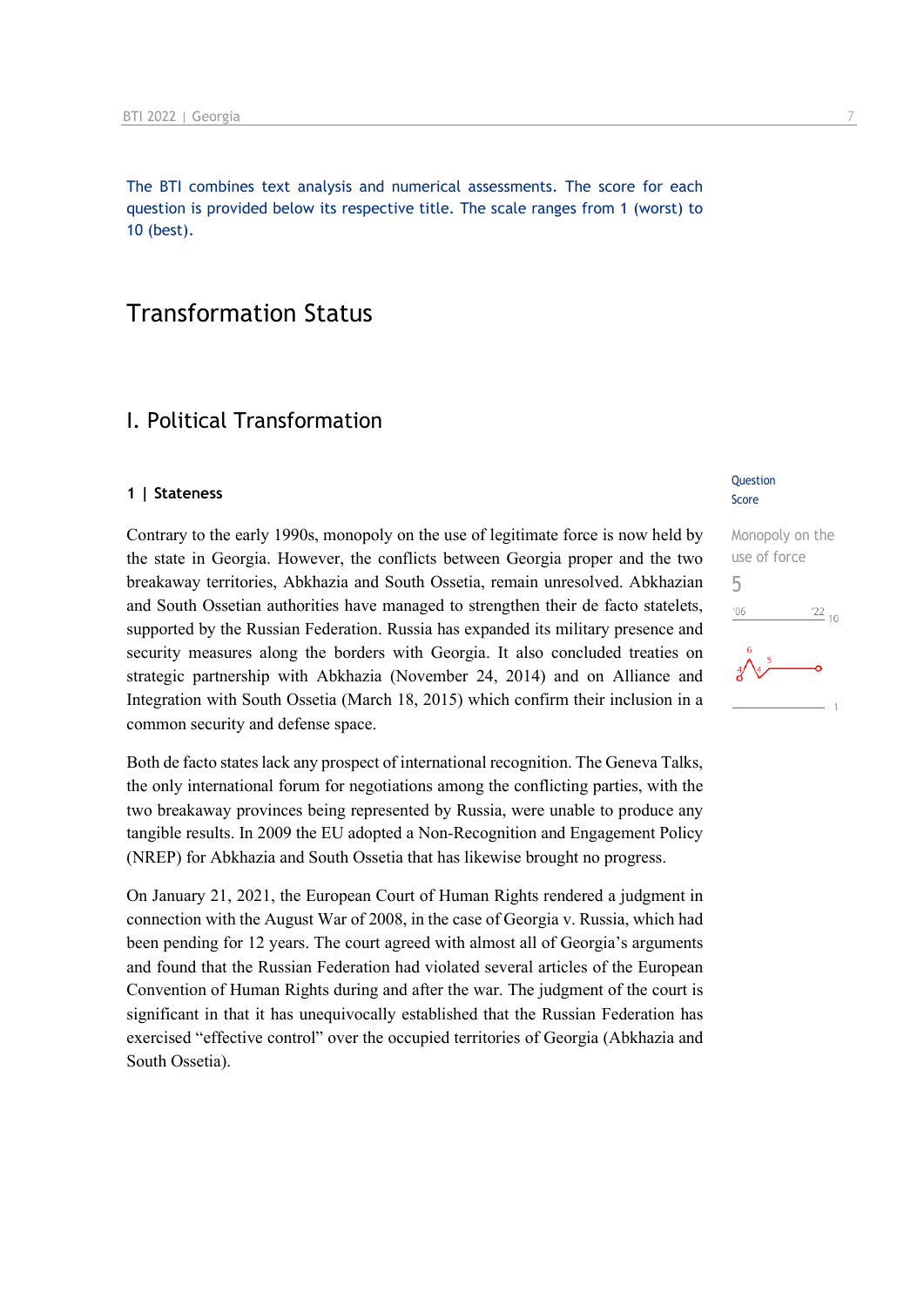Naturalization to Georgian citizenship can happen after five years of residence. Citizenship by investment in Georgia can be attained if the investor has made a significant contribution to the state. However, ethnic identity influenced by Soviet nationality policy has led to strong sentiments of ethnic entitlement among the Georgian ethnic majority. In some sensitive cases, this supersedes the demos as a community of equal citizens, as purported by the constitution.

Abkhazians and Ossetians from the separatist regions denounced Georgian citizenship in the period 1991 to 1993. To improve the status of other minorities, the government adopted a Civic Equality and Integration Strategy for 2015 - 2020 to foster access to quality education, equal participation in civic and political life, access to information and media, an equal and tolerant environment, and access to justice. As of February 2021, it has not been renewed. As a requirement to attain the visafree regime with the EU, Georgia adopted an Anti-Discrimination Law in May 2014, intended to prevent any form of discrimination. However, it is not properly implemented, especially in the case of individuals from religious and sexual minorities.

The repatriation of the Muslim Meskhs, deported in 1944 from southwest Georgia, which was an obligation for entering the Council of Europe in 1999, was restricted to only 5,841 applications filed by 2010. So far, only 1,254 people have been repatriated, and only 494 of them have ultimately received Georgian citizenship. However, in September 2020 fake news circulated that Turkish President Erdogan and Georgian Prime Minister Gakharia allegedly agreed to repatriate 100,000.

In Georgia, 83% of the population hold the Georgian Orthodox belief. Since the conclusion of a concordat between President Shevardnadze and Patriarch Ilia II in 2002, the Georgian Orthodox Church (GOC) holds a privileged position close to that of a state church, which reflects its immense influence in society, as the defender of national values. As compensation for the Anti-Discrimination Law from 2014, the constitution defined marriage "as a union of a woman and a man for the purpose of founding a family," thereby excluding same-sex partners from marriage (Article 30). The GOC enjoys legal (e.g., tax code, budget and state property) and institutional shaping privileges compared with other religious groups.

The "Cyanide Case," which came into the spotlight in February 2017, resulted in a "lustration trial," exposing problems within the GOC. Archpriest Giorgi Mamaladze was sentenced to nine years in prison for "planned murder of a high-ranking cleric" using a virulent poison – sodium cyanide. Mamaladze's appeal was rejected. In the GOC this caused internal strife, mutual accusations of money squandering, and resulted in intrigues and power struggles at the patriarchal court, which undermined its authority and saw its popularity with the public fall. However, President Salome Zourabichvili did not dare pardon Mamaladze for health reasons at Christmas 2019,



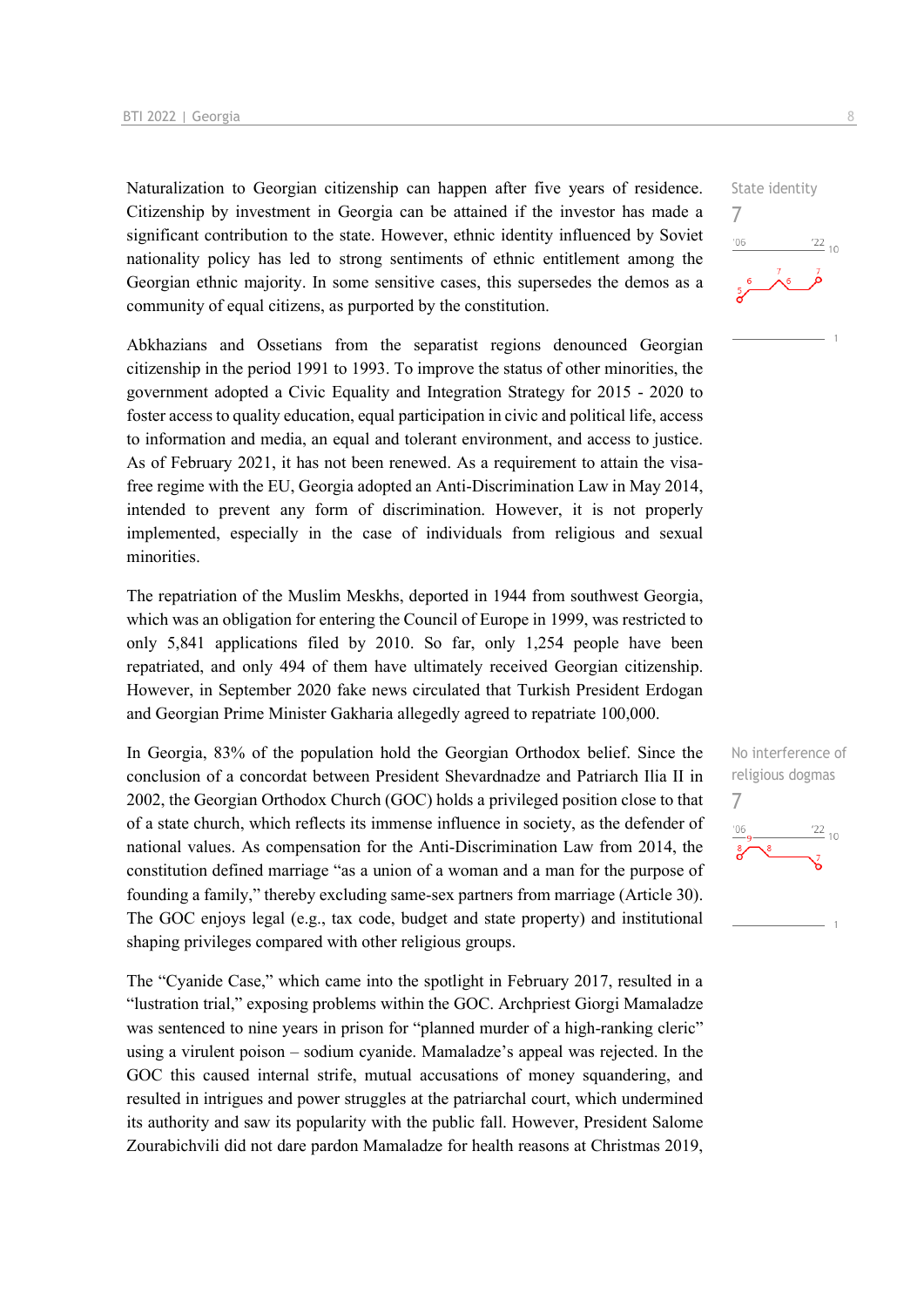nor did the government impose COVID-19 restrictions on the GOC during Christmas or Easter events, as they had done for other denominations.

Traditionally supporters of the ruling party, the significant participation of the GOC hierarchy in Georgia Dream's campaign for the 2020 parliamentary elections marked a noticeable change.

The Georgia Dream government continues to expand a functioning state administration providing basic services to the citizens by establishing one-stop civil service centers all over the country. Even if there was some limited progress in the declared objective of depoliticization of the state administration after 2012, for the period 2019 - 2020, watchdog organizations detected increasing cases of mismanagement, nepotism and corruption. Infamous "administrative resources" were seen as crucial for the ruling party during the 2020 parliamentary elections.

Remote mountainous areas still face problems. While the percentage of the population with access to sanitation fell from 93% in 2005 to 86% in 2015, access to water resources for the same period reached 100% (2005: 93%). During the first wave of the COVID-19 pandemic in spring 2020, the government earned much respect by following the expertise of epidemiologists and preventing an uncontrollable increase of infections to which the health system would have been unable to respond. However, the second pandemic wave in autumn 2020 was much more severe.

According to the latest Caucasus Barometer from December 2020, public trust in the government is lower ("rather trust" 34% and "fully trust" 6%) than in the health care system ("rather trust" 44% and "fully trust" 12%).

### **2 | Political Participation**

On October 31, 2020, regular parliamentary elections were held under the state of emergency introduced due to the COVID-19 pandemic. Facilitated by Western diplomats in March 2020, Georgia Dream (GD) and the opposition finally agreed on changes to the electoral system. The system was altered from a mixed majoritarian and proportional system (77/73) privileging the ruling party, toward an increased proportional one (120/30). From parliamentary elections in 2024 onwards, there will be only a proportional vote. The election threshold was reduced from 5% to 1% of votes. A party receiving fewer than 40% of votes would be barred from establishing a single-party government. This agreement represented serious progress toward a level playing field.

66 political parties registered to contest parliamentary seats, and 490 candidates stood in the 30 majoritarian districts. During the pre-election period – besides COVID-19 pandemic restrictions – the polarized climate between GD and the United National Movement (UNM) intensified with a competition of opinion polls by biased TV stations. The personalities of individual candidates and negative PR, rather than political programs, dominated the campaign.

Basic administration 7  $\frac{22}{10}$ 

Free and fair elections 7

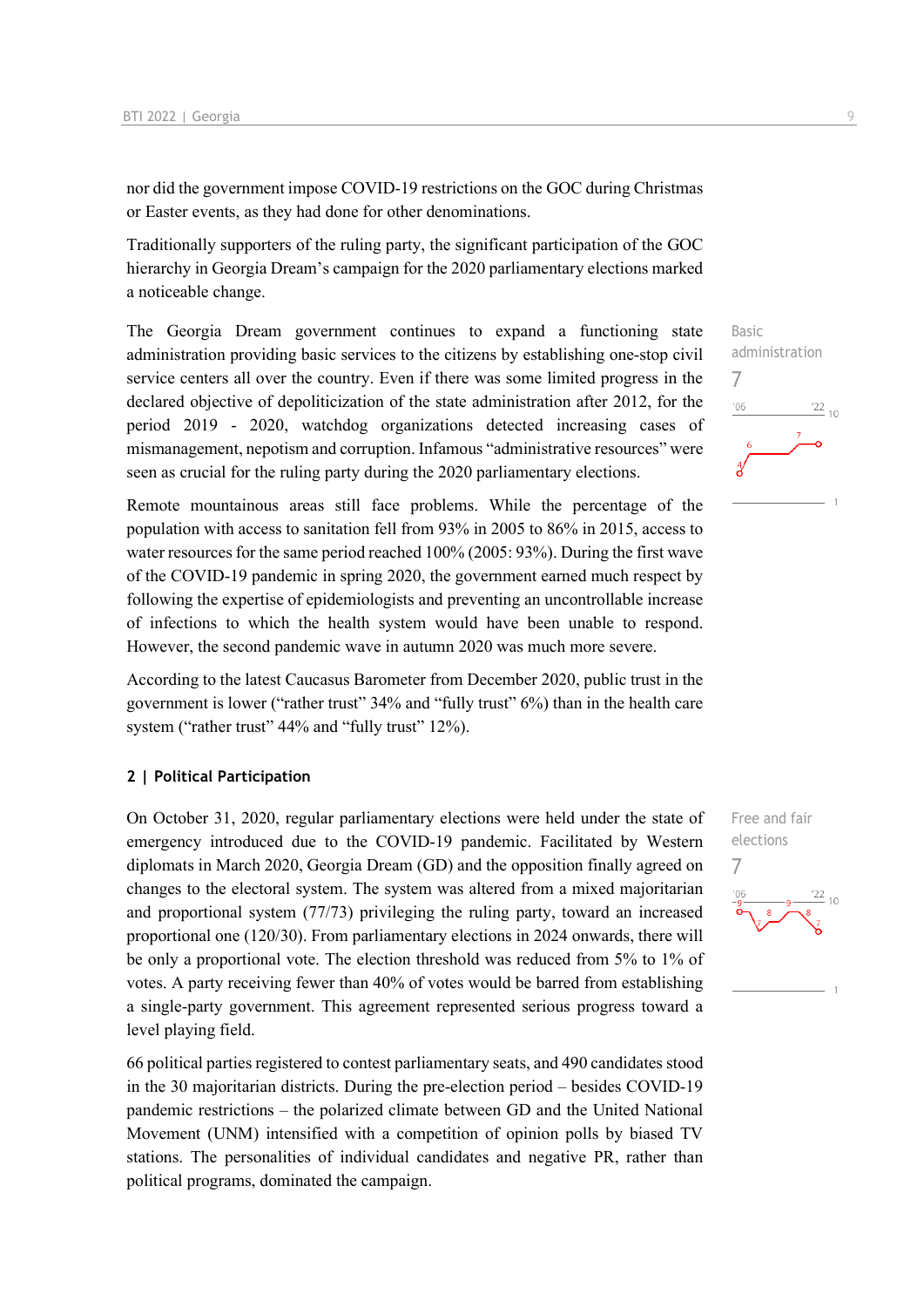Due to the pandemic, only a few international observers - supplemented by local staff from diplomatic missions - were on the ground. The Office for Democratic Institutions and Human Rights (ODIHR) assessed the elections as generally free and largely fair, but with serious flaws. On polling day local watchdog CSOs mobilized thousands of observers nationwide and tried to field a parallel vote tabulation to verify official results. They assessed the elections as the worst held under GD rule to date, with misuse of administrative resources, alleged activist and voter intimidation, and the buying of votes, primarily at the local level outside Tbilisi. They detected cases of physical confrontation, a polarized media environment, and possibly corrupt campaign finance. Results in election precinct protocols were changed in favor of GD. The opposition parties rejected the election results as falsified and boycotted the second round for 17 majoritarian seats.

For the first time since 1991 a ruling party won a third term with 60 proportional seats (48.2%) and all 30 majoritarian seats. With 27.1%, the UNM won 36 seats and remained the dominant opposition force. Their splinter group, "European Georgia," garnered a disappointing 3.7% of the vote, resulting in five seats. The right-wing "Patriot's Alliance" fell from 5% in 2016 to 3.1% (four seats). On the other hand, five new small parties together gained 15 seats (Lelo – Mamuka Khazaradze 4, Strategy David the Builder – Giorgi Vashadze 4, Girchi – Zurab Japaridze 4, Citizens  $-$  Aleko Elisashvili 2 and the Georgian Labor Party  $-$  1). They could form a desperately needed "third force" between the two antagonistic dominant parties.

However, due to alleged election fraud almost all opposition parties refused to enter parliament. At the opening of its 10th convocation, only the ruling GD faction was present. At a later date, four former Alliance of Patriots members, and two from the "Citizens" party took up their seats. Negotiations to overcome the crisis, again facilitated by Western diplomats, have not yet brought any tangible results. The continued boycott is harming the further development of democracy in Georgia.

Since 2013, the prime minister has represented the highest decision-making post in Georgia. Georgia has had five prime ministers during GD's eight years in power: billionaire Bidzina Ivanishvili (2012 - 2013), Irakli Garibashvili (2013 - 2015), Giorgi Kvirikashvili (2015 - 2018), Mamuka Bakhtadze (2018 - 2019), Giorgi Gakharia (2019 - 2021) and again Irakli Garibashvili (2021 - present). However, despite Ivanishvili leaving his post as prime minister in 2013, all of his successors have been dependent on him. Giorgi Gakharia's sudden resignation in February 2021 over his refusal to arrest the main opposition leader Nika Melia (UNM), and his replacement by Ivanishvili loyalist Garibashvili as prime minister, hint at informal, personalized decision-making. Ivanishvili himself returned officially to the post of GD party chairperson only after his candidate was almost defeated in the first round of presidential elections in 2018. Given his wealth and authority, Ivanishvili will certainly continue to exert influence behind the scenes.

Effective power to govern 7 $\frac{22}{10}$  $^{\prime}$ OF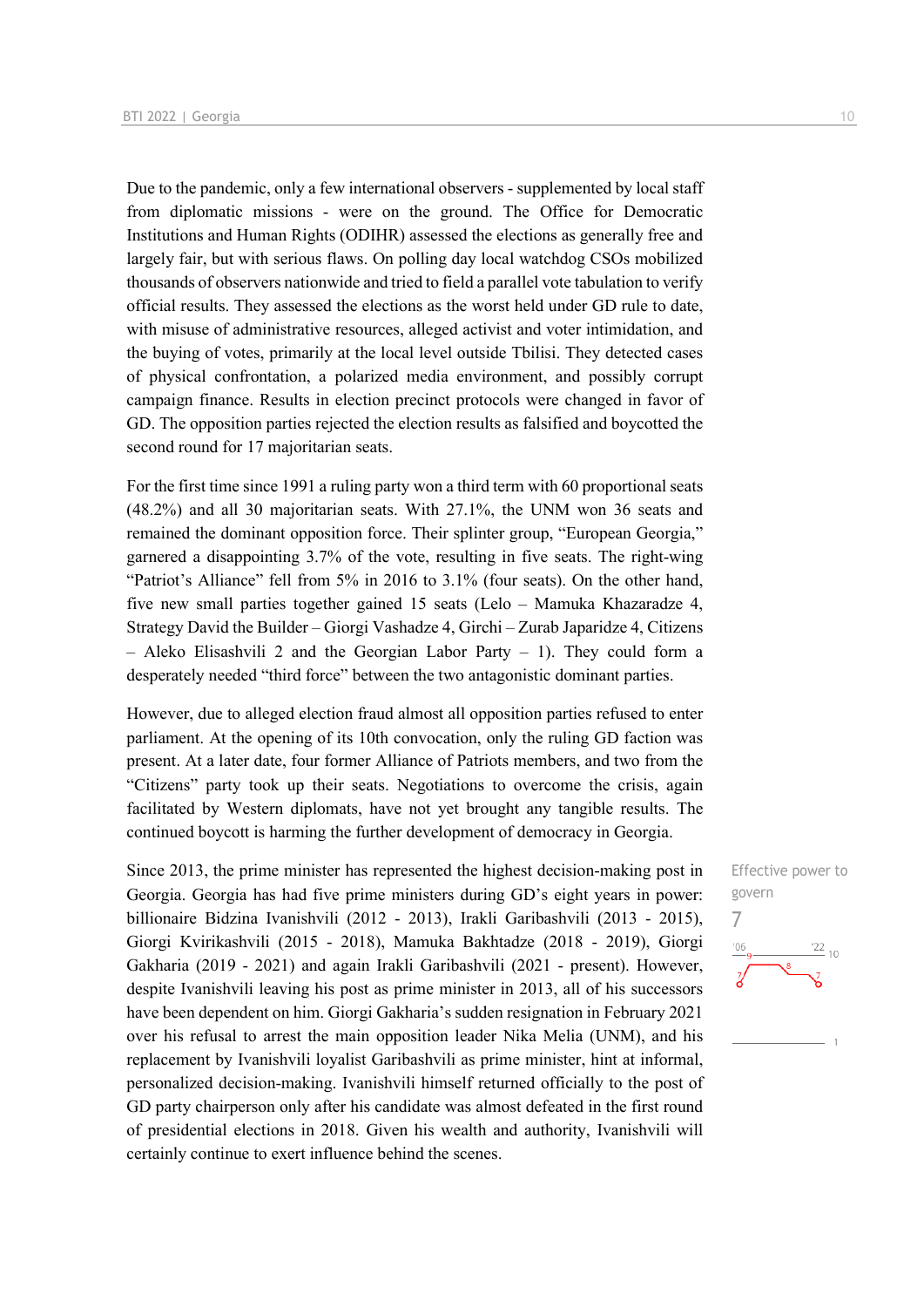The opposition's dilemma is that former president Mikheil Saakashvili, internationally wanted by Georgia and living in Ukraine, continues to polarize Georgians. He still exerts a huge influence on his UNM party and a sufficient segment of the electorate. In October 2020 he again announced his plan to return to Georgia. Nevertheless, a majority of Georgians do not want him to return to power.

CSOs are increasingly concerned over "state capture" by particular informal interest groups aligned with the ruling elites at the expense of the public good.

From 2012 to 2018 there were neither restrictions, nor interferences by the government on the freedom of association or assembly. However, once the GD party was ruling alone and polarization with UNM intensified (since late 2018), GD increasingly accused CSOs of political bias in response to criticism of its government.

The rights to assembly have suffered setbacks lately. Due to a disproportionate use of force, the authorities escalated mass protests in 2019 - 2020. After the Gavrilov scandal, when a Russian State Duma deputy tried to address an international Orthodox assembly from the speaker's chair in the Georgian parliament, UNM called for a "storm on the parliament" on 20 - 21 June 2019. Georgian riot police stopped the protesters with rubber bullets and tear gas. While demonstrators were sentenced, no formal investigation of law enforcement was launched. To appease the protesters, GD chairperson, Bidzina Ivanishvili, promised a proportional vote with zero threshold for the 2020 parliamentary elections.

After the imposition of COVID-19-related restrictions in March 2020, most assemblies remained peaceful. Only on November 8, 2020, after a protest rally "Defend Your Vote," did some demonstrators walk to the Central Election Commission, where law enforcement dispersed them with water cannons and pepper spray. CSOs cautioned that the curfew introduced the following day would restrict protests from a growing opposition, and that extending the restrictions on the freedom to demonstrate would only further aggravate the already tense political situation.

"Pluralist but still very polarized" is how Reporters Without Borders conclude their World Press Freedom Index 2020 profile of Georgia. Since 2013 Georgia has continuously improved its rank from 100 to 60, which represents an achievement compared to the overall negative trend in the region. It is not the state, but politically aligned owners, who influence the editorial policy of their outlets. In the review period, politicians stopped talking directly with each other, relying only on friendly media outlets, which increased polarization further.

On July 18, 2019, the European Court of Human Rights (ECHR) confirmed a Georgian Supreme Court ruling (March 2017) to transfer the ownership rights of the most popular pro-opposition TV channel, Rustavi 2, to its former co-owner, the government-friendly entrepreneur Kibar Khalvashi. Rustavi 2 maintained a cautiously critical editorial policy. The dismissed CEO, Nika Gvaramia, leading

Association / assembly rights 8  $\frac{22}{10}$ 

Freedom of expression 8 $\frac{22}{10}$  $-06$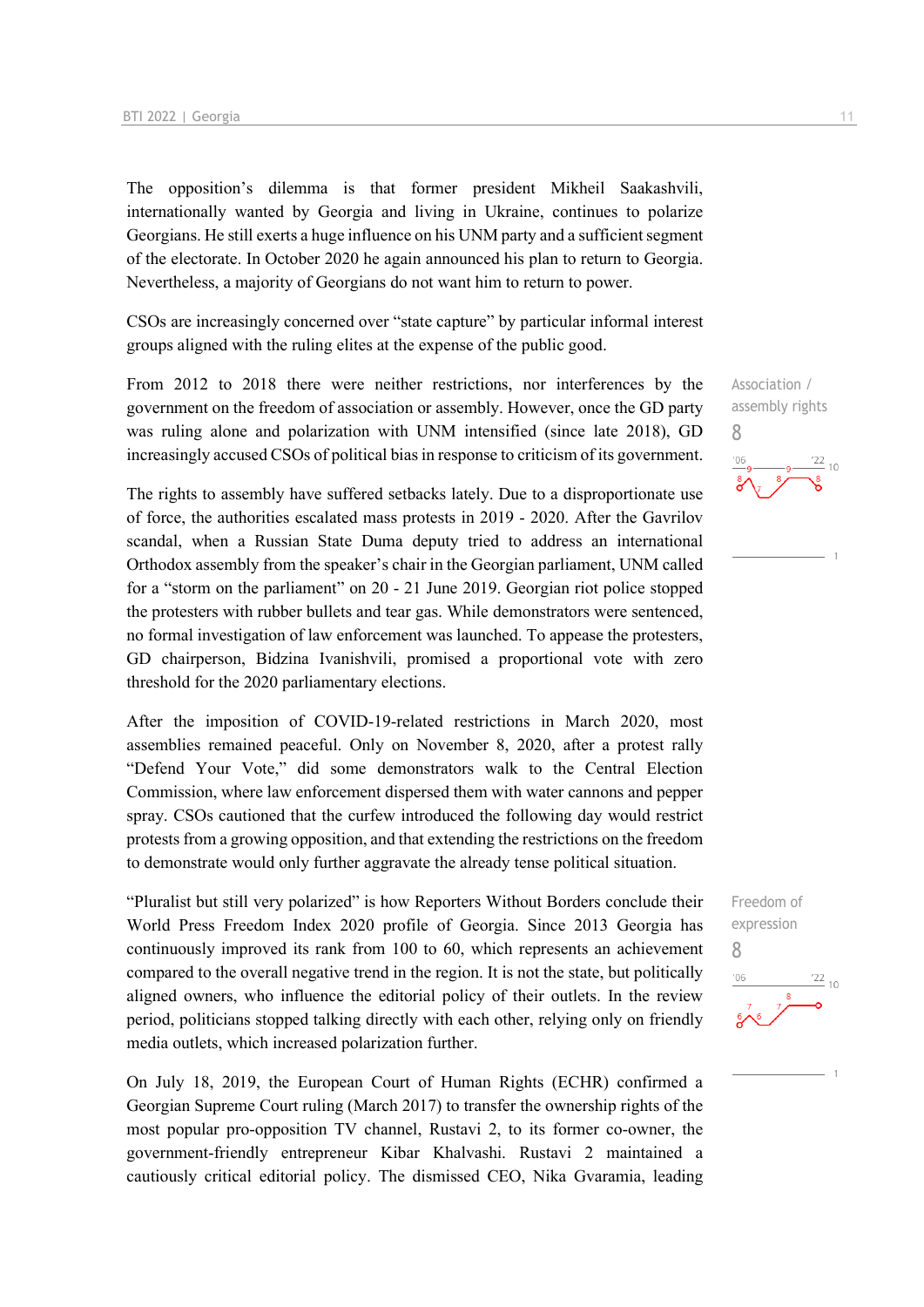journalists, and producers, all left in protest and established two new, strongly proopposition channels, Mtavari Arkhi and Formula TV. Another, less influential private channel, TV Pirveli, provides critical coverage, while Imedi TV is propagating the GD agenda.

In the review period, the management of the Georgian Public Broadcaster and the regional public broadcaster, "Ajaria TV," were staffed with Ivanishvili's allies, who amended the editorial policy and dismissed critical staff. The idea of public broadcasting serving the citizens' public interest is lost.

Print media are in decline. Exceptions are news portals like "Netgazeti," which is leading in investigative journalism. Journalists experience intimidation, harassment and interference in editorial policies. During the COVID-19 pandemic, access to public information has worsened. According to the Caucasus Barometer (CRRC), in 2019 only 20% of the population trusted the media, but 50% remained undecided. In 2020 this steady decline over the past decade was reversed, with 35% trusting the media, 40% remaining indifferent and 19% distrusting the media.

In July 2020, the Georgian National Communications Commission (GNCC), a media regulating state body, proposed amendments to broadcasting and electronic communication laws allowing them to interfere directly in media outlets. Broadcasters, telecommunication representatives and CSOs protested in vain against this initiative. Early in 2021 GNCC's competence was expanded by administrative measures against broadcasters for using "offensive, insulting statements." GNCC's independence remains questionable.

Disinformation and fake news are increasing, not only from foreign actors like Russia, but also from domestic political parties. In May 2020, Facebook removed 511 pages, 101 accounts, 12 groups and 54 Instagram accounts linked to the GD affiliated online platform "Espersona." Facebook also removed 23 accounts, 80 pages, 41 groups and nine Instagram accounts linked to the UNM opposition and fake accounts linked to the Alliance of Patriots party.

### **3 | Rule of Law**

With the inauguration of GD-backed independent candidate Salome Zourabichvili as president in December 2018, constitutional amendments entered into force and completed Georgia's transition from a semi-presidential to a parliamentary system with executive power shifted to the prime minister. As the ruling party, GD continued the habit of its predecessors and used its constitutional majority to adapt the constitution according to its own interests.

While there is a formal separation of power, its implementation has deteriorated since 2016. The concentration of power in the hands of the GD leadership has enabled it to exert undue influence over key public institutions and prevent them from performing Separation of powers 5 $-06$  $\frac{22}{10}$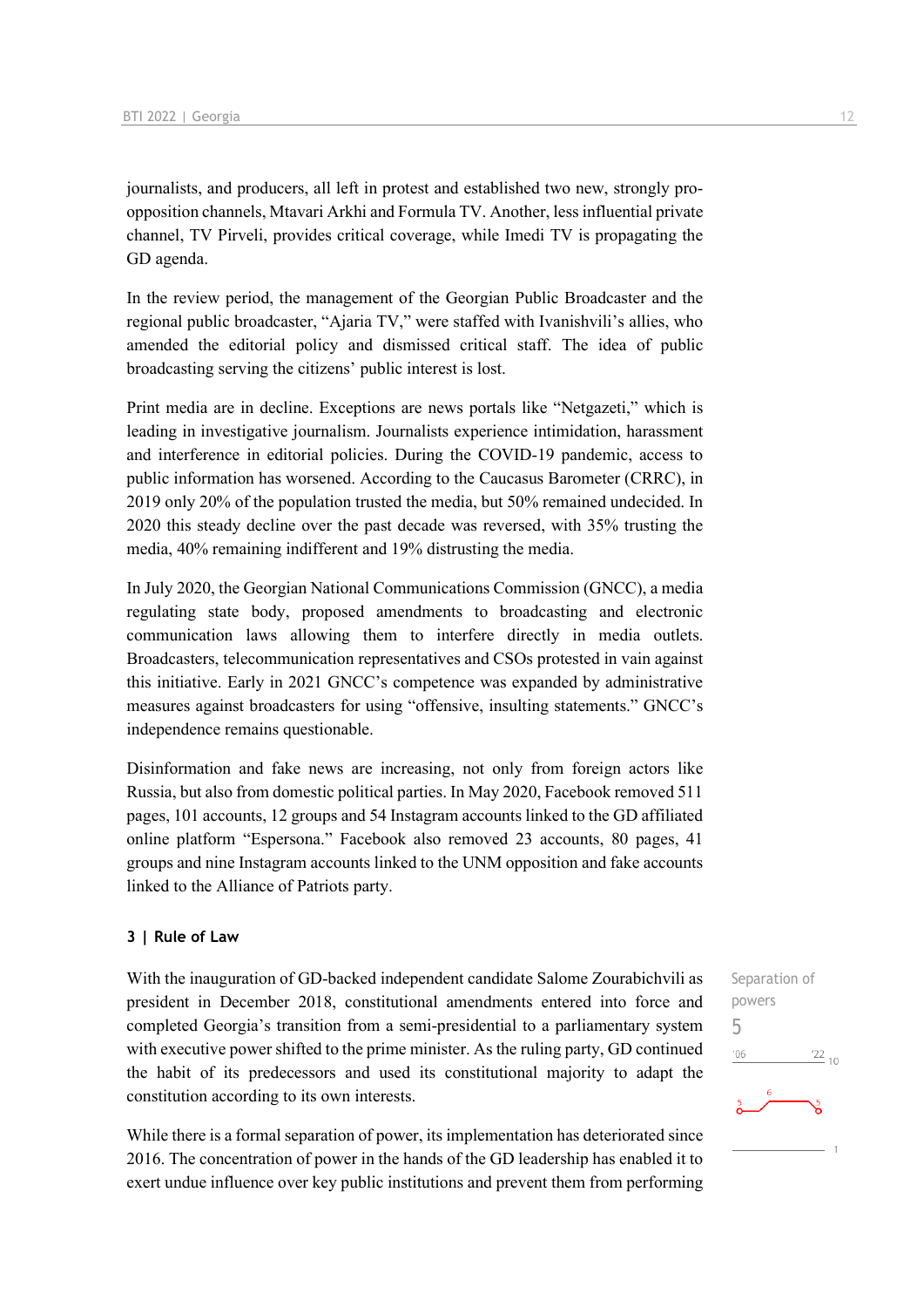their roles in an independent and professional manner. During the last two years "informal governance" reached a systemic level insofar as many people loyal to billionaire Bidzina Ivanishvili have been appointed to high-ranking positions in all three branches of power.

The government declared a state of emergency on March 21, 2020, and extended it until May 23, 2020. Parliament confirmed amendments to the law on public health granting the government state of emergency-like powers without parliamentary control. These were extended until July 2021. The ineffective examination of lawsuits related to the COVID-19 pandemic revealed the executive's growing influence over the Constitutional Court, which had two new judges appointed under emergency conditions without any public scrutiny.

Since 1991, every Georgian government has tried to abuse a subservient judiciary inherited from Soviet times. The judiciary's politicization remains one of the most serious legacies from Saakashvili and the GD administration. Moreover, Transparency International Georgia concluded a report entitled "The State of the Judicial System 2016 - 2020" that "the authorities abandoned the idea of creation of an independent judiciary."

With constitutional amendments (December 2018) the High Council of Justice (HCoJ) is entitled to nominate judges to the Supreme Court. Parliament must appoint the nominees (who are in post until retirement) and the Chairperson of the Supreme Court with a 10-year term. Without selection criteria and a clearly defined nomination procedure, a small group of judges, labeled "the clan," manage to secure nominations of their candidates. In February 2019, NGOs left a working group initiated by the Speaker of Parliament, because they had doubts over a merit-based, impartial and transparent selection of candidates according to international standards. Thus, in December 2019, parliament appointed 14 new judges to the Supreme Court, including candidates with insufficient legal knowledge, integrity, and independence required for such an important position. In 2020, due to the pandemic, recruitment of new judges to the common courts lacked transparency and public scrutiny, which led to international criticism.

Other deficiencies in the judiciary relate to the excessive powers allotted to the Chief Justice of the Supreme Court or the HCoJ, which create an unjustified hierarchy and risks influencing individual judges. Since Court Chairpersons can become HCoJ's members, a further concentration of powers in this narrow group of judges is also possible.

The investigations of politically sensitive cases, such as the murders of 16-year-old Datuna Saralidze and 19-year-old Temirlan Machalikashvili, demonstrate that the law is not applied equally to all citizens. This caused a broader protest, led by the fathers of the killed, demanding justice. The "Cartographers Case" during the 2020

Independent judiciary 6 $\frac{22}{10}$  $-06$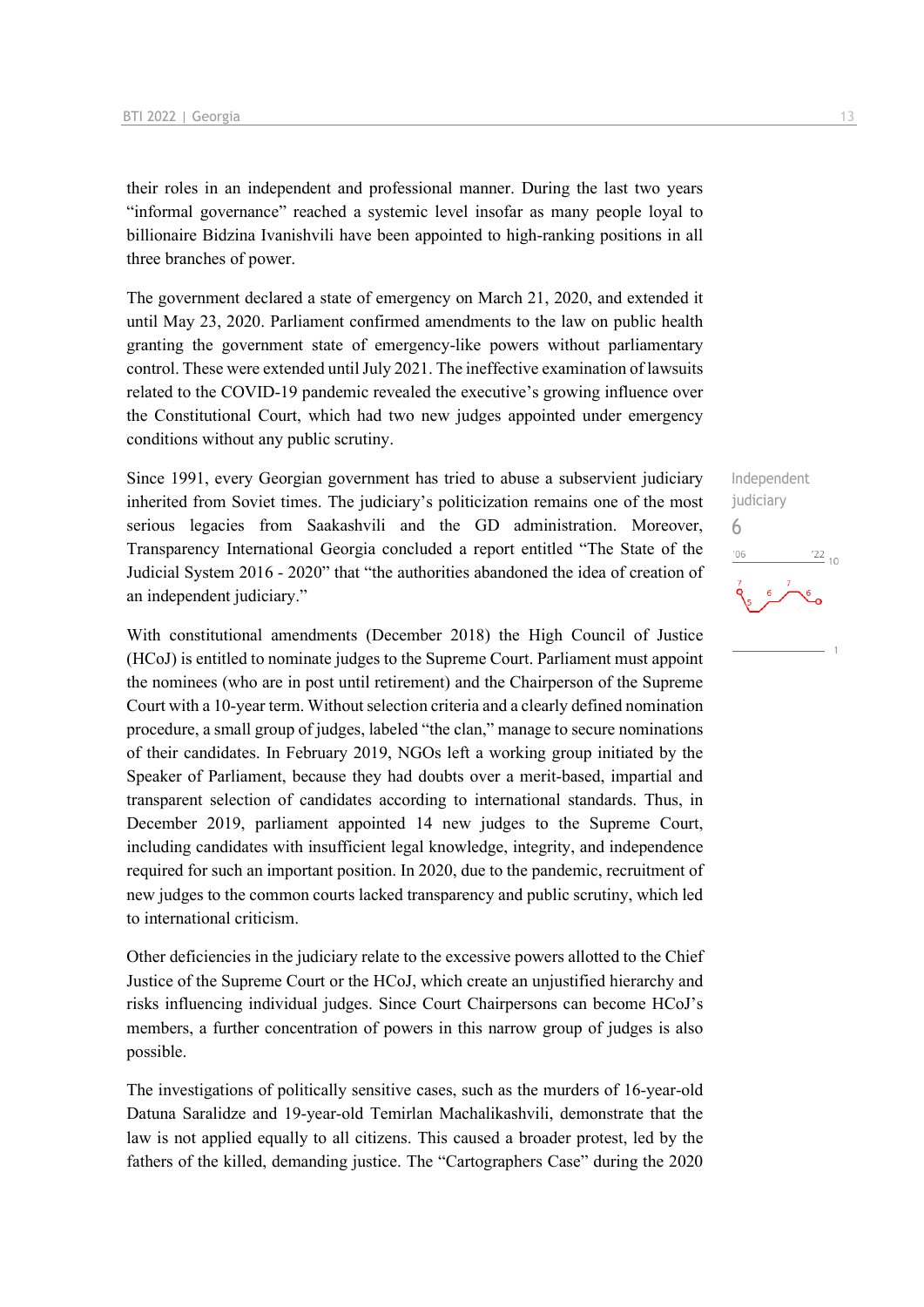pre-election period, and the 2021 court ruling to detain UNM leader Nika Melia are two examples of cases alleged to be politically motivated.

The compromise reached on election law between GD and the opposition in March 2020 underlined the adherence to "highest standards" in the judiciary and proscribed a politicization of electoral processes. For the legitimacy of elections, an independent judiciary is of utmost importance, especially since criminal prosecutions of opposition politicians, civil activists and media representatives all increased during the campaign for the October 2020 parliamentary elections.

High-level corruption remains a challenge as evidenced by reports from several national and international observers. The Prosecutor's Office and the State Security Service failed to investigate high-profile cases of corruption involving members of the ruling GD and their associates. Altogether, from August 2015 to November 2019, the State Security Service launched investigations into 425 criminal cases, including 291 conducted by the Anti-Corruption Agency.

The Department of the Prosecutor's Office for Investigations of Offenses during Legal Proceedings has a low rate of launching new investigations that seek to restore justice to people whose rights were violated. Missing guidelines and selection criteria for cases, or questions about possible bias in its activities, remained unaddressed. Literally all cases under investigation cover offenses committed under UNM rule up until 2012, but there none from the period of the GD government.

The State Inspector's Office (SIO), an independent body tasked with investigating abuses committed by law enforcement and established in 2018, finally became operational in November 2019. According to Human Rights Watch 2021, by August 2020, the SIO had received over 1,300 reports of alleged abuses by law enforcement and other officials. It launched criminal investigations in 168 cases, mostly into abuse of authority, but also inhuman and degrading treatment. However, analyzing its first annual performance, NGOs doubt its independence, since it does not initiate investigations, but relies on a supervising prosecutor. Its narrow mandate excludes any authority to investigate possible crimes committed by the minister of internal affairs or the head of the State Security Service. Furthermore, its investigative jurisdiction does not encompass crimes committed by law enforcement, because here it lacks procedural precedence.

The lack of accountability for law enforcement abuses persists, particularly with regard to incidents that occurred before the SIO became operational. Investigations into the June 2019 protests at the parliament remained largely one-sided. The Public Defender's Office (PDO) found that the investigation "only focused on offenses committed by rank-and-file police officers but failed to objectively or fully assess command responsibility."

Prosecution of office abuse 5 $\frac{1}{22}$  10  $'06$  $\int_{0}^{7}$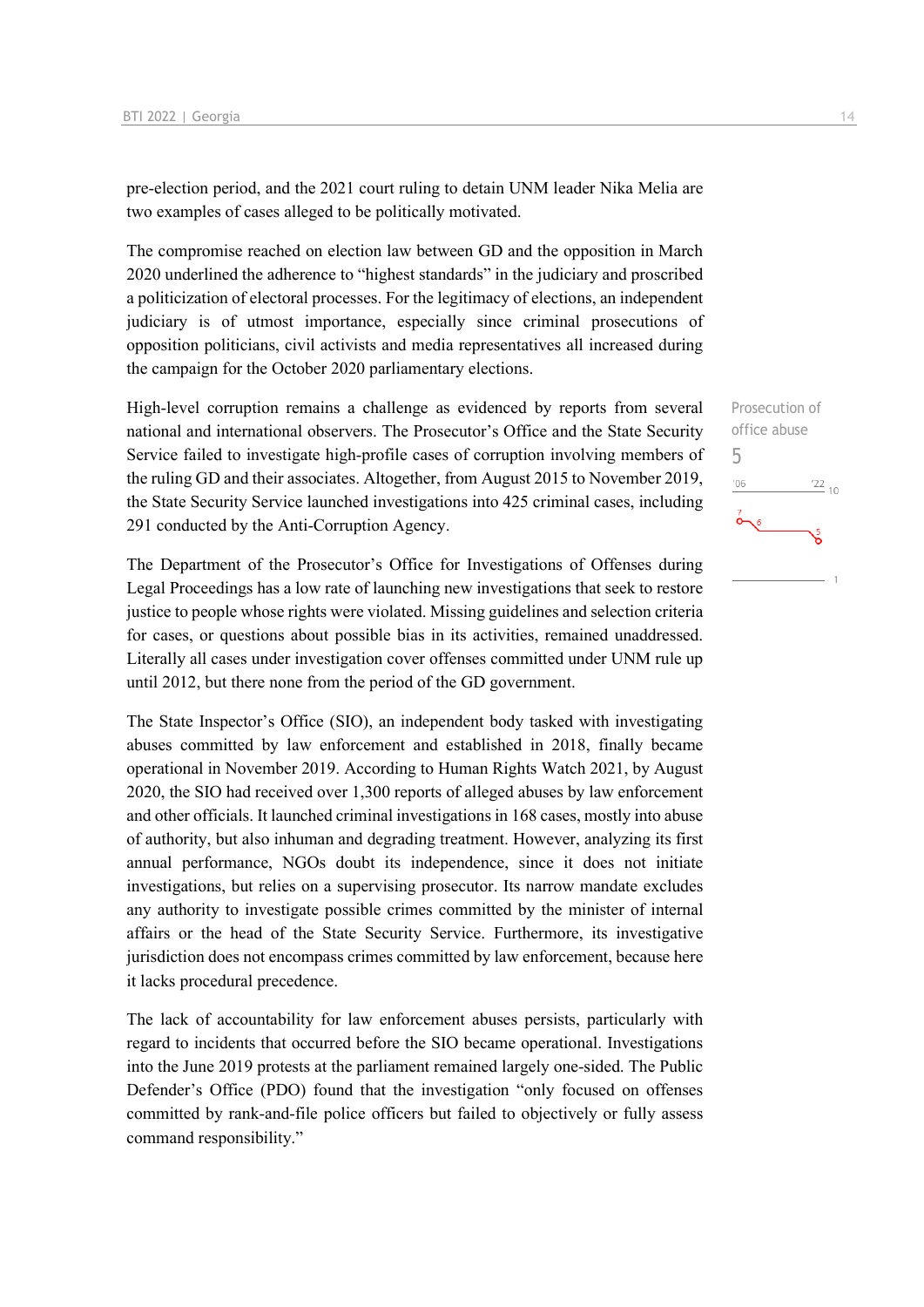The PDO is responsible for overseeing the observance of human rights and freedoms in Georgian state entities. It reports to parliament annually, and parliament is expected to offer a response. Its performances are well received and the PDO is a widely respected institution, albeit without executive power. In 2019, the PDO received 68 complaints of ill-treatment by prison staff or the police.

Despite a commitment at the 13th EU-Georgia Human Rights Dialogue in July 2020 to the universality of human rights for all, regardless of religion, race, sex, language, sexual orientation, gender identity, the gap between rhetoric and deeds in Georgia is widening. In November 2020, the European Court of Human Rights (ECHR) found Georgia in violation of Article 2 – the right to life – in the high-profile case of torture and death of the Georgian sergeant, an Iraq War veteran, Roin Shavadze back in 2008. An investigation into the incident has never been completed. After Vazagashvili and Shanava, Enukidze and Girgvliani, this is the third case, where the ECHR has found that procedural violations significantly hinder effective, independent and impartial investigation.

There are growing signs of a politicization of the judiciary. Criminal prosecutions have been launched against high-ranking officials of the former government, which the opposition called "political prisoners."

In January 2019, intimate recordings of a female member of parliament from the GD faction appeared on social media as a result of efforts to blackmail her, because she resigned as head of the Legal Affairs Committee in order to prevent the appointment of Supreme Court judges. In 2019, several journalists were injured during the June 20 - 21 protests. Police targeted them, although they were identifiable as journalists. Local and international organizations strongly criticized this use of force by police and called for a prompt investigation into the incidents.

The latest, highly debated "Cartographers Case," emerged several weeks before the 2020 parliamentary elections. The General Prosecutor's Office detained two members of the Commission for Delimitation and Demarcation of the State Border between Georgia and Azerbaijan and charged them with treason for violating Georgia's territorial integrity. A local NGO's legal analysis deemed the charges as unfounded. The launch of an investigation during the pre-election period, accompanied by GD leaders' unsubstantiated and populist public accusations, helped to discredit UNM opponents. In January 2021, the court released the defendants from prison on bail.

In February 2021, former justice minister and newly elected GD Member of Parliament Tea Tsulukiani publicized the cell phone number of the director of the leading opposition channel during a parliamentary session, thus violating his right to privacy.

After eight years in power, the GD government can no longer refer to its predecessors' serious legacy of arbitrary application of the law in order to divert from its own violations of civil rights.

Civil rights 7 $-06$  $^{22}$  10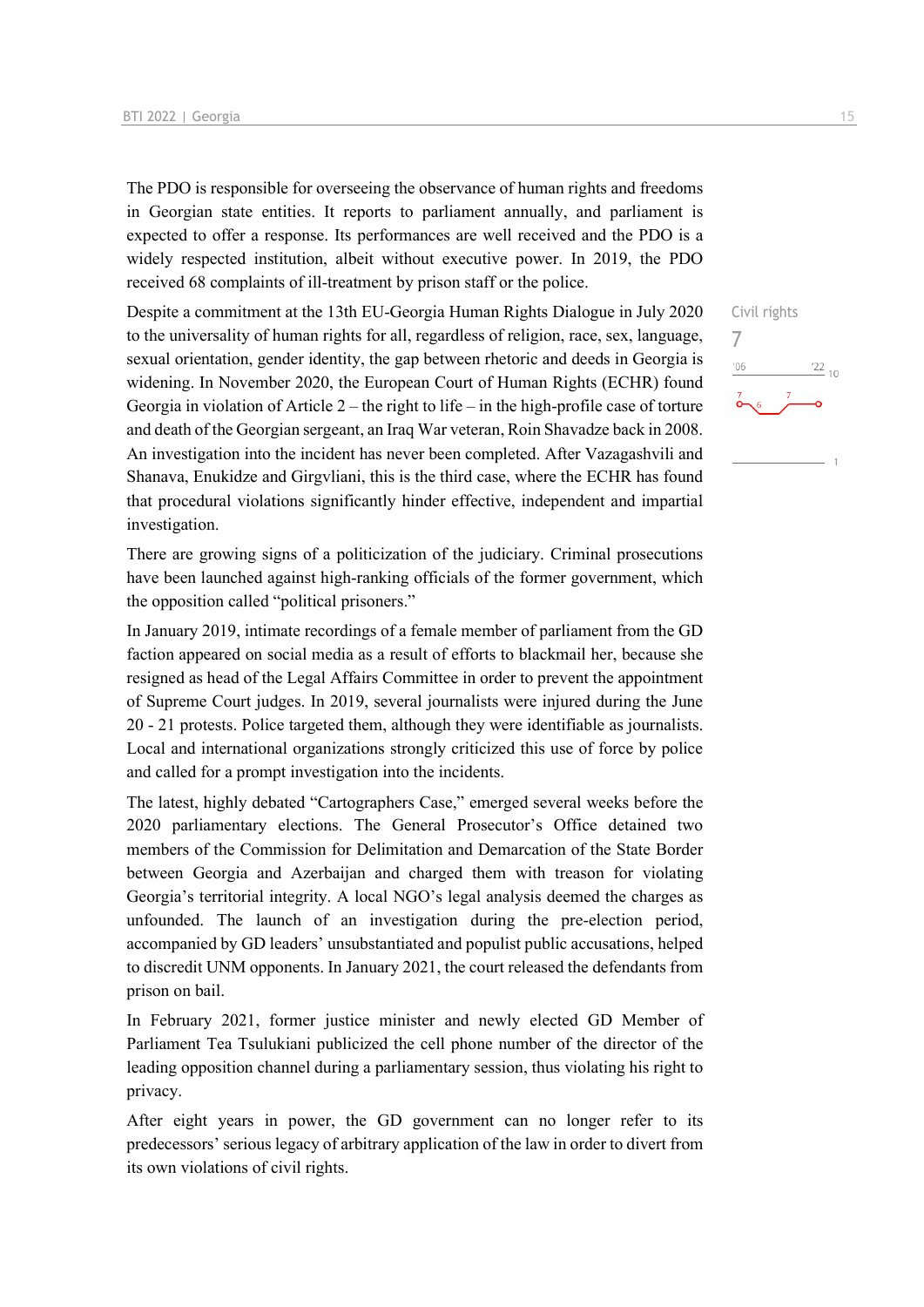### **4 | Stability of Democratic Institutions**

Georgian Dream's promise after assuming power in October 2012 that future parliaments would be more pluralist, has turned out to be the opposite. With the 2016 parliamentary elections, the GD lost its former liberal coalition partners, but gained a constitutional majority due to an election law which privileged the ruling party. With 85 out of 150 seats won in 2012, 115 seats in 2016, and 90 seats in October 2020, GD maintained its firm grip on power.

A 2018 constitutional reform strengthened parliamentary oversight through new rules of procedure. However, during the review period, parliament did not properly apply these new tools. Instead of using its power and exercising its legislative oversight, parliament became less transparent and more heavily influenced by the executive. In November 2019, the majority GD members of parliament rejected required constitutional amendments that would have entailed a shift to a fully proportional election system, as their party leader had promised in June 2019. In protest several MPs defected from the GD. The opposition, on the other hand, remained too weak, even if some of their rights were increased. Their preferred method of opposition appeared to be street protests to antagonize the GD government. Finally, in March 2020, under international diplomatic mediation, the opposition and GD reached a compromise over electoral legislation and "political prisoners." These achievements could have strengthened parliament, but after the contested October 2020 parliamentary elections, the opposition decided to boycott parliament. The ongoing political deadlock is weakening democratic institutions.

The government response to the COVID-19 pandemic has increased this trend. On May 22, 2020, one day before the end of the state of emergency, parliament adopted a law extending executive powers to restrict the freedom of movement and assembly, property, economic, and labor rights until July 15 without declaring a state of emergency. These powers were extended again through to the end of 2020. Human rights groups in Georgia repeatedly criticized parliament for its failure to limit executive powers during the pandemic, deeming this incompatible with the constitution. They challenged this in court. However, in February 2021, the Constitutional Court ruled that such a use of powers was constitutional.

The efforts of international and local organizations to empower parliament (e.g., through an Open Parliament Georgia Action Plan 2021 - 2022) are in vain as long as there are insufficient dedicated democrats in parliament to defend democratic principles against an overbearing executive. In practice, democratic institutions are exposed to strong political interests, with most actors in parliament and the justice system being unable or unwilling to resist them.

Performance of democratic institutions

 $\frac{22}{10}$ 

5

 $106$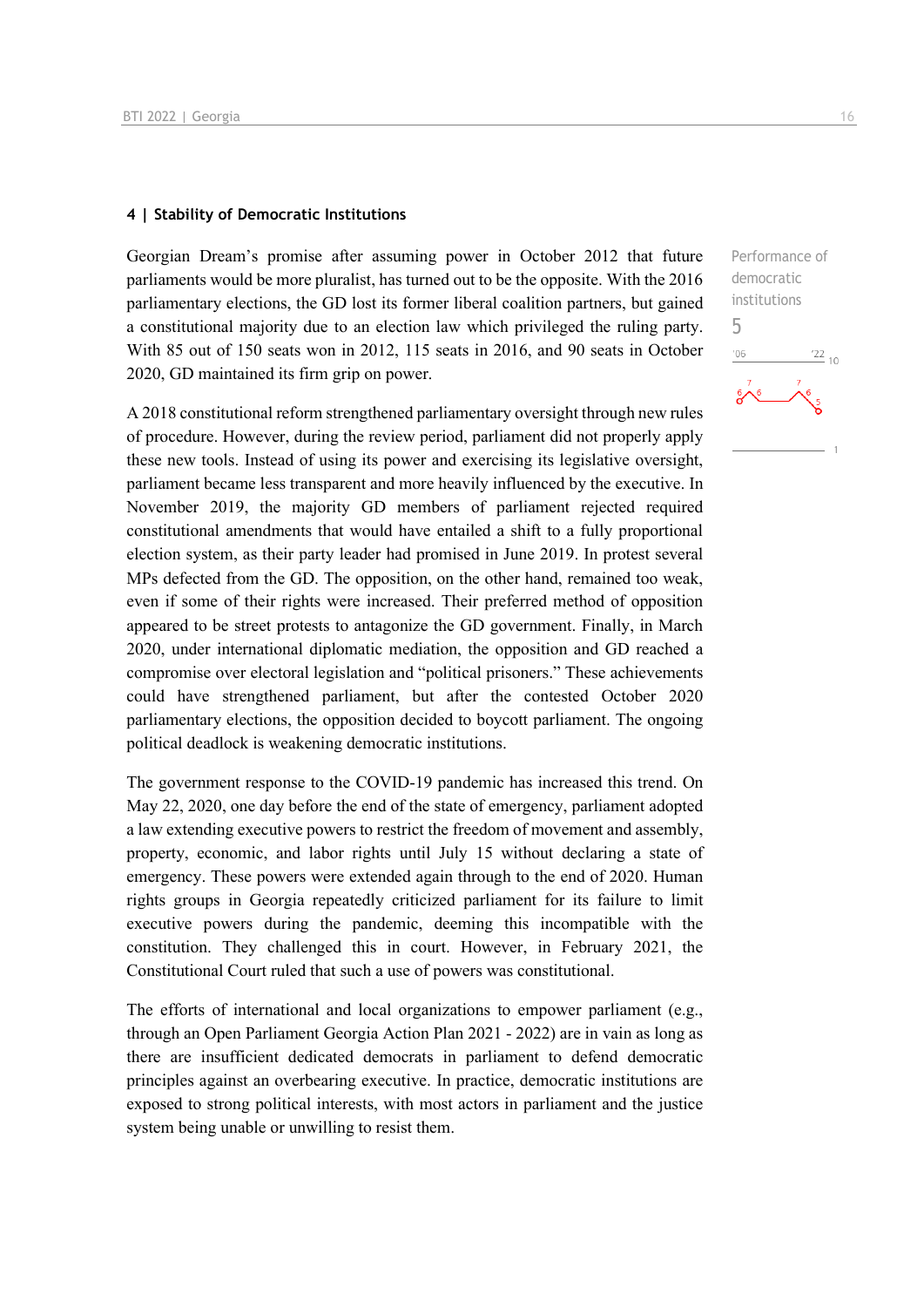The democratic change of government after elections in 2012 marked a qualitative step toward ingraining the idea of political ownership into the minds of Georgians. The following elections (e.g., presidential, local and parliamentary) appeared to confirm the pattern that power is indivisible with the ruling party. The necessity for a second round in the last direct presidential elections came as a surprise for the GD and appeared to trigger further polarization between the ruling GD and opposition UNM which has lasted until the present.

The behavior of the two main political forces, Ivanishvili's GD and exiled Saakashvili's UNM, can be described as a merely formal commitment to democracy. Their zero-sum power battles confirmed the popular, neo-patrimonial perception that parties are serving only their leaders' interests and not those of the people or democratic state institutions.

However, the problem in Georgia is more fundamental, and lies with the unwillingness of the population to engage in politics as active citizens, holding their political elite accountable. Only in special issue-based cases such as the Namakhvani hydropower plant construction in western Georgia are the public provoked into largescale protests.

### **5 | Political and Social Integration**

According to the State Audit Office there are in total 263 political parties registered in Georgia, out of which only 80 are in fact active. 66 successfully registered to run in the 2020 parliamentary elections, which under a new election code delivered a more pluralistic parliament. The ruling GD won 90 seats in 2020, down from 115 in 2016. The opposition UNM-led bloc "Strength in Unity" won 36 seats in 2020, up from 27 in 2016. The UNM splinter-group "European Georgia" won 5 seats in 2020. The right-wing, pro-Russian "Alliance of Patriots" won 4 seats in 2020, down from 6 in 2016. In addition, there are five more parties: "Lelo for Georgia" led by former bank director Mamuka Khazaradze, "Strategy Aghmashenebeli" and the "New Political Centre – Girchi" (with 4 seats each), former journalist Alexander Elisashvili's "Citizens" (2) and finally the Georgian Labour Party (one) with Shalva Natelashvili.

Political parties are not membership-based organizations, and without a democratic intraparty structure, they do not represent major segments of society. Instead, they use populist slogans to mobilize the population in support. The GD is led, formally or informally, by Ivanishvili, while former president Saakashvili still influences UNM. All other parties are clientele groups formed around a front man (the only female exception, Nino Burjanadze, with her "Democratic Movement – United Georgia" failed to win any seats).

Commitment to democratic institutions 7  $\frac{22}{10}$ 

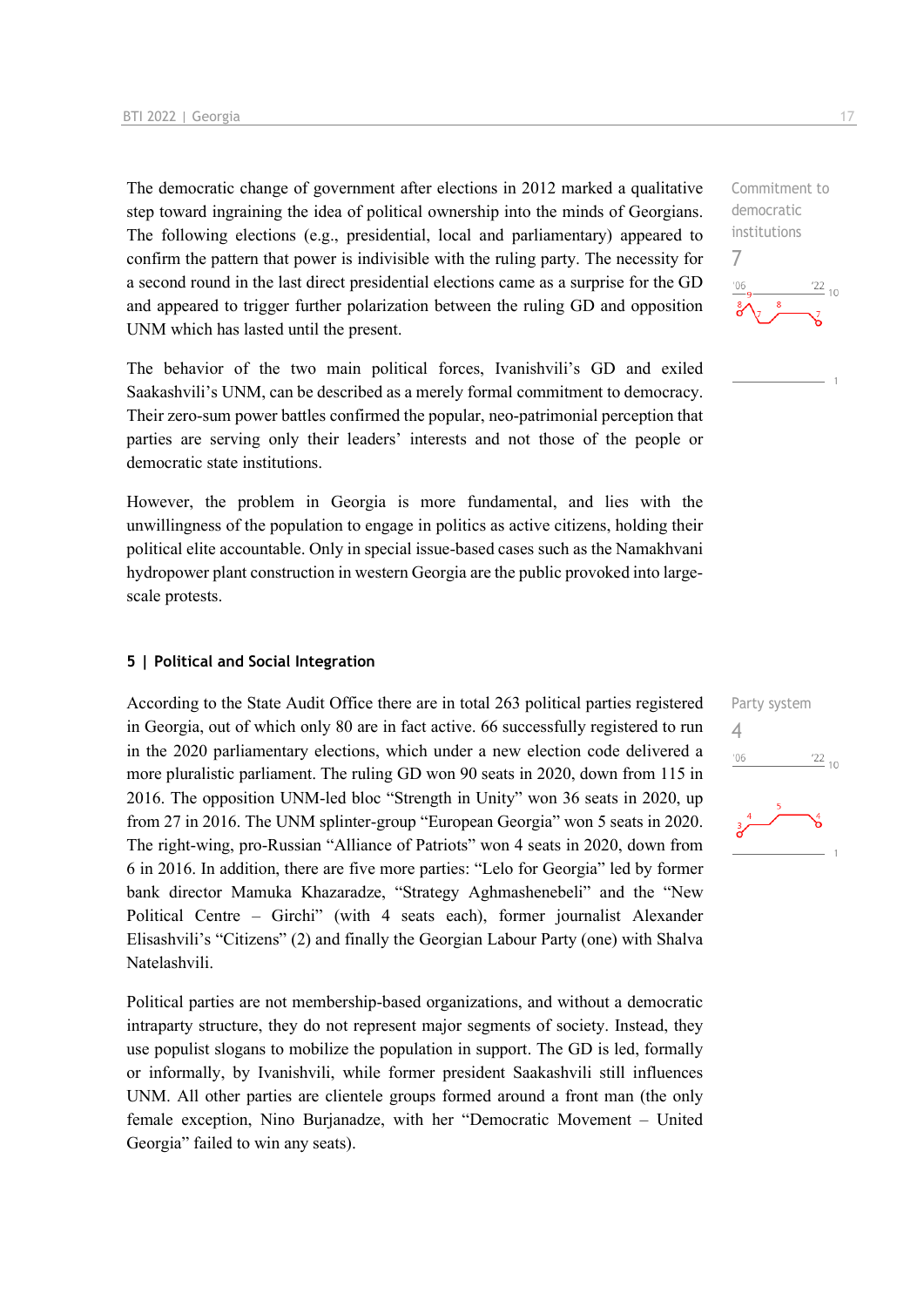Opinion surveys conducted by the Caucasus Research Resource Center in 2020 found only 18% of respondents in Georgia trust political parties, while 33% fully or rather distrust them. Given the weakness of political parties, CSOs contribution to policy formulation and government oversight is indispensable.

With growing political polarization in the country, interest groups were unable to encourage a more issue-based political debate. Broad segments of society do not organize themselves in interest groups or CSOs. It is still uncommon to join or establish formal associations for specific purposes in a post-Soviet, neo-patrimonial society. The principle of aggregating competing interests in a plural society has not yet taken root in Georgia.

The civil society sector keeps growing in numbers and in capacity but remains primarily concentrated in Tbilisi and Batumi. It has only weak links with the broader population. The strongest civil organization remains the Georgian Orthodox Church, claiming the prerogative in defining national values, often devised illiberally. However, within the context of the COVID-19 pandemic, CSOs are struggling to influence the political agenda, including with their demands for significant reforms in the judiciary and electoral system to ease political tensions and prevent a further polarization in society.

The elections and public protests affect the public perception of democracy. As confirmed by the latest Caucasus Barometer (via phone interviews due to the pandemic) the rate of those who think that Georgia is a democracy, marginally declined from 48% in August to 45% in December 2020, while those who do not think so, increased from 37% to 42% (14% and 12% responded do not know respectively). However, in November 2019 only 33% considered Georgia a democracy, 59% not and 8% did not know. While 73% of GD supporters think of Georgia as a democracy, 72% of opposition supporters do not support this view. However, the majority of the population believes that in general democracy is preferable to any other kind of government (58%) and only a minority thinks that in some circumstances, a non-democratic government can be preferable (16%).

Public opinion polls and social research hint at dominant authoritarian and neopatrimonial views in a political culture inherited from Soviet times. This entails high approval rates for the executive – when it delivers social goods – and much lower trust for democratic institutions, media and civil society. Therefore, liberal or democratic minded civil society actors have to turn to the international Western community to have their voice heard. With the EU-backed National Platform of the Civil Society Forum, Georgian civil society is able to voice its concerns directly on the international level.

5

 $-06$ 

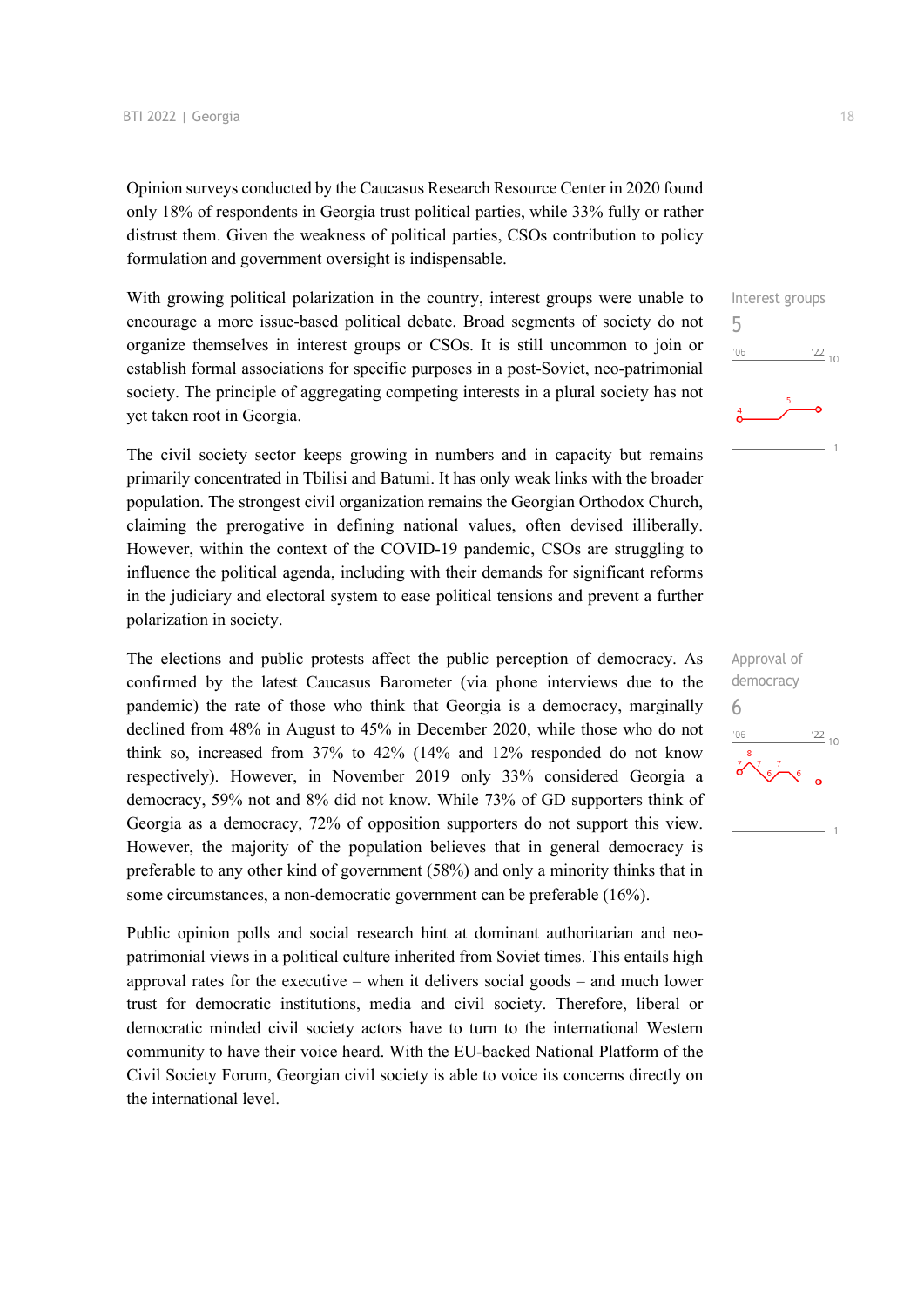Georgia is characterized as a country with high "bonding," but low "bridging" social capital. While religious institutions, the army and police continue to have the highest rates of trust, Georgians are consistently more willing to exploit wider society for personal benefit but find it less tasteful to damage their reputation among their closer circles of friends and relatives. The Western form of civil society therefore remains alien to Georgian society, especially in a politically polarized environment.

While there is civic engagement in Georgia, it is difficult to sustain or to institutionalize. Rare exceptions are the civil activism after the severe flooding in parts of Tbilisi in June 2015 and the protests against the construction of the Namakhvani hydropower station in western Georgia, ongoing since 2020. A sense of community and civic engagement and widespread norms of openness and altruism underlie vibrant forms of bridging social capital already existent in Georgia. On social media, there are solidarity campaigns for individuals in need of help (mainly for medical treatment abroad), which during the pandemic were extended to help the most vulnerable groups of society.

### II. Economic Transformation

### **6 | Level of Socioeconomic Development**

According to the UNDP's Human Development Report for 2019, Georgia further improved its status as a high development country, with an overall HDI score of 0.812 (rank 61/189). This is slightly below neighboring Russia (0.824/52) and Turkey (0.820/54), but above Armenia (0.776/81) and Azerbaijan (0.756/88). However, in several HDI dimensions, such as life expectancy, access to knowledge, and a decent standard of living, Georgia is faring worse than its neighbors. Therefore, the local perception of social development with jobs and poverty remains among the most important issues, as they have been for over 25 years.

Inequality continues to impair Georgia's development potential. While the Gender Inequality Index has declined over the last decade, from 2018 to 2019 it increased slightly from 0.327 to 0.331. The Gini Index for 2018 declined slightly to 36.4. In updated GeoStat calculations, it worsened from 37.3 (2018) to 37.5 (2019, calculated by total consumer expenditure). This means less equality of opportunity and higher income inequality. Birthplace still determines life chances and perpetuates Georgian society's rigid divisions into those who are integrated into the modern economy and those who survive with subsistence farming as self-employed or depend on remittances from family members working abroad.



### **Ouestion** Score

## Socioeconomic barriers 5 $06'$  $\frac{22}{10}$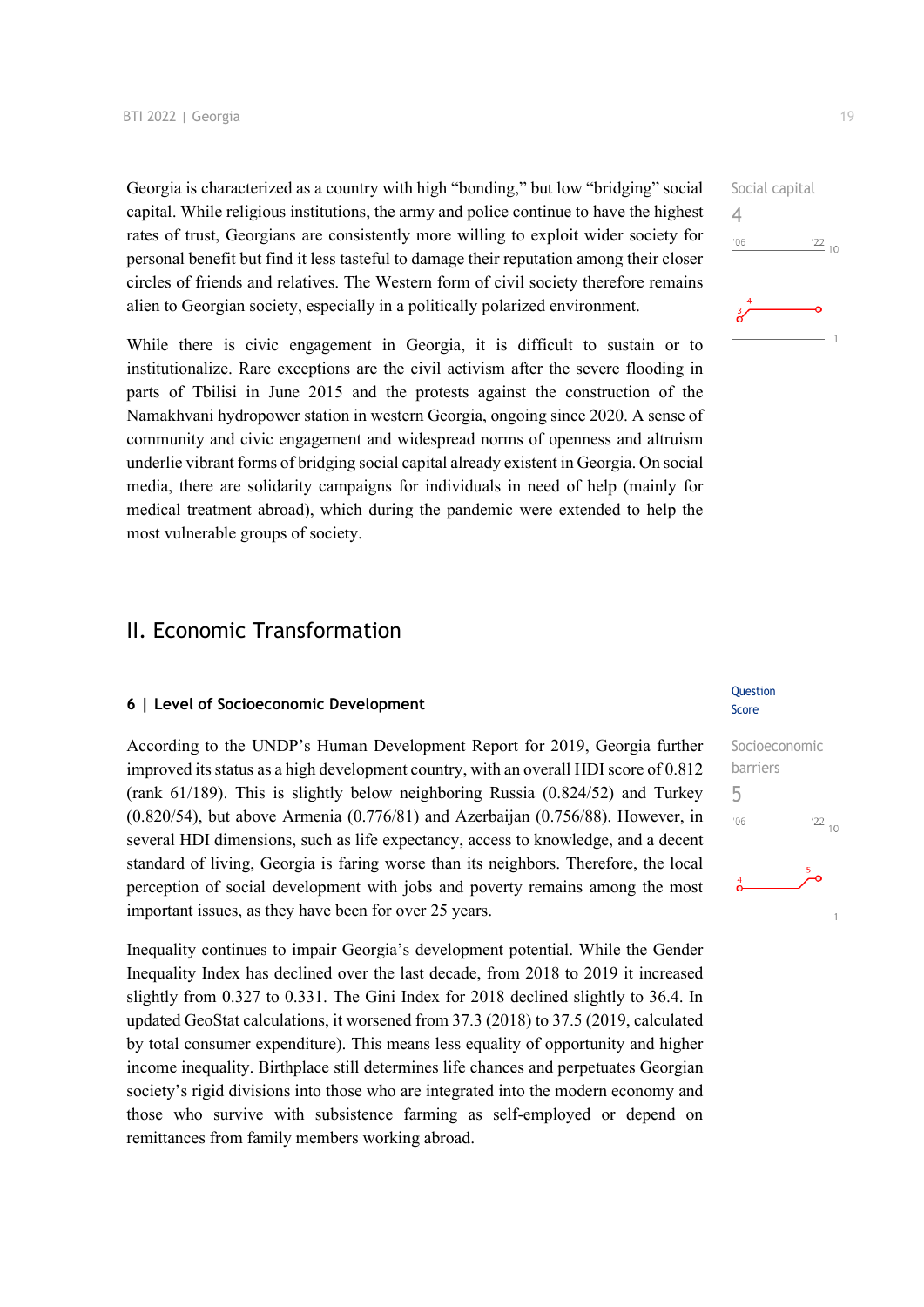According to World Bank data from 2018, 15.5% (2016: 17.1%) of the population in Georgia are still living on less than \$3.20 a day (international prices adjusted for PPP in 2011). Additionally, 19.5% of the population still lived below the absolute poverty line in 2019 (2.1% lower compared to 2015). The overall loss in HDI due to inequality has continued to decline. In 2018 it was 11.8% (2017:12.1%, 2016:12.6%, 2011:15.3%).

Overall, the poor have borne the brunt of the COVID-19 pandemic, which has reversed many of the socioeconomic achievements of the past decade.

| <b>Economic indicators</b> |          | 2017      | 2018      | 2019     | 2020      |
|----------------------------|----------|-----------|-----------|----------|-----------|
| GDP                        | \$M      | 16242.9   | 17599.7   | 17477.3  | 15891.7   |
| GDP growth                 | $\%$     | 4.8       | 4.8       | 5.0      | $-6.2$    |
| Inflation (CPI)            | $\%$     | 6.0       | 2.6       | 4.9      | 5.2       |
| Unemployment               | $\%$     | 13.9      | 12.7      | 11.6     | 12.1      |
| Foreign direct investment  | % of GDP | 11.8      | 7.2       | 7.7      |           |
| Export growth              | $\%$     | 11.7      | 10.1      | 9.8      | $-38.2$   |
| Import growth              | $\%$     | 8.1       | 10.3      | 6.6      | $-17.4$   |
| Current account balance    | S M      | $-1306.0$ | $-1191.7$ | $-960.4$ | $-1965.0$ |
| Public debt                | % of GDP | 39.4      | 38.9      | 40.4     | 60.0      |
| <b>External debt</b>       | \$ M     | 16423.9   | 17326.2   | 18757.0  | 20089.0   |
| Total debt service         | \$M      | 2582.3    | 2434.9    | 2461.8   | 2434.7    |
| Net lending/borrowing      | % of GDP | $-1.2$    | $-1.7$    | $-3.0$   |           |
| Tax revenue                | % of GDP | 22.1      | 21.7      | 19.6     |           |
| Government consumption     | % of GDP | 13.9      | 13.2      | 13.1     | 14.4      |
| Public education spending  | % of GDP | 3.6       | 3.5       | 3.8      | 3.8       |
| Public health spending     | % of GDP | 2.6       | 2.8       |          |           |
| R&D expenditure            | % of GDP | 0.3       | 0.3       |          |           |
| Military expenditure       | % of GDP | 2.0       | 1.9       | 1.7      | 1.8       |

Sources (as of December 2021): The World Bank, World Development Indicators | International Monetary Fund (IMF), World Economic Outlook | Stockholm International Peace Research Institute (SIPRI), Military Expenditure Database.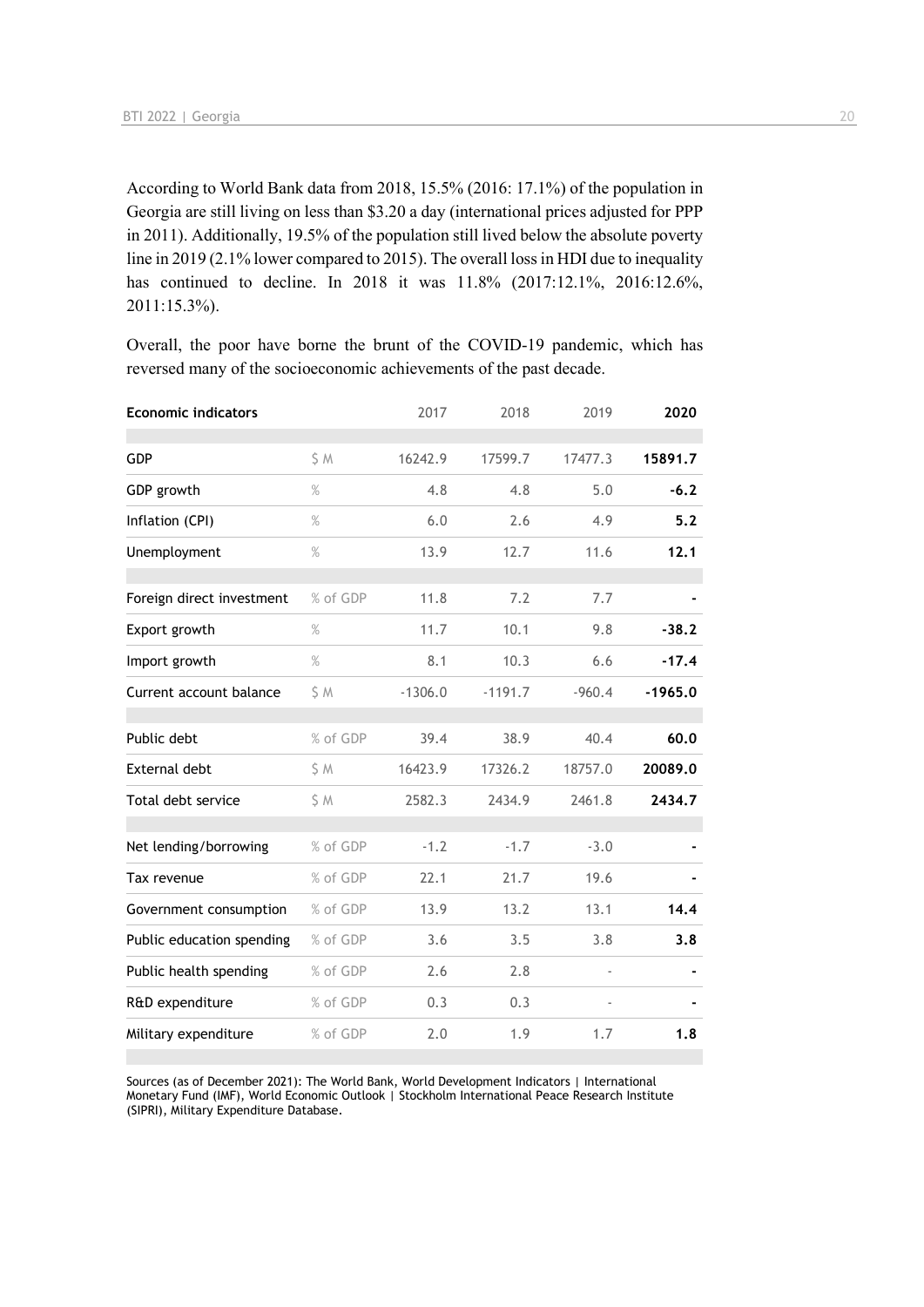### **7 | Organization of the Market and Competition**

Georgia is one of the leading countries in the World Bank's Ease of Doing Business Index (7 out of 190) with only a few formal market entry and exit barriers. It takes just one day and entails costs of 2.1% of average income per capita for "Starting a Business," which means Georgia is ranked second in this category for 2019. After FDI peaked in 2017 at almost \$2 million, it decreased to \$1.3 million in 2018 and 2019, and halved to only \$0.618 million in 2020 due to the COVID-19 pandemic (Geostat estimate).

Georgia established an institutional framework for ensuring competition according to the EU-Georgia Association Agreement and its Deep and Comprehensive Free Trade Area (in force since July 1, 2016). Georgian business will fundamentally change through alignment with EU Single Market standards. In February 2020 the EU acknowledged Georgia's continued progress. However, with the COVID-19 pandemic, Georgia entered into a serious recession, with GDP declining by 12.3% year-on-year and real GDP by 6.1% in 2020 (preliminary Geostat results).

Access to capital is one of the problems for businesses due to the dominance of the banking sector and capital markets still being underdeveloped. This is partially due to the lack of companies with sufficient credit ratings. Fewer than 15 Georgian companies have a credit rating, and only four or five are registered on foreign stock exchanges. While the stock market – an essential tool to increase transparency in the business sector – is practically nonexistent in the domestic market, there has also been little movement in the bond market in recent years. Total bonds outstanding of Georgian companies reached GEL 13 billion in 2020 (almost 20% of GDP).

With almost 60% of all employed people reported as "self-employed" (GeoStat), it can be assumed that there is a large percentage of people working in the informal and subsistence economy. The IMF estimated the informal economy in Georgia between 1991 and 2015 to be 65% of GDP, with a steady decline from 72% (1995) down to 53% (2015). However, for the same year 2015 Geostat – using the Handbook for Measuring the Non-Observed Economy (OECD 2002) – calculated the size of the non-observed or "shadow" economy in Georgia to be 10.3% of GDP.

Georgia has continued to implement the provisions of the Deep and Comprehensive Free Trade Area agreement on competition, amending the Law on Competition (adopted in 2014) to better control market concentration, and improve the structure and competences of the Georgian Competition Agency (GCA). This has shifted the previous focus (2005 - 2012) from primarily regulating abuse of competition by the government, to covering areas like antitrust provisions in line with EU law, state aid provisions with general rules on procedures for granting state aid, and provisions on institutional independence, as well as investigative and decision-making powers. Georgia is a member of the International Competition Network (ICN).



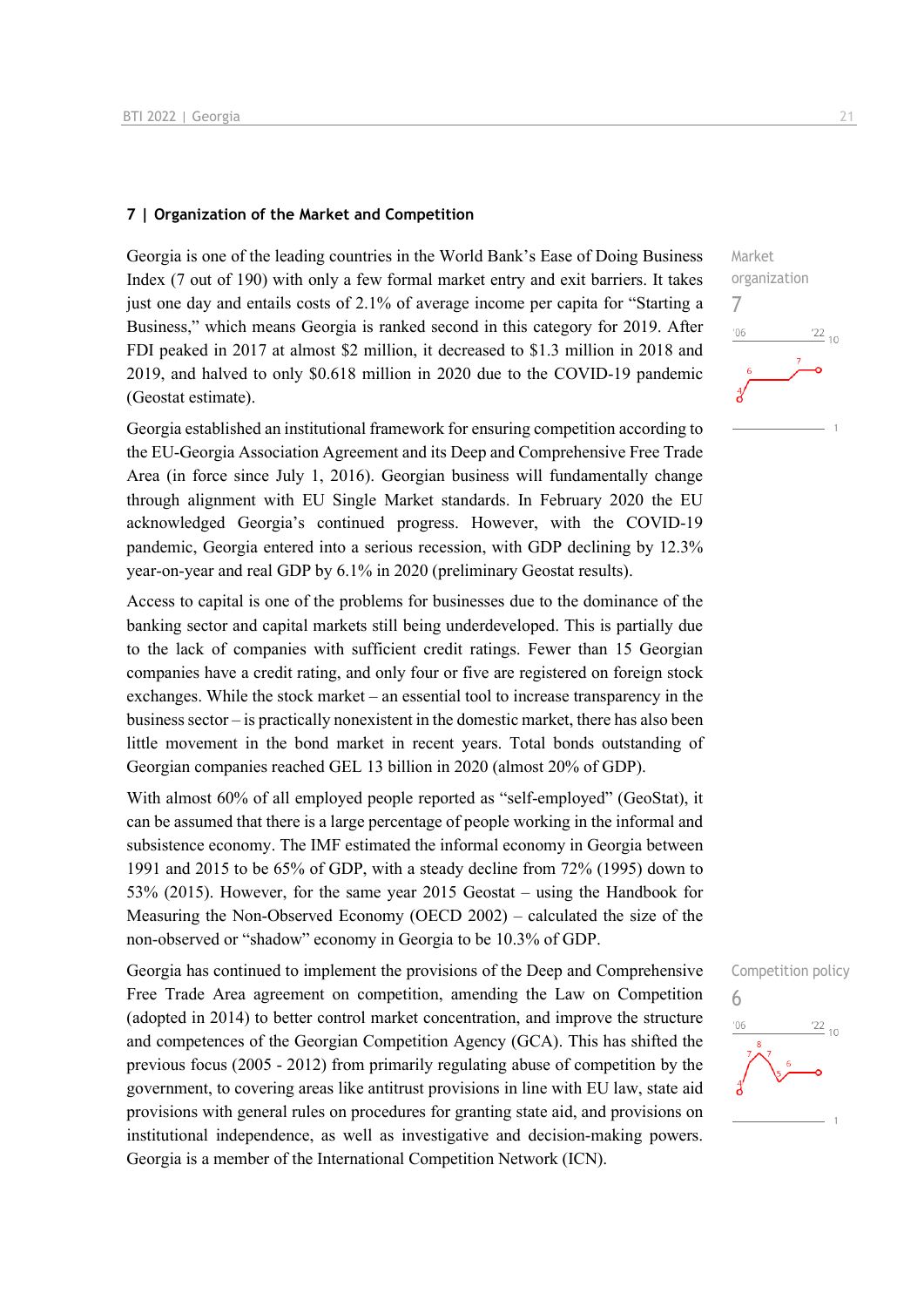However, despite the legal framework, interference by state actors has continued. In July 2020, the Anaklia Development Consortium (ADC) and Bob Meijer, one of its principal investors, filed separate arbitration claims against Georgia in relation to their rights in the Anaklia Port Project. They claimed substantial losses, allegedly more than \$1 billion, resulting from the Georgian government campaign to undermine the project. ADC complained that the government and the ruling GD party attempted to undermine the project. The conflict began in January 2019 with a disputed criminal investigation against consortium leader and TBC bank director Mamuka Khazaradze, who was forced to leave his position. He then entered politics, forming his own party, "Lelo for Georgia."

Public procurement, a sector worth GEL 5.3 billion in 2019, is in principle a substantial driver of competition. Overall, the electronic procurement system of the State Procurement Agency is highly acclaimed, but access to aggregated data remains problematic (a high share of single-source procurement, affiliation of suppliers with the ruling party, no information about subcontractors). On average only two offers compete in public tenders. The situation worsened in 2020 during the COVID-19 pandemic. Such a low level of competition in public procurement is symptomatic of informal deficiencies in Georgia (e.g., lack of reliability of courts, and the dominance of one billionaire's business interests).

A new Law on Public Procurement, which came into effect in January 2021, reformed the Public Procurement Dispute Review Council. It set new rules for the appointment or removal of the council members, introduced higher qualification requirements, and increased the term of office. However, since the prime minister appoints a commanding number of council members, questions regarding the level of their independence remain. New appointment rules do not ensure independence and impartiality of the review body, an issue that NGOs continuously raise.

Liberal foreign trade policy is one of the major principles of the economic policy of Georgia. Georgia has no quantitative restrictions (quotas) on trade (except on ozone depleting substances). In 2005, Georgia reduced the number of permits for import and export from 14 to eight (which has remained the same since). Excise taxes and VAT apply equally on imported and domestic products. The average MFN applied tariff is 1.4 (WTO, 2019).

Georgia is the only country in the region that has a free trade regime with both the EU and China. A free trade agreement with the UK entered into force in January 2021. In the DCFTA Georgia continued to overcome technical barriers to trade by improving its national quality infrastructure (including the adoption of 16,000 standards, out of which 8,000 represent European ones, as well as synchronizing the database of standards with the EU). The newly created Market Surveillance Agency is working on the enforcement of technical regulations covering the relevant EU acquis.

Liberalization of foreign trade  $\overline{Q}$  $\frac{22}{10}$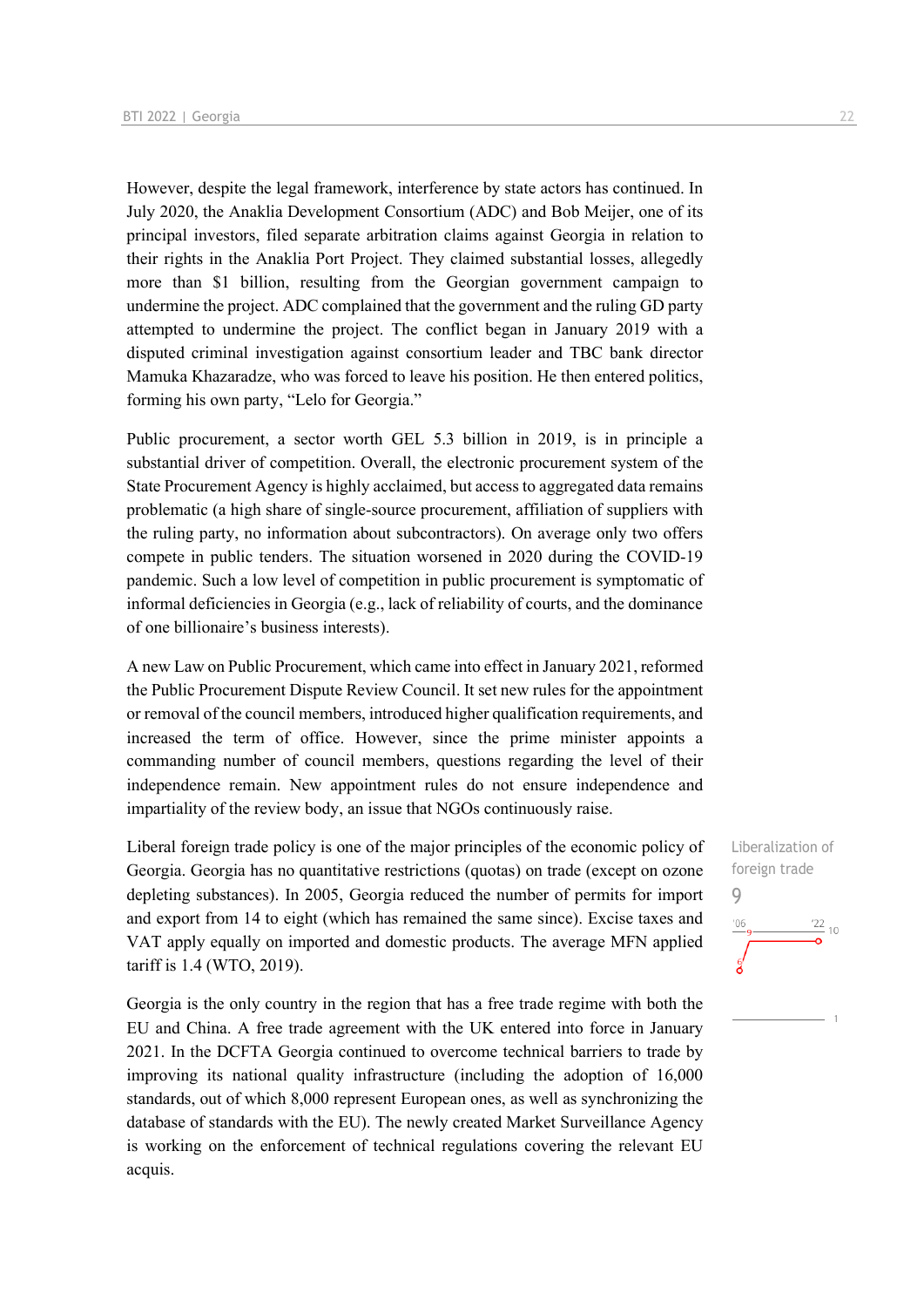During the pandemic trade turnover with the EU as Georgia's largest trading partner contracted by -18.2% in 2020, compared to 2019. Imports fell by -20.1% and exports by -12.4% (GeoStat).

The banking system is well developed due to regulations from the National Bank of Georgia (NBG). The bank capital to assets ratio declined to 12.2% and bank nonperforming loans fell to 1.2% in 2019. Georgia's financial sector is almost entirely dependent on its two largest banks, TBC and Bank of Georgia, now listed on the London Stock Exchange and included in the FTSE 250. With 72% of assets, they are considered systemic banks. The overall number of banks declined to 15 by March 2020.

Against this background, it came as a surprise that toward the end of 2018 the TBC Bank director, Mamuka Khazaradze, faced a criminal investigation over moneylaundering allegations involving a \$17 million transaction from 2008. TBC bank refuted all allegations and complained that the authorities had inspected them multiple times. Opposition politicians saw this as Bidzina Ivanishvili's attempt to gain control of the bank. Mamuka Khazaradze, the TBC director, was forced to resign in January 2019. The reaction of the National Bank in this and other cases, closely related to the GD, negatively affected the perception of its independence.

Being the most robust in the region, the Georgian banking system nevertheless suffered from the COVID-19 pandemic, mainly through the increasing losses in loan provisions, which led to a \$0.5 billion sector loss in the first quarter of 2020 due to the underdevelopment of capital markets. In March 2020, in response to the COVID-19 pandemic lockdown the NBG adapted the Rule to Extending Loans to Physical Persons from rule-based to principle-based risk management in order to develop a more flexible lending framework, protect consumers and improve financial literacy. By strengthening regulatory and supervisory frameworks, it addressed systemic risks such as currency mismatches, real estate and systemic banks. With a backdrop of high inflation rates, the central bank continued its de-dollarization measures.

### **8 | Monetary and fiscal stability**

In 2020, Georgia's GDP fell by 12.3% year-on-year due to the COVID-19 pandemic. Its real GDP Growth was -6.1% (GeoStat). The Georgian lari (GEL) remained volatile in relation to the dollar, a risk for an economy with high dollarization, even if decreasing. This leads to serious repercussions for the households in Georgia, which often have to serve loans in dollars.

The long-term CPI inflation target is 3%. In 2017, the inflation rate was double the target at 6%. It then fell to 2.6% in 2018, then increased to 4.9% in 2019 and to 5.2% in 2020. In 2020, inflation in food and beverages reached 9%, which negatively affected the living conditions of the population with low incomes, whose expenditure on food represents 60% of total expenditure.



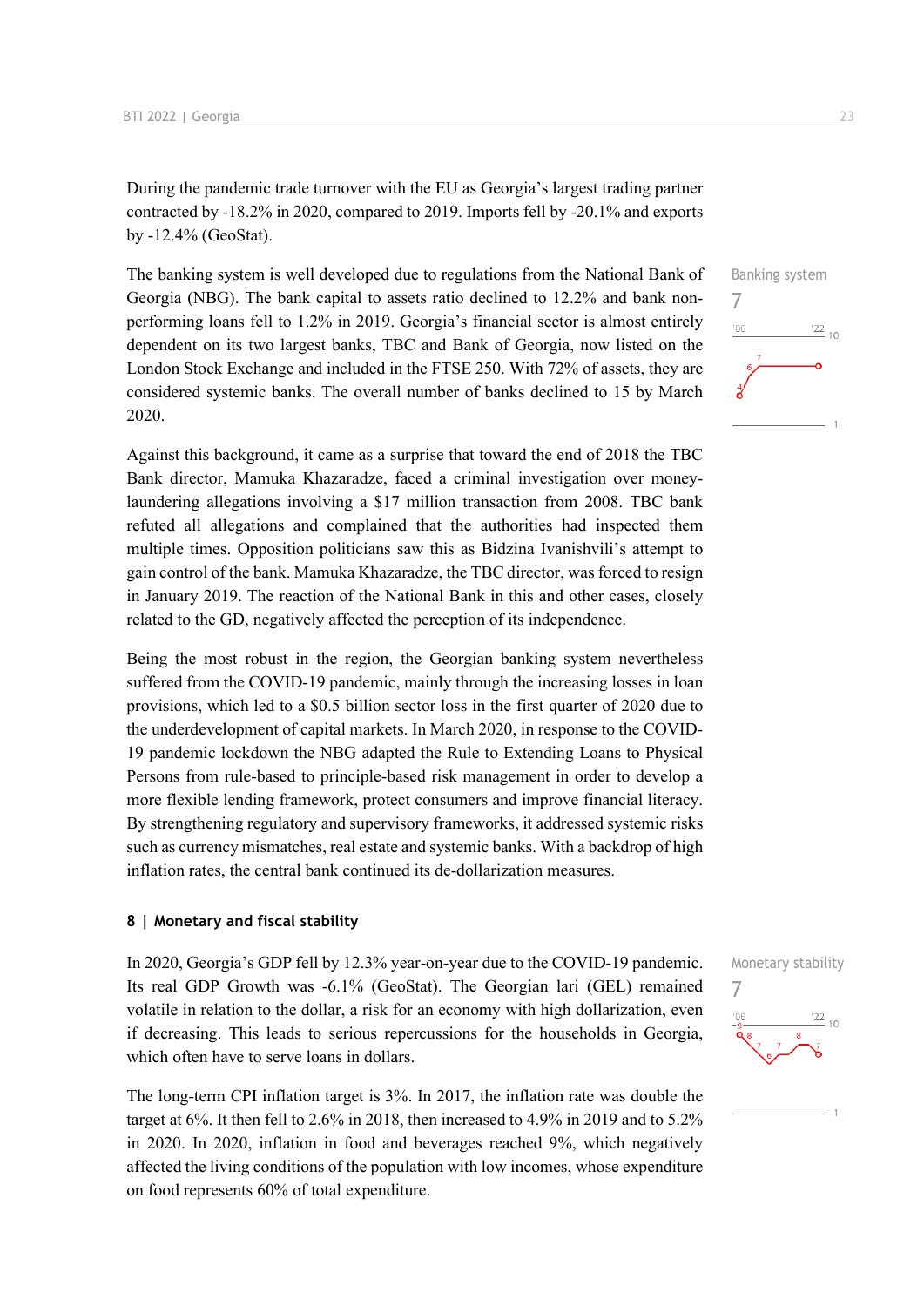The real effective exchange rate index for 2019 was 93.4% (2017: 98.4; 2012: 110.3). The Georgian National Bank is legally independent and officially directed toward ensuring price stability (since 2009 by inflation targeting), which became more difficult for 2020 due to the impact of the pandemic.

Georgia's government slowly reduced its fiscal deficit (2017: 3.9% of GDP; 2018: 3.3% of GDP) through consolidation efforts and economic growth. Due to costly measures mitigating the consequences of the pandemic (e.g., health care spending and lower revenues) the fiscal deficit will increase to an estimated 8.5% of GDP after a budget revision in June 2020. The debt-to-GDP ratio is expected to surpass 60% in 2021, that is, reaching the ceiling of Georgia's Economic Liberty Act (IDFI: Budget Overview 2021). The total of the government's anti-pandemic plan amounted to 7.2% of expected GDP in 2020 and was solely financed by new debt (IDFI: Anti-crisis plan overview 2021).

According to the EU Association Implementation Report on Georgia, the current account deficit, which narrowed to 5.1% of GDP in 2019, will increase above 10% in 2020 due to a deteriorating service balance (mainly due to a fall in international tourism). The increased current account deficit will be financed by continuing (albeit slower) inflow of FDI and, most importantly, by increased volumes of grants and concessional loans already committed by international partners (EU, IMF and World Bank). Simultaneously, the EU-supported Economic Governance and Fiscal Accountability Program is bringing the Georgian economic governance system closer to the EU model.

### **9 | Private Property**

In general property rights are respected in Georgia. In the World Bank's "Doing Business" Index it now ranks fifth in registering property (agricultural land excluded). Decree # 1 of the President of Georgia on March 21, 2020, along with other decrees, meant property rights may be restricted in accordance with the constitution of Georgia during the state of emergency under the COVID-19 pandemic. This was not questioned by the public.

In 2020, the pandemic and parliamentary elections revealed a continuing discriminatory approach of the government toward the return of property nationalized in the Soviet period to various religious organizations besides the Georgian Orthodox Church. Muslim and other Christian denominations face serious difficulties to reinstate their property rights. On the other hand, the government granted the Orthodox Church exclusive right to receive state property (primarily forests) adjacent to churches and monasteries.

Likewise, the U.S. State Department has noted interference in judicial independence and a lack of impartiality. Disputes over property rights at times contributed to doubts over the impartiality of the Georgian judicial system (e.g., Rustavi 2 TV) and the continued significant impact of political interests on property rights. Georgia's score



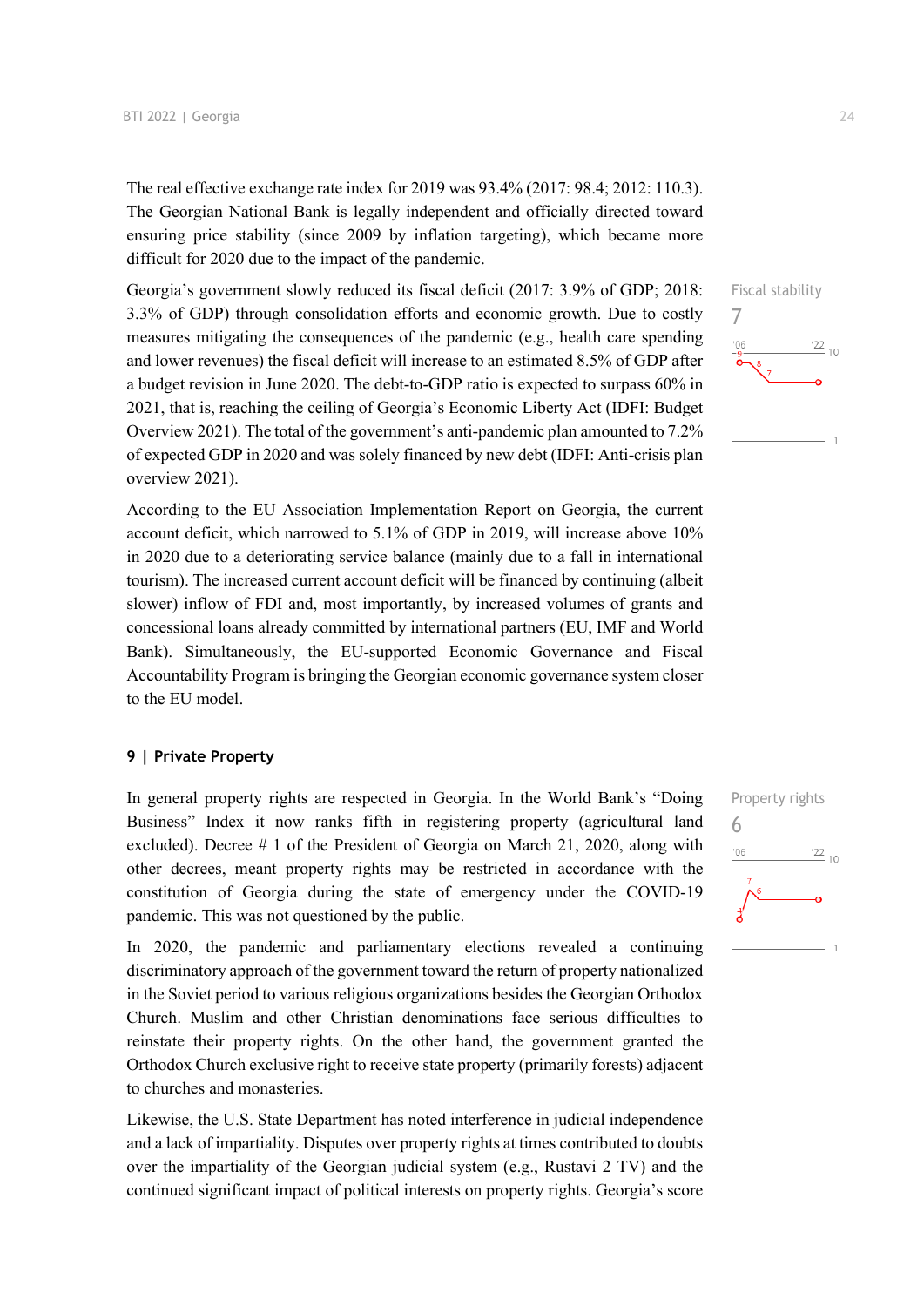in the International Property Rights Index decreased in its Legal and Political Subindex (Judicial Independence, Rule of Law, Political Stability, and Control of Corruption), while it remained unchanged in its Physical and Intellectual Property Rights Subindices (73 out of 129 countries and 14 in the Central Eastern Europe and Central Asia region).

In 2020, Georgia ranked 7 out of 190 countries in the World Bank's Ease of Doing Business Index, down from 6 in 2019. This is one of several positive international indicators for the business environment in Georgia. It is among the world's top 10 countries in terms of starting a business (2), registering property (5) and protecting minority investors (7), but is ranked lower on resolving insolvency (64) and trading across borders (45). Some legal reforms are delayed (e.g., Law on Rehabilitation and Collective Satisfaction of Creditors, Enforcement Law and Mandatory Third Party Liability Insurance) with the independence of the judiciary, legal uncertainty and ongoing investigations of certain major businesses having an impact on the business environment.

In the 2020 Index of Economic Freedom, Georgia is ranked 12 in the world and 6 in Europe. With 77.1 points, Georgia's position slightly increased by 1.2 in comparison to the previous year (75.9).

After years of working on the draft law "On Entrepreneurs," the government finally sent it to parliament. The new law will better regulate corporate relations among the parties and company partners; will be in accordance with the EU directives and increase harmonization with EU legislation. It will also pave the way to important reform of corporate law in Georgia.

### **10 | Welfare Regime**

Georgia is a divided society, which is compounded now by political polarization. Due to its neoliberal approach to welfare, it has failed to find a balance between creating opportunities for its urban and rural settlements. The divide between Georgia's traditional and modern economies limits its development prospects. The GD government introduced a public health system and increased social assistance after coming to power but did not continue to proactively include the rural population in social services, skills development and political participation. This left the country in a deplorable state to counter the COVID-19 pandemic and led the political elites to continue to define policy goals that are only altered if they collide with their interests (e.g., abuse of the visa liberalization regime with the EU for illegal labor migration).

As a supplement to the currently existing universal basic pension, which amounts to GEL 180 (subsistence minimum for a working male is GEL 195.6 as of January 2021), in July 2018, parliament introduced a much-debated mandatory accumulative pension system, which came into force in January 2019. Employees will accumulate



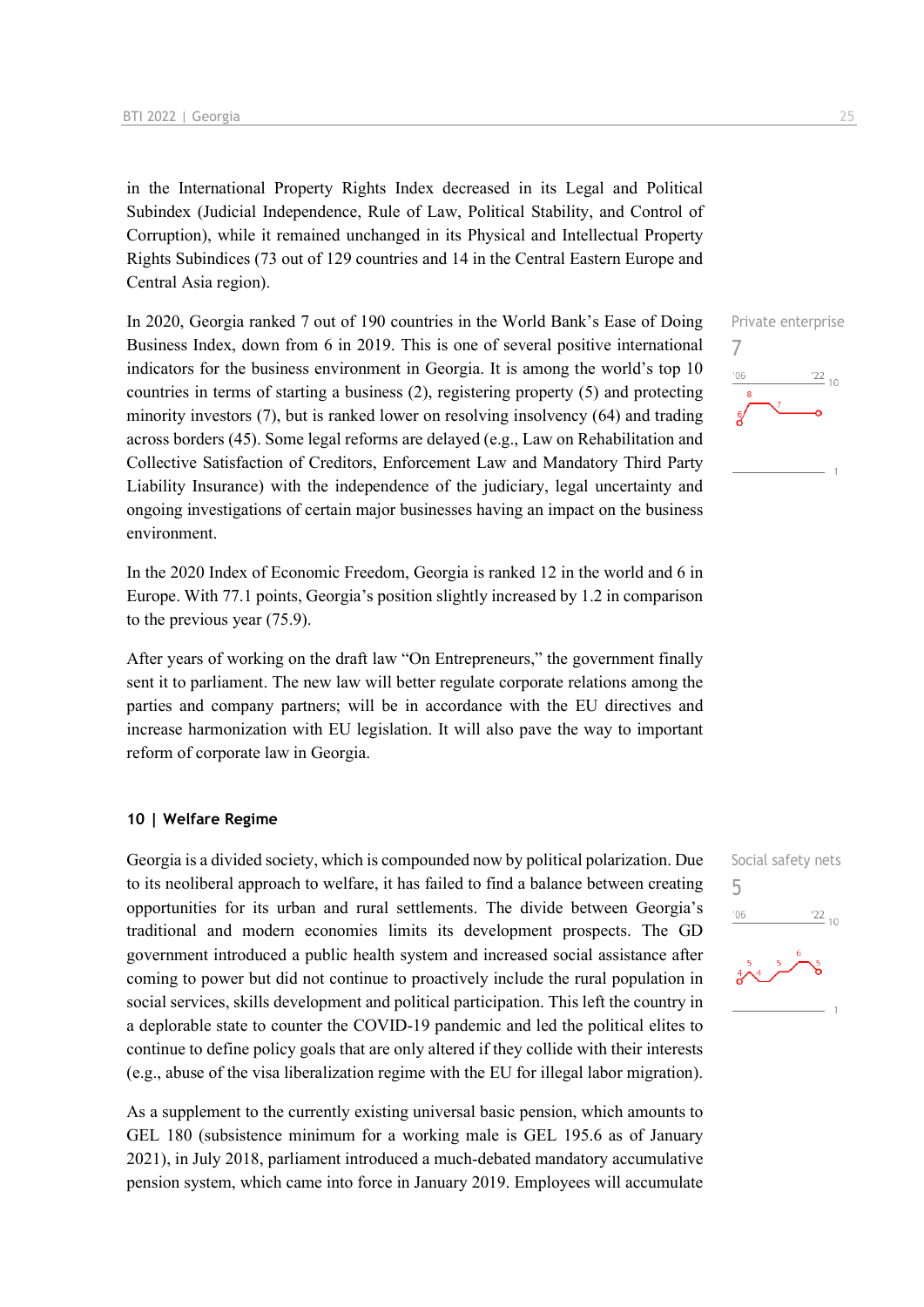retirement security through directing 2% of their salary to a pension fund, with another 2% contribution by employers and 2% from the state. However, with a revised official unemployment rate of 17.6% for 2019 and 18.3% for the second quarter of 2020 (2013: 26.4%) and another third of Georgians classified as "selfemployed," the sustainability of the scheme has been questioned by opposition and NGOs. An Employment Service Agency, separating social from employment services, has been operational since the beginning of 2020.

UNICEF found in a Welfare Monitoring Study (WMS) 2018 that the volatility of Georgian households' welfare remains a major concern. 70% of households participating in the WMS have been found to consume less than the subsistence minimum at least once in the past eight years. Material deprivation experienced by many children may have irreversibly damaging effects on their development.

Due to the pandemic, general poverty rates are expected to skyrocket again in Georgia, due to the lack of inclusive economic growth, unemployment and inflation in consumer prices. According to the WHO Global Health Expenditure database, public expenditure on health has continuously decreased from 9.8% of GDP in 2009 to 7.1% in 2018. To cope with economic hardship, more families resort to borrowing, with high interest rates at banks, microfinance institutions and pawn shops. Children in rural areas are most affected by poverty, with insufficient access to books and fewer years in education. Life expectancy in Georgia increased from 73.3 in 2016 to 74.1 years in 2019 (men: 69.8, women: 78.4).

Legally speaking, Georgia has all the mechanisms for preventing discrimination in all its forms in place: the Law of Georgia on Elimination of All Forms of Discrimination. However, Georgia remains a society divided along ethnic, gender, and urban-rural lines. The social and economic status of Georgians is almost predetermined by their conditions at birth. 2020 was particularly difficult for vulnerable groups and minorities. Nevertheless, the needs of these groups and their protection have been missing in election programs and campaign agendas of the political parties. A party quota for women was introduced during the electoral reform. Domestic violence against women has increased, especially during the COVID-19 pandemic.

Although there is no legal discrimination against ethnic minorities, their representation in state, parliament and media is disproportionately low. Younger citizens of Georgia with a minority background are offered a free one-year integration program at universities. Sexual minorities face serious stigmatization and discrimination in Georgia. The situation of people with disabilities is slowly improving, nevertheless, a comprehensive approach of state and society toward creating a more disability-friendly Georgia is missing. For example, the accessibility of electronic government resources for people with disabilities needs improvement.

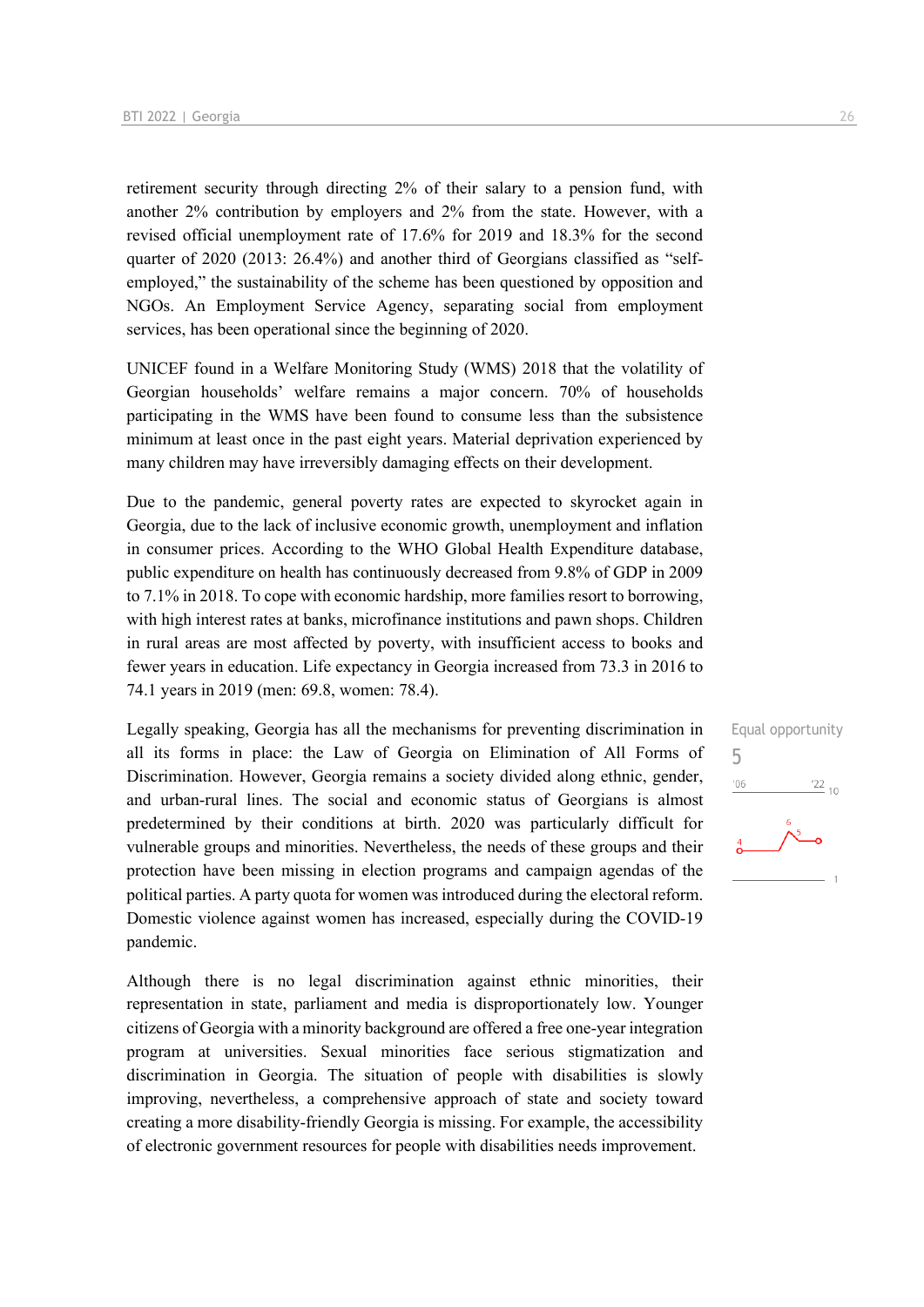Educational statistics are in line with other post-Soviet countries and display more encouraging figures: the literacy rate stands at 99.4% (99.3% female; 99.4% male for 2017). The ratio of female to male enrollment (GPI) stands at 1.0 for primary and secondary education and 1.1 for tertiary education. The gross enrollment ratio in 2020 was 99.3 for primary, 106.3 for secondary and 63.9 for tertiary education. The female labor force has been 44.9% since 2017.

### **11 | Economic Performance**

After two years of economic decline, Georgia's output strength improved, but is still far from stable. GDP grew continuously from \$15.14 billion in 2016 to \$17.5 billion in 2019. Its GDP per capita (PPP) grew from \$12,858 (2016) to \$15,637 (2019). Accordingly, GDP per capita growth almost doubled from 2.8% in 2016 to 5.3% in 2019. However, the economy has still not reached the (nominal) GDP level of 1989. The annual inflation rate has fluctuated; 4.9% in 2019 (2016: 2.1%, 2017: 6% and 2018: 2.6%) and the official unemployment rate fell from 19.2% in 2018 to 17.6% in 2019, and then increased to 18.5% in 2020 (mostly, due to the COVID-19 pandemic).

As in previous years, polling data from December 2020 showed dissatisfaction over the state of the country's economy. 24% of Georgians report that they are unemployed (same as in NDI's August 2020 poll), which likely indicates the continued economic impact of the pandemic. Only a quarter feel they are better off economically since 2016; 32% said they are worse off, while 45% believe their situation remains unchanged.

The FDI rate decreased from 11.7% of GDP in 2017 to 7.9% in 2019. The state budget improved its overall negative current-account balance of \$893.7 million (2019), down from \$1,885.9 million in (2016. Between 2016 and 2019 the public debt lingered around 40% (42.2% (2016), 40% (2018) 42.6% (2019) of GDP), but it has increased by 10% since 2012 when GD came to power. and is expected to surpass 60% of GDP by 2021. Tax revenues remain around 22% of GDP (2018: 21.7%). The gross capital formation went down from 30.2% in 2016 to 26.8% of GDP in 2019. All progress in economic output will be lost due to the pandemic in 2020.

Overall, the economic performance of Georgia is positive but not sufficient to significantly increase the existing low income per capita and improve people's wellbeing. The government is unable to overcome economic challenges and shocks. Inflexibility to changing economic circumstances and frequent politically-motivated decisions, which neglect economic reasoning, create barriers to long-term economic development. The government could be more proactive in attracting FDI and adopt laws to establish an independent economic arbitrage to improve the investment climate.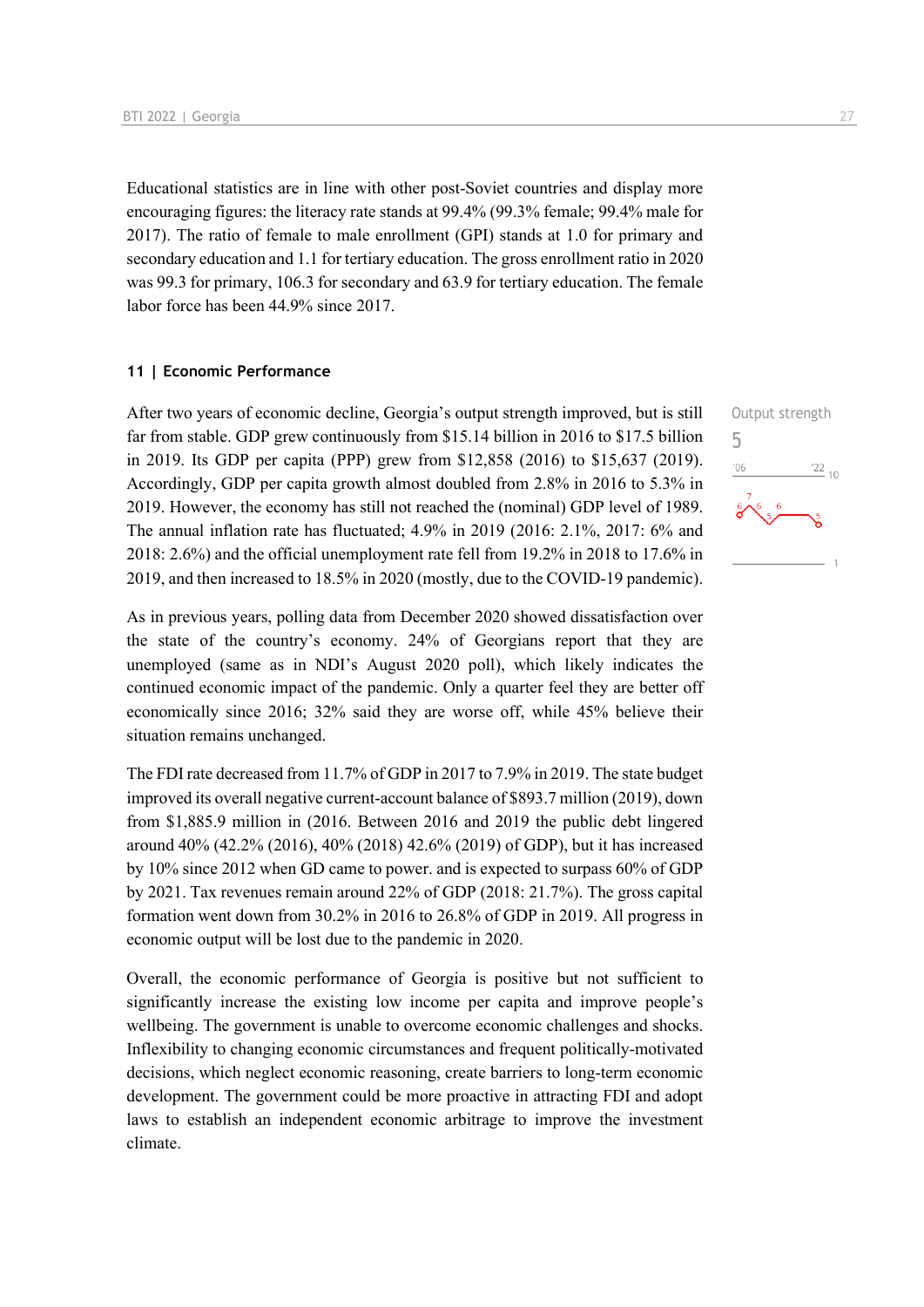### **12 | Sustainability**

Georgia has a rich biodiversity, microclimates and cultural landscapes. It is especially sensitive to economic interventions into vulnerable ecosystems. The legal framework for environmental protection was established in the 1990s. It was ineffective and has undergone excessive deregulation since 2004, in conjunction with economic liberalization. Now Georgia is facing major environmental problems as land and forest degradation, pollution, and waste management contributes to climate change and leads to a reduction of biodiversity.

The year 2020 marked some progress in aligning Georgia's legislation to regulations and directives of the EU acquis. Parliament adopted a Law on Ambient Quality Protection (air quality) and a new Forest Code providing for sustainable forestry management. In July 2020, the government submitted a draft Law on Environmental Liability to parliament as part of the concept of Extended Producer Responsibility. Four technical regulations for specific waste streams came into force in September 2020. Only the construction of EU-compliant sanitary landfills was delayed. Georgia is yet to adopt its long-term Low Greenhouse Gas Emission Development Strategy (LEDS) and its updated nationally determined contribution (NDC) as required under the Paris Agreement. Generally, new commitments will depend on the availability of external financial support.

However, in practice Georgia's environmental management continued to be subordinated to the one-sided attraction of FDI and shortsighted economic interests. Moreover, decision-makers rarely practice inclusive approaches to sustainable and environmentally sensitive planning.

Local protests in the mountains against the construction of hydropower plants (HPP) continue in Svaneti. In September 2020, the European Bank for Reconstruction and Development (EBRD), following a two-year review, found the Nenskra HPP Project in the mountainous Svaneti region to be non-compliant with its 2014 Environmental and Social Policy. In western Georgia's Tskaltubo and Tsageri districts, the monthslong local protests against the Namakhvani HPP project grew to become mass protests after police interfered on behalf of the Turkish construction company. In February 2021, the government was forced to acknowledge this protest and belatedly launch public consultations. Other concerns are air pollution in Tbilisi and the overuse of natural resources leading to serious degradation and destruction of old landscapes due to a rapidly growing tourism industry.

IDFI and other CSOs, most importantly members of the Open Government Georgia's Forum, advised the Open Governance Inter-Agency Coordination Council to endorse the Extractive Industries Transparency Initiative (EITI) and beneficial transparency principles. Focusing mainly on open and accountable management of the extractive sector, EITI represents a global standard, whose principles will positively affect Georgia's environmental management. Despite the advocacy of CSOs, the government has not yet endorsed the principles of EITI and beneficial transparency.

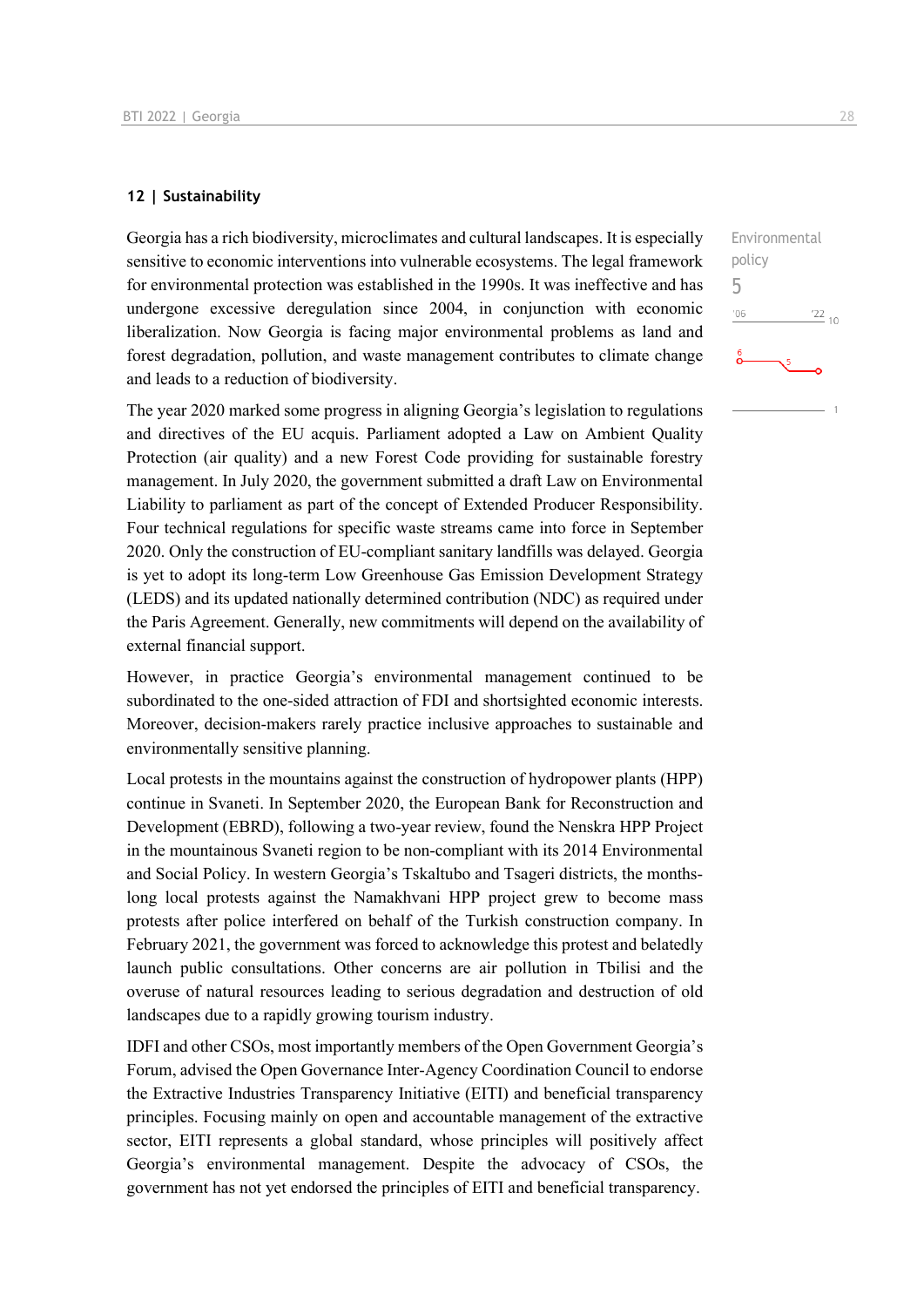Since 2004 the education sector has undergone numerous reforms, with ambitious announcements of often questionable impact, especially concerning the quality of school education. The UN Education Index rates Georgia relatively highly, with a score of 0.862 for 2019 (2016: 0.848). However, the quality of education is very poor. According to the 2019 data, the OECD placed Georgia in the bottom eight of 79 countries in its international student assessment. Public expenditure on education increased to 3.6% of GDP (2018), but still lags behind the government's ambitious goal of 6% by 2022 as part of its Unified Strategy for Education and Science for 2017 - 2021. Due to the COVID-19 pandemic this goal will not be met.

While the population is almost fully literate (2017: 99.4%), the lack of an adequately educated modern workforce negatively affects Georgia's competitiveness. The vocational education and training (VET) reform continued with the adoption of a new VET law and its by-laws to follow. The government plans to expand the VET sector into general education countrywide, as well as into the higher education sector, with short cycle technical education and training programs. However, everything depends on the quality of teaching and school teachers currently struggle with low salaries and a low level of social esteem held for this profession. Teaching is not an attractive career to young people.

Another weak point is research and development (R&D) as ingredients for a creative and innovative SME sector. For years, with only 0.3% of GDP dedicated to R&D, Georgia has been far below the OECD and EU-27 average of 2.3% and 1.9% of GDP respectively. The Shota Rustaveli National Science Foundation managed to create several cooperation programs to internationalize Georgian academia and disseminate results of its research abroad. The HORIZON 2020 Policy Support Facility made a recommendation to simplify and unify its grant scheme, restructure its R&D Innovation Council, set up a systemic R&D database, identify relevant research fields and encourage collaborative R&D. Georgia's participation in the EU's HORIZON 2020 remains high, with Georgian entities being involved 53 times in grants, receiving  $\epsilon$ 6.5 million of direct EU contributions.

Georgia is facing new challenges due to the COVID-19 pandemic. Distance learning in the Georgian education system was not adopted before the pandemic. Consequently, the country was completely unprepared to address the radical changes required. Problems include not having appropriate equipment (e.g., computers, laptops, tablets and mobile phones), as well as access to the internet (especially for people living outside the major cities).

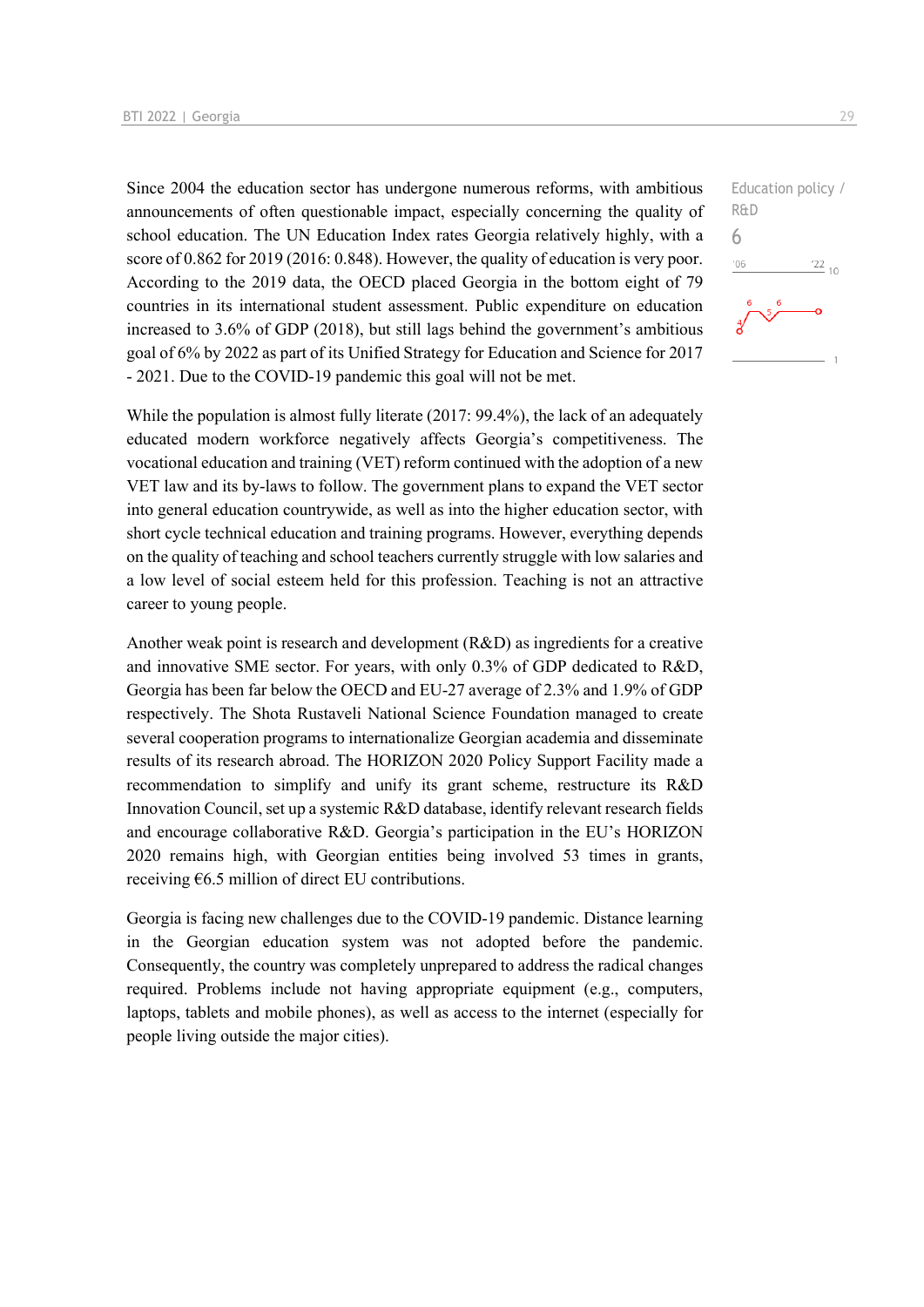## Governance

## I. Level of Difficulty

Following economic decline, violent conflicts, and political crisis in the 1990s, Georgia lost many capable and creative citizens. Only after 2004 did the situation improve, when a group of young reformers under Saakashvili gained power. While being successful in their state-building efforts, they did not succeed in establishing democratic rule in Georgia's neo-patrimonial society. Notwithstanding its initial promises in 2011, GD perpetuated these practices.

Qualitative changes are difficult to achieve in a political culture built around personal loyalty, tactical rapprochements and confrontation, rather than one building consent through compromises. While Saakashvili succeeded in curbing endemic corruption within state bureaucracy, law enforcement and – most problematically – the judiciary, the reliance on informality did not disappear. Political actors build on informal networks as safeguards or as entry points for a career. Formally or informally, billionaire Bidzina Ivanishvili will continue to influence politics as the most influential patron in Georgia, which has suffered from backsliding in institutionbuilding since 2016.

The EU-Georgia Association Agreement provides a formal blueprint for substantial internal reforms to overcome an outdated Soviet governance style. In the hopes of EU membership, the political elites have to introduce a huge amount of EU regulations and standards into national legislation, while principled professionals and serious proposals to close the implementation gap are missing. The temptation for window dressing rather than tangible action remains high.

So far, Georgia has not capitalized on its important geopolitical position as a transport and transit corridor between the Black and Caspian Seas, as well as between Russia in the north, and Turkey and Iran in the south. The unresolved territorial disputes of Abkhazia and South Ossetia limit Georgia's role in regional affairs. The search for security from Russia is the ultimate rationale for the pro-Western orientation in Georgian society. Georgia enjoys fairly good and pragmatic relations with its other immediate neighbors Armenia and Azerbaijan.

Georgia is experiencing severe social and economic consequences from the pandemic. Besides a contracting economy, increasing state debts have exceeded the ceiling of 60% of GDP. There have been a total of 283.000 infections and 3,800

**Structural** constraints

 $^{22}$  10

7

 $106$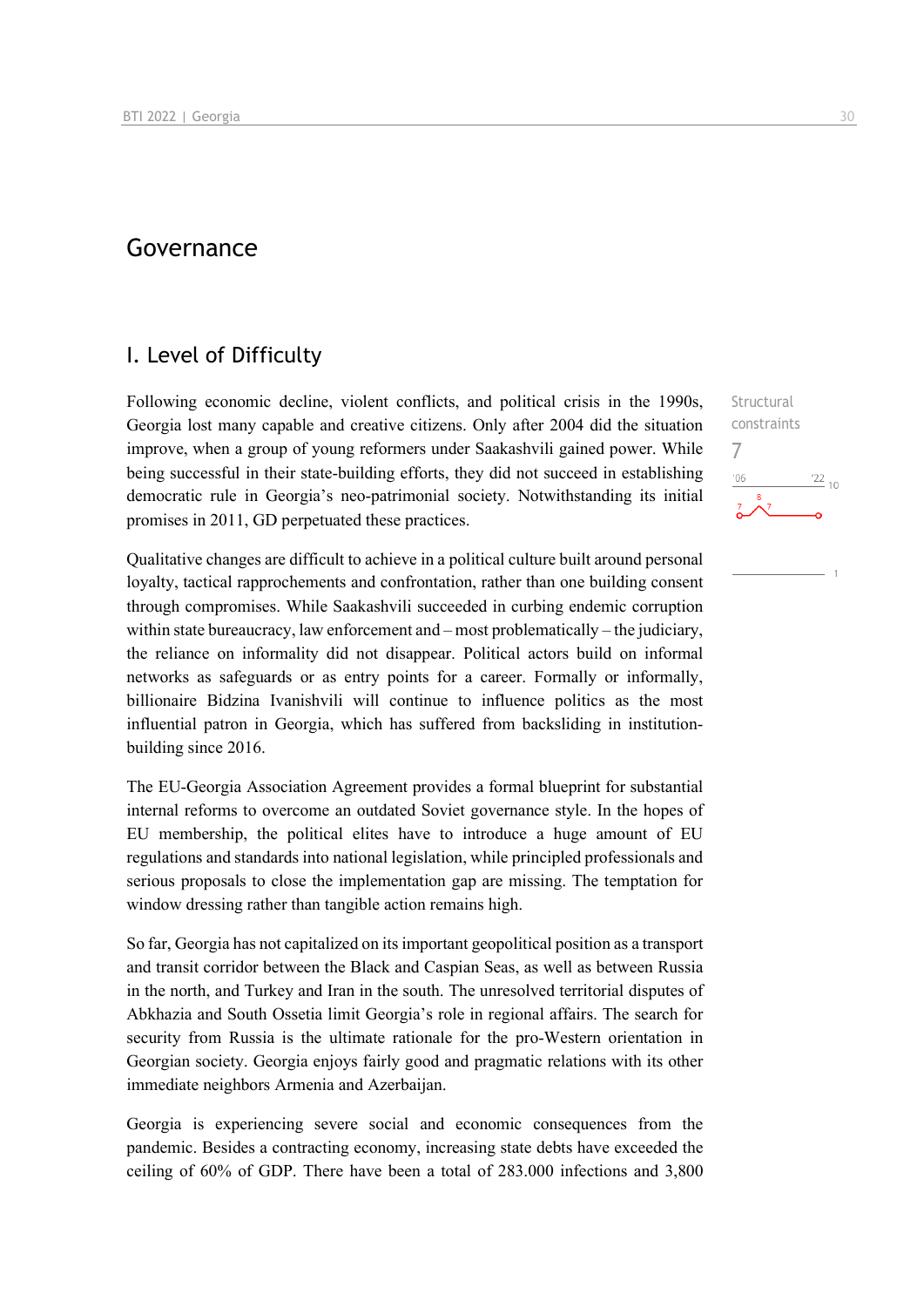deaths from COVID-19 recorded in Georgia (February 26, 2020 – March 31, 2021, Rank 49 of Worldometer). Georgia is facing serious challenges of social cohesion and public debt, which will limit the government's coping capacity.

The divide between Georgia's political elite and the public more broadly, a legacy of the country's Soviet Union past, has yet to be overcome. A Western-style civil society emerged only in the 1990s and did little to support Georgian democratic institutions struggling to overcome the endemic lack of trust in public institutions. Participatory approaches that promote political dialogue are rare. Civil society organizations themselves still have not extended their limited outreach across the population in Georgia.

While occasional mass actions (e.g., election campaigns and protests against election fraud in 2003 and 2012, oppositional street protests in 2007, 2019, 2020) energized real political change, strong membership-based voluntary associations or interest groups are missing. The country also lacks the public debates needed to achieve consensus. Georgian civil society can grow only if it is rooted in the social reality found beyond the country's capital. NGOs are dependent on Western support in terms of funding, consultation and concepts of individual freedom, all of which are increasingly challenged by pro-Russian actors. Georgian intellectuals, political actors and civil society activists in the capital neglect, for various reasons, much of the population that lives in poverty and adheres primarily to collective, illiberal forms of identity and belief.

Since the liberalization of Soviet autocracy during perestroika in the late 1980s was accompanied not by the introduction of a "strategic civil society" but by NGOs supported by Western donor funding, the country's limited civil sector failed to communicate the function and role of a democracy. As a result, democratic institutions that lacked a constructive civil society became a policy tool in the hands of political elites (for example GD's allegations that CSOs are part of the opposition in order to neutralize their criticism). On a more positive note, the latest public opinion survey suggests that Georgians who have interacted with NGOs have more positive impressions about them than those who have not.

Persistent social, ethnic and religious cleavages in a country without a tradition of consensus-building can lead to confrontation over personalized issues. The experience of extreme violence in the early 1990s with paramilitary groups taking over the state and rendering it hostage to their particular interests has led to caution over escalating conflicts into violent confrontation. However, there were still several cases of violence, such as the Russo-Georgian war in August 2008, the violent police responses to mass protests in November 2007, May 2010, and June 2019, and torture having become routine in prisons under the Saakashvili regime.

The polarization among the ruling GD party and Saakashvili's United National Movement increasingly undermined democratic institution-building. The latest



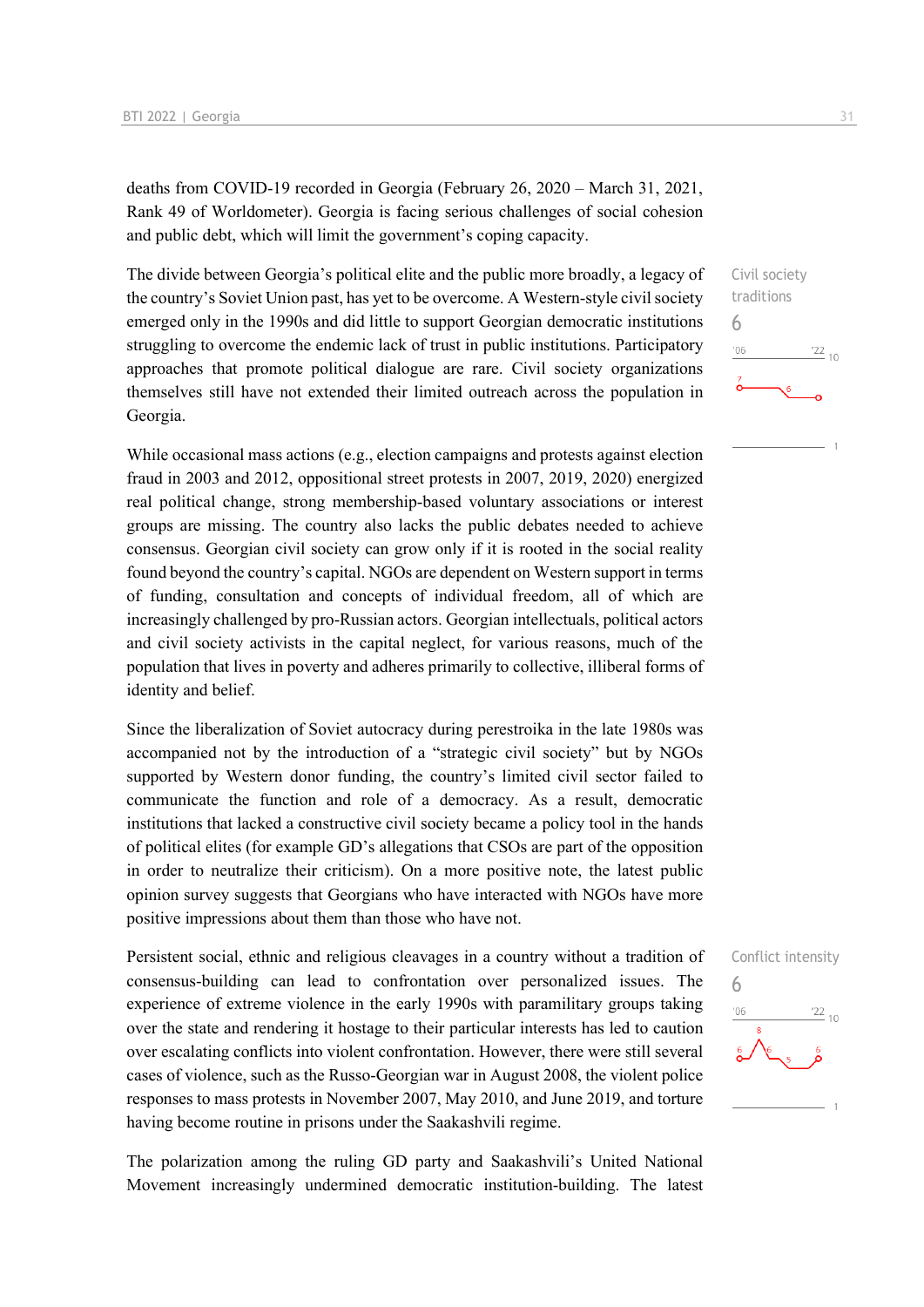stalemate with the opposition's rejection of entering parliament over allegedly fraudulent parliamentary elections since October 2020 contains the potential for a violent escalation and again blocks alternative consensual conflict solutions. The COVID-19 pandemic has aggravated this trend.

There were a number of incidents of discrimination or violence against gay activists, between Orthodox people and Muslims in mixed communities, as well as hate speech accompanied by a further strengthening of an ultra-nationalist "Georgian March," which is positioning itself as a social and political force against all "non-Georgian" elements (i.e., religious, ethnic, racial and sexual minorities). However, "Georgian March" did not gain parliamentary seats at the most recent election. The state authorities still need to learn how to handle such conflicts in an effective and impartial way. Today, Russia, which has military bases in the separatist regions of Abkhazia and South Ossetia, represents the main threat to Georgia's security in public perception.

## II. Governance Performance

### **14 | Steering Capability**

With the EU-Georgia Association Agreement, which entered into force on July 1, 2016, there is a clear roadmap for a gradual approximation toward EU standards, which is guiding long-term goals under the perspective of future EU membership. However, indicators in accompanying action plans are rarely clearly formulated or are difficult to measure. Without clear evidence of achievement toward a long-term strategic goal, short-term public relation objectives appear to be of higher relevance to the government. With often rotating office holders at all levels, voluntarism and unpredictability often prevail. Due to a tradition of top-down decision-making by a small circle in the political leadership, there is reluctance to involve independent experts or openly consult with civil society. Institutionalized channels for exchanges, primarily with civil society actors, are slowly developing. Some ministries have attempted to elaborate an inclusive strategy (Youth strategy, Culture 2025), but implementation was forthcoming. Entrenched business or other interests are ultimately more decisive for the setting of priorities.

Within the mandate of the Public Administration Reform (PAR), one of the important pillars of EU-Georgia cooperation, the government has started to improve its policy planning and monitoring system from January 1, 2020. However, the adopted new rules set only the minimum standards of dialogue and consultation, beginning only after the first draft of a policy document is concluded. A mandatory Regulatory Impact Assessment for specific legislation was also introduced. However, two NGOs

### Question Score

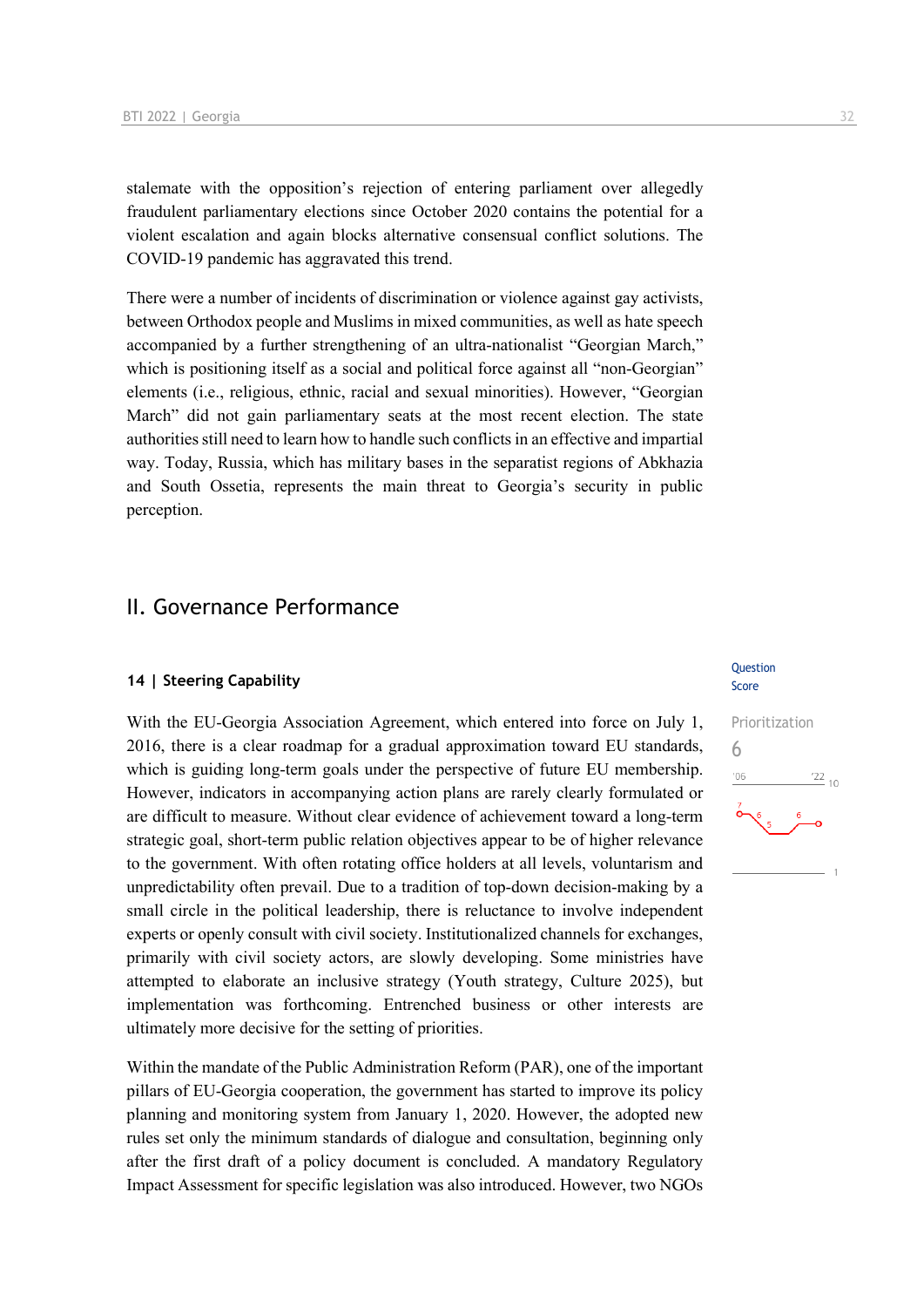monitoring the PAR implementation found that several objectives and activities have been implemented only partially or not at all in the planned period 2019 - 2020. Only a third of all short-term (two years) recommendations from a 2018 SIGMA report have been implemented. Thus, significant challenges remain for policy planning and coordination.

In general, Georgia's administrations have struggled to implement existing plans. Since 1991, three different governments have introduced a number of reforms, including the modernization of financial and public institutions, initiating the harmonization of Georgian legislation with EU regulations, and making considerable progress in the fight against corruption. However, the "operational gap" in proper implementation of reforms not only at the top, but also at the grassroot levels has not yet been closed. Frequent staff rotation, lack of institutional memory, and lack of horizontal coordination between state agencies, as well as profound deficiencies in evidence-based policy formulation have affected the government's implementation capacities.

The implementation quality of the EU-Georgia Association Agreement is assessed annually by the EU in its "Association Implementation Report." It provides some external scrutiny. Extensive training is planned to ensure proper implementation of the ambitious Association Action Plan with the EU.

The civil service still does not adhere fully to meritocratic principles. It is not free from direct political interference. Nor does it offer competitive salaries. All these contribute to an underperforming public service. In February 2020, regulations for internal promotions were introduced via the Law on Public Service (LPS) in order to provide for better career opportunities in public institutions.

Another important step toward improving implementation is the "Open Government Partnership," in which Georgia has been a member since 2011. It is currently implementing 28 commitments from the 2018 - 2020 action plan with increased transparency and free access to public information. According to an OECD SIGMA report, progress in reform of the policy planning and implementation system has proven slow since 2018. The main obstacle is the politicization of the civil service, especially during election periods, known as exploitation of "administrative resources." Public agencies avoid undertaking important commitments to actually achieve policy objectives and fail to even carry out less important activities which they are responsible for.

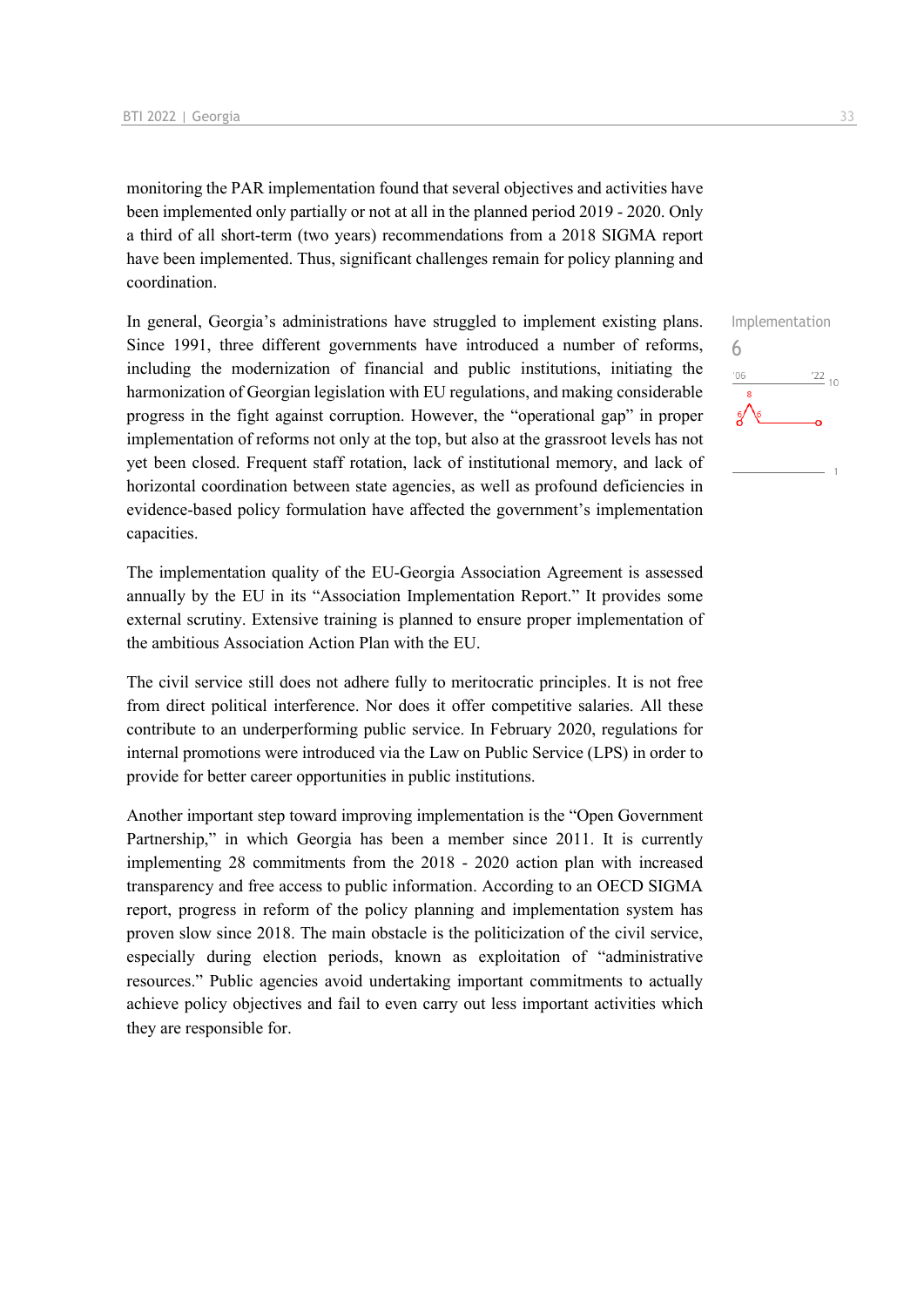Policy learning has been impaired since independence by continuing deep divisions in Georgian politics. The relationship between government and opposition has remained confrontational and counterproductive. Bidzina Ivanishvili's GD and Mikheil Saakashvili's UNM have been the focal points, especially since October 2018. Only in rare cases do both political camps succeed in bridging their considerable differences as in the agreement on electoral reform facilitated by EU, U.S. and German diplomats, which lasted until the parliamentary elections. The current deadlock, with the opposition refusing to enter parliament until the announcement of snap-elections, leaves little space for policy learning.

The once positive trend of cooperation between the new GD government and civil society after the 2012 parliamentary elections has also fallen victim to growing polarization. Criticism by leading watchdog NGOs of the government's legal initiatives was harshly rejected by the authorities as politically biased. As long as there is no understanding that the opposition parties are not state enemies or personal foes, but competitors for the best ideas on how to develop the country, there is no chance to have substantial debates over policy issues.

Policy monitoring in Georgia is weak and practically no policy evaluation occurs. The policy planning process is generally of only a formalistic nature – a proper situation analysis, risk assessment and mitigation tools are rarely or only superficially conducted. Public consultations in the policy planning process became mandatory by government decree in 2020, but only minimalistic standards have been set. Improper policy planning, monitoring and lack of policy evaluation result in a lack of learning from past experiences.

### **15 | Resource Efficiency**

A Civil Service Reform and Public Administration Reform will provide for an efficient use of resources. After long preparation which began in 2014, a new law affecting the Civil Service was adopted in 2015 and went into effect in July 2017. Its key components were only implemented during 2019 and 2020, which the EU diplomatically praised in its Annual Report for 2020. This significant delay indicates the low priority such changes had for the government, in comparison to informal rule. So far, legislative and practical changes have not resulted in a more professional, meritocratic, effective and politically neutral civil service. Civil society's skepticism is often backed by frequent cases of nepotism, favoritism in public procurement and the use of administrative resources for political purposes. This also applies to the local administrations.

Efficient utilization of budgetary resources is another area facing significant challenges. For a number of years, watchdog organizations have informed the public about bureaucratic costs and inefficient budget spending. They repeatedly call for



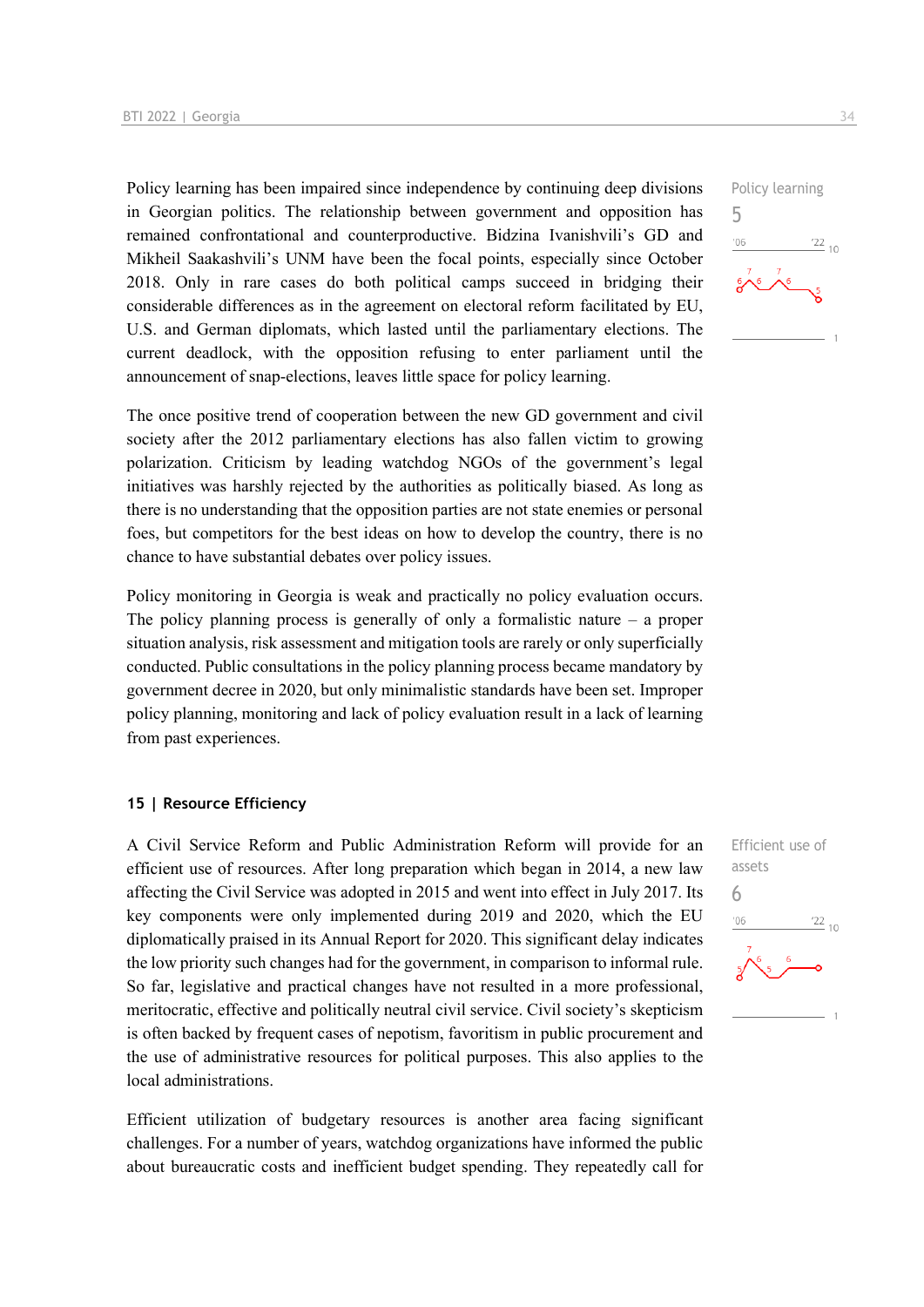better parliamentary oversight on the effectiveness of government spending, and especially now under COVID-19 pandemic conditions.

In 2018, GD with its constitutional majority, removed relevant thresholds in the law on Economic Freedom.

The GD government promoted greater decentralization with the adoption of a new Local Self-Government Code (2014) and in 2019 a Decentralization Strategy 2020 - 2025. In addition, the 2017 constitutional changes created additional guarantees for the implementation of local self-governance reform. Although the reform introduced various important novelties for local authorities (e.g., legislation that enables municipalities to retain more funds accrued from taxes), major competences still remain with the central government. These limit the opportunities for local governments to accumulate revenues.

Since the parliamentary elections of October 2012, policy coordination has not been a strength of the GD party. After the 2013 constitutional reforms, vertical interference was exerted by the prime minister as the single most important means of ensuring cooperation between different parts of the administration. National policy planning and coordination forms part of the national public governance reform, which has been conducted by the Georgian government since 2015 per the EU-Georgia Association Agreement. In February 2020, the Georgian government presented a new national policy planning and coordination system, which was designed to be "in line with European standards," to make government activities "more results-oriented, measurable and effective" and "boost the effectiveness of reforms." In a technocratic way, the launch of an electronic system will make the policy planning and coordination process "fully automated," ensuring better communication between state agencies.

So far, this means that EU procedural norms had little impact on formal and informal practices of governance. As a donor requirement introduced externally, the relevance of policy coordination to the Georgian government in everyday practice remains weak. An intrinsic shift toward a more integrative and bipartisan policy-driven approach, as proposed by TIG in November 2018, is unlikely in times of steadily increasing political confrontation.

Georgia continues to be a frontrunner in the post-Soviet area in the Corruption Perception Index and in the 2019 World Bank control of corruption indicator (2019: 74.04 out of 100; 2017: 77.00 out of 100). However, Transparency International's latest Report on Corruption and Anti-Corruption Policy in Georgia (October 2020) identified several alarming trends of potential backsliding from previous achievements. While levels of petty corruption have been low in Georgia, from 2016 onwards, the concentration of power, informal influence on public institutions, and state capture evidently prevented proper investigations into possible cases of highlevel corruption involving officials or influential individuals connected with the



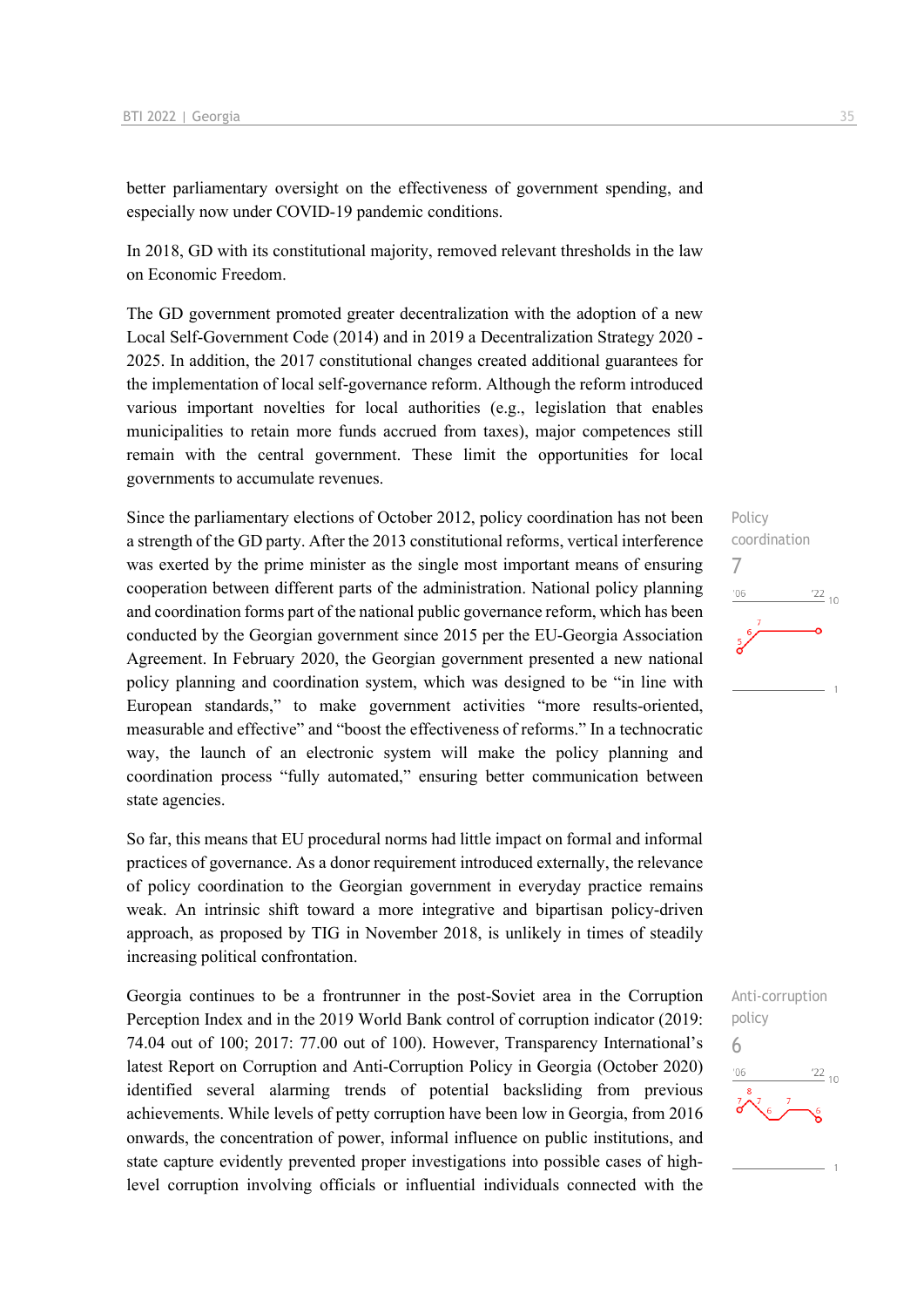ruling GD party. The success rate of companies connected with public officials or donors to GD in public procurements is suspiciously high. The slow reform of Georgia's anti-corruption legislation has thwarted the implementation of an effective anti-corruption policy. Simultaneously, the enforcement of the existing anticorruption norms remains problematic (including the prevention of illicit enrichment, conflict of interest, and whistleblower protection).

Besides some technocratic improvements, the government has not established an independent and impartial Anti-Corruption Agency as demanded by CSOs. The parliamentary Committee on Legal Issues even refused to discuss a legislative initiative on the creation of an Independent Anti-Corruption Agency. So far, anticorruption responsibilities remain scattered among several law enforcement agencies tasked with fighting abuse of public office – the State Security Service, Office of the Chief Prosecutor, and Investigation Service of the Ministry of Finance. Moreover, important elements in the fight against political corruption lie within the State Audit Office. Coordination of anti-corruption policy and monitoring of its implementation is the task of the Inter-Agency Anti-Corruption Coordination Council, whose secretariat belongs to the analytical department of the Ministry of Justice. Georgia's membership in the "Open Government Partnership" encompasses anti-corruption issues. Despite a positive role of the council and the active involvement of CSOs, the problem of high-level corruption has not been sufficiently addressed.

According to the latest progress update report from the OECD-ACN, out of the 22 total anti-corruption recommendations made for Georgia, none showed significant progress, 17 were assessed as having some progress, and four of them indicated lack of progress. Similarly, the latest compliance report of the Group of States Against Corruption (GRECO) states that 70% of the recommendations with regard to the prevention of corruption have not been fully implemented by Georgia.

A whistleblowing mechanism has been in place in Georgia since 2009. However, its effectiveness is questionable, and the number of whistleblowing cases is very low. An Institute for Development of Freedom of Information (IDFI) study reveals that the national legislation regulating whistleblowing still has a number of shortcomings with respect to international requirements and recommendations. The political will to support the effectiveness of the whistleblowing mechanism appears to be lacking.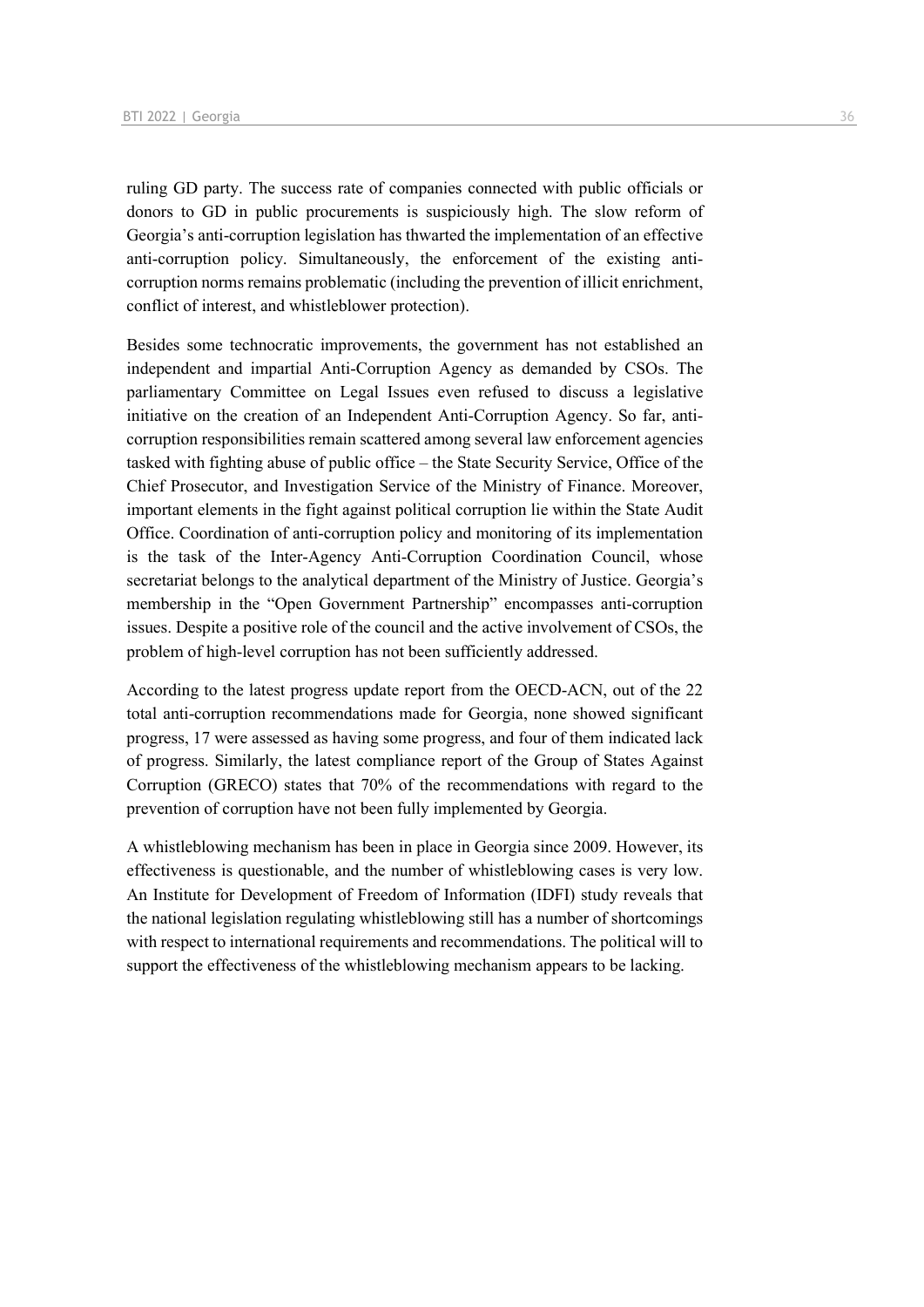### **16 | Consensus-Building**

There seems to be a strong consensus among the political elite and wider society that Georgia is a part of Europe and should join the EU (83%) and NATO (78%) in the future (NDI poll December 2020), which demonstrates a great consistency in values and foreign policy orientation. However, ethnic minorities do form part of this consensus. Georgia's geostrategic position and the negative perception of Russia contribute to this foreign policy outlook. However, analyzing the results in detail, the issue becomes trickier. While 58% of Georgians prefer democracy to any other form of government, another 16% can imagine in some circumstances a non-democratic one, and for 13% it simply does not matter. They refrain from actively interfering in party politics and adhere to personalized patron-client networks. The most trusted institutions are religious (trust:distrust = 83:5), the army (81:5), police (56:18) and – because of the COVID-19 pandemic – the health sector (56:20), education (48:23), and followed by central and local governments (40:27), the media (35:14) and NGOs (24:22). Institutions trusted the least are the courts (26:29), banks (29:35), parliament (24:32), the president (25:37) and finally political parties (18:36). In fact, democratic institutions that should serve the common good for all people remain the least trusted ones.

While there is general agreement regarding the basic principles of a market economy, there is little consensus on policy goals. This is largely due to the negative perception of neoliberal policies among the population. The socioeconomic divide has continued for decades and led to a growing discontent toward the ruling GD coalition since 2018. Nevertheless, dissenting opinions are more often voiced about political issues and rarely about economic ones. A consensus on democracy and market freedom can be assumed for the majority of the political elites and is certainly an asset for its international orientation toward the United States and the EU. Representatives and views of a more social market economy are effectively marginalized and fragmented. Besides the Georgian Labour Party, which just reached the necessary 1% threshold of the vote to win one seat in the new parliament, all other left-leaning parties and election blocs failed to win any seats. There remains a risk that public opinion changes if poverty and employment are not addressed in the future. Illiberal and anti-Western alternatives do exist.

Consensus on goals 7 $^{\prime}06$  $^{22}$  10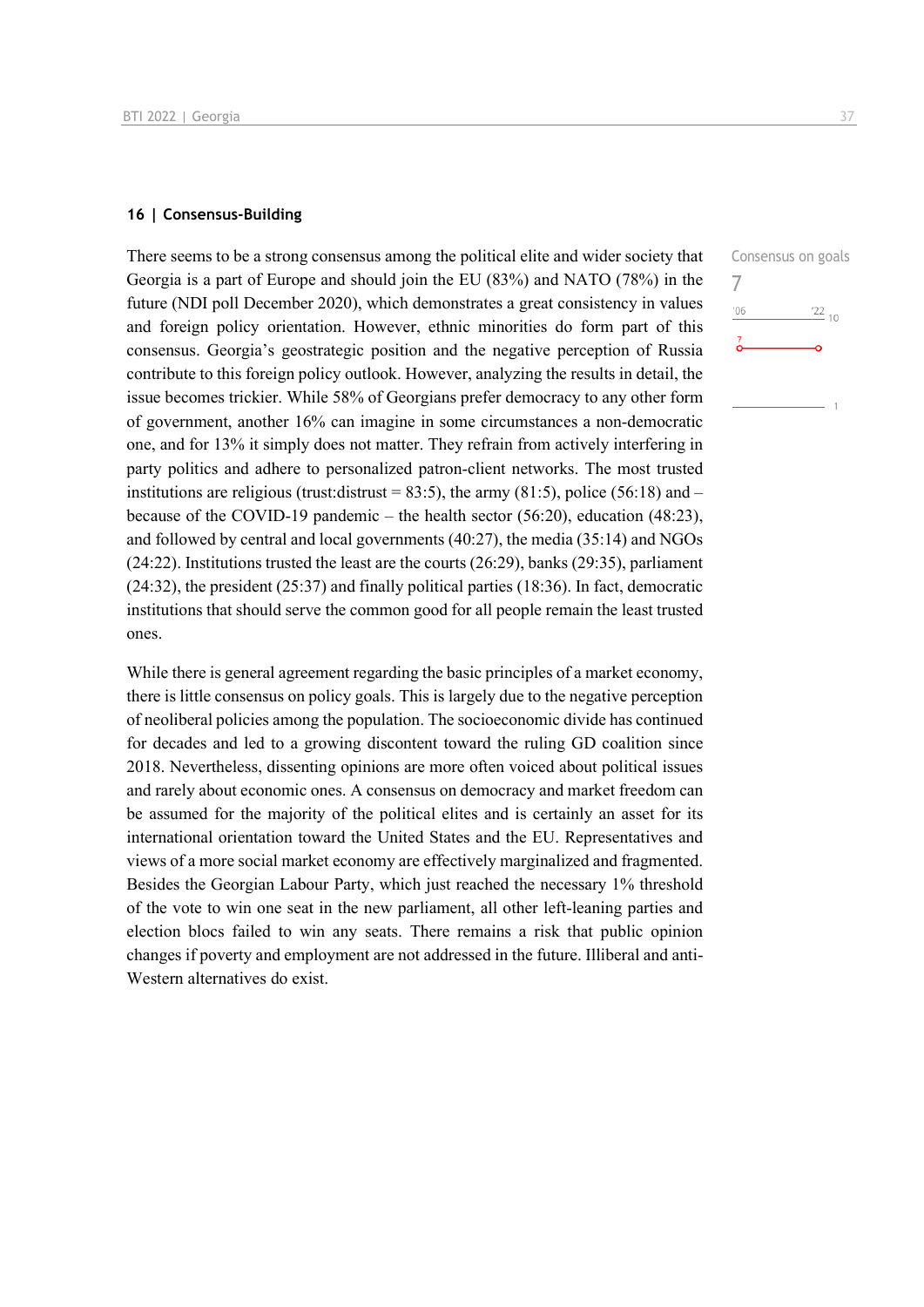The most influential actor in Georgia is the rather conservative and nontransparent Georgian Orthodox Church (GOC) with very high rates of public trust, primarily with respect to the person of Patriarch Ilia II. Besides its rejection of any legal or ecumenical bonds with other Christian faiths, the GOC has become more conciliatory toward Western integration as long as it does not diminish the church's leading moral role in society. In the 2020 parliamentary elections, the clergy allegedly backed the GD and its candidates. On the other side, the GD government did not dare to openly confront the GOC with COVID-19 restrictions and instead issued a curfew during Easter without prohibiting service and practices that could spread COVID-19. For the same reason, the government failed to protect LGBTQ+ activists during a pride event in May 2013 against violent homophobia.

Other anti-democratic actors resemble political "entrepreneurs," acting on behalf of particular interests, who tend to become majoritarian candidates for the GD in the parliamentary elections. Moreover, there are numerous cases of donors to the GD party being awarded multiple contracts through single-source procurement. Lately Georgia experienced the emergence of right-wing extremist groups, such as the "Georgian March" that are positioned further right of the anti-Western, somewhat pro-Russian "Patriots' Alliance," which lost half of its seats in the most recent parliamentary elections. As of now there is little chance that these groups will enter parliament.

As the current stalemate between the ruling GD and opposition UNM clearly demonstrates, the will of the political elite to solve conflicts remains limited. Political competition is played out as a zero-sum game with an increasing polarization between GD and UNM over the last few years. To compromise is perceived as weakness. Dialogue and negotiation could only be achieved in March 2020 with the mediation of Western diplomats. However, polarization continued after the parliamentary elections of October 2020: opposition parties refused to enter parliament because of what they alleged to be fraudulent elections. The tension increased with the arrest of the opposition leader, Nikanor Melia from UNM, in March 2021. The political parties failed to negotiate and reach an agreement even with high-level EU officials being involved as mediators. Political reformers able to institutionalize effective conflictresolution and mitigation mechanisms are marginal.

The majority of the population, due to dire socioeconomic conditions, are reluctant to engage politically. Civil society actors improved their role in conflict management and – with Western support – do oversee the government or negotiate issue-based compromises in place of a weak political opposition. Certainly, the EU approximation agenda plays a disciplining role here.

No substantial progress has been achieved with regard to reconciliation with the separatist regions of Abkhazia and South Ossetia, widely perceived as instruments of Russian geopolitical manipulation, constantly instigated by "borderization" and arrests of Georgians along the administrative borders. The initial progress achieved

Anti-democratic actors 7  $-06$  $\frac{22}{10}$ 

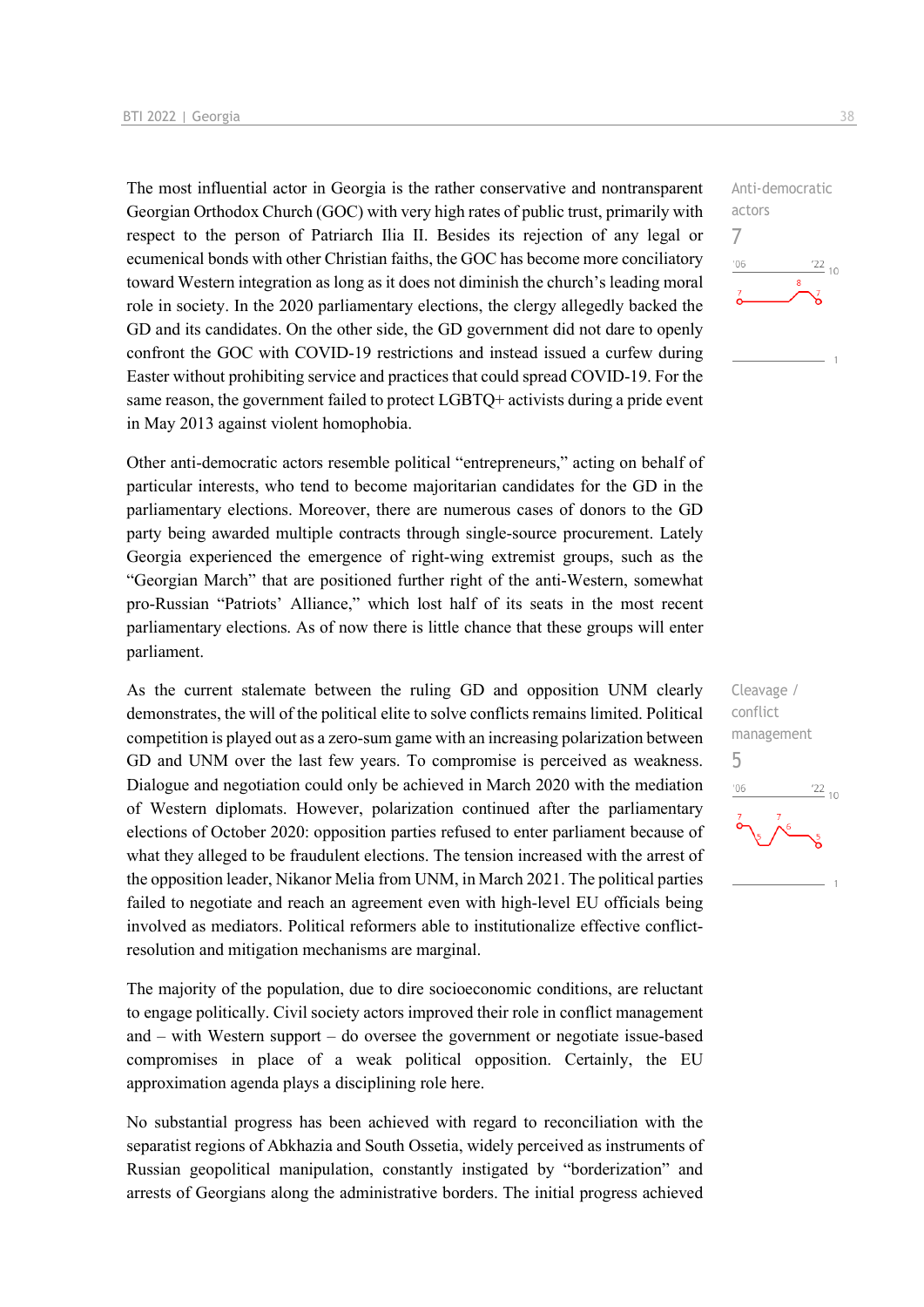in civic integration of ethnic and religious minority groups is undermined by an insufficient enforcement of constitutional rights for religious and sexual minorities. There are only rare public statements of leading GD politicians emphasizing the importance of integration of ethnic and religious minorities.

Over the last few years, but especially during the parliamentary election campaigns of 2016 and 2020, the GD ruling party and the government reluctantly collaborated or consulted with civil society. They more often rejected civil society's criticism as politically biased in an increasingly polarized environment. Due to the relatively weak roots of NGOs in society, they are easily targeted by ruling populist politicians.

However, the state is not imposing any formal restrictions on NGOs, and they can continue to receive funding from Western donors. With the National Platform of the Civil Society Forum, the EU even created a regular consultation channel with them. Their impact on democratic governance remains limited. However, they can have an impact on the political agenda setting by providing critical arguments for public debates.

The wider population, with its socioeconomic problems, tends not to participate in civil engagement, which appears to many to be another way of preparing for a career in politics, as it often happens to be. In the majority of cases when public entities consult civil society and/or the wider public, government representatives are reluctant to establish a well-organized process for discussing submitted comments and providing relevant feedback. Thus, they leave the impression that consultations are only tokenistic. This has a negative impact on the trust of the society toward the process, thus demotivating them to engage in similar processes in the future.

In domestic politics, GD has never attempted mediation between former victims and perpetrators under Saakashvili's regime. They came to power with the promise to restore justice and hold perpetrators accountable, a promise that was largely left unfulfilled, with numerous high-profile cases being shelved to this day. With the resilient UNM as a potential contender for power, during election campaigns the prospect of restoration of justice was revived by the incumbent GD. While continuing to pay political dividends for the ruling GD, this strategy does prevent reconciliation and rather deepens the animosity between major political actors and their constituencies.

Reconciliation with the separatist Abkhazian and South Ossetian authorities has not improved. These separatist entities have become gradually included in Russian Federation structures. Georgia has tried to counter the diplomatic stalemate with offers of free health care to Abkhaz and Georgians residing in Abkhazia. There is no dialogue between the conflicting sides.

The issue of Soviet injustice, its acknowledgment and the remuneration of victims were conducted in a low-key manner, because of the still virulent adoration of Stalin

Civil society participation 6  $\frac{22}{10}$  $'06$ 

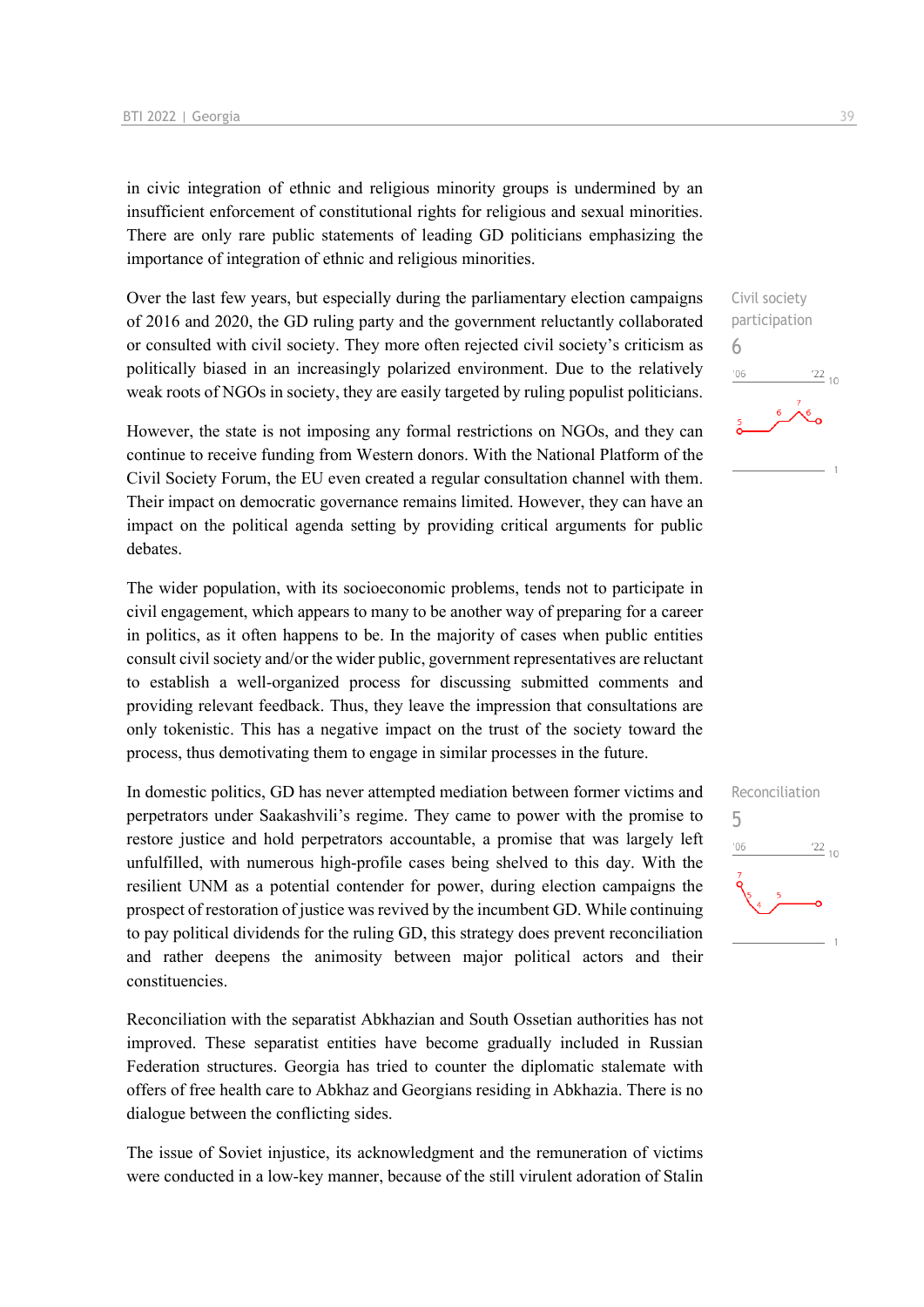(born in the Georgian city of Gori) among the older generation. The lack of reconciliation over human rights violations is symptomatic of the inability to facilitate reconciliation during the current political confrontation. The state is trying to evade the legacy of the Soviet past. It is just purposefully forgotten.

### **17 | International Cooperation**

The Association Agreement (AA) concluded with the EU is accompanied by an Association Agenda as a blueprint for reforms. The agenda provides for an explicitly formulated long-term development strategy and requires consistent implementation, which is mainly restricted to formal structures, since EU conditionality is often not applied in a consistent way.

The EU is the biggest donor supporting Georgia's approximation process under its European Neighborhood Instrument (ENI) 2014 - 2020 with  $\epsilon$ 610-746 million for reforms of public administration, agriculture and rural development, the justice sector and complementary support for capacity development and civil society as outlined in its Association Implementation Report on Georgia. It also reprogrammed an amount of €183 million of grants to fight the serious consequences of the COVID-19 pandemic in Georgia. In addition, the EU allocated an exceptional Macro-Financial Assistance program of €150 million in 2020. Part of the 2019 bilateral allocation ( $E127$  million) and of the 2020 bilateral allocation ( $E102.7$  million) have been reprogrammed to better support the country's COVID-19 response in three main areas: the health sector, socioeconomic recovery and help to the most vulnerable. The EU supports the Georgian government's anti-crisis economic plan to address the challenges of the COVID-19 pandemic, accompanied by flanking measures in the areas of environment, health, socioeconomic recovery and migration, and the promotion of human rights.

The other important donor to Georgia is the U.S., whose four long-term objectives are economic growth, energy sector reform, democracy and governance, and social and health services development. USAID began operating in Georgia in 1992 and altogether has provided over \$1.8 billion in assistance to Georgia. Building on this partnership, the U.S. government dedicates approximately \$40 million annually to 50 wide-reaching programs.

In January 2020, Georgia hosted the UN Annual Development Partnership Forum in Tbilisi discussing the eradication of poverty through inclusive, sustainable and smart economic development, strengthening high quality, accessible education, social welfare and other issues. Due to the COVID-19 pandemic, the role of CSOs in monitoring and assessment of donor cooperation programs has increased. They have raised concerns regarding the effective use of the financial resources allocated to Georgia to counter the pandemic.

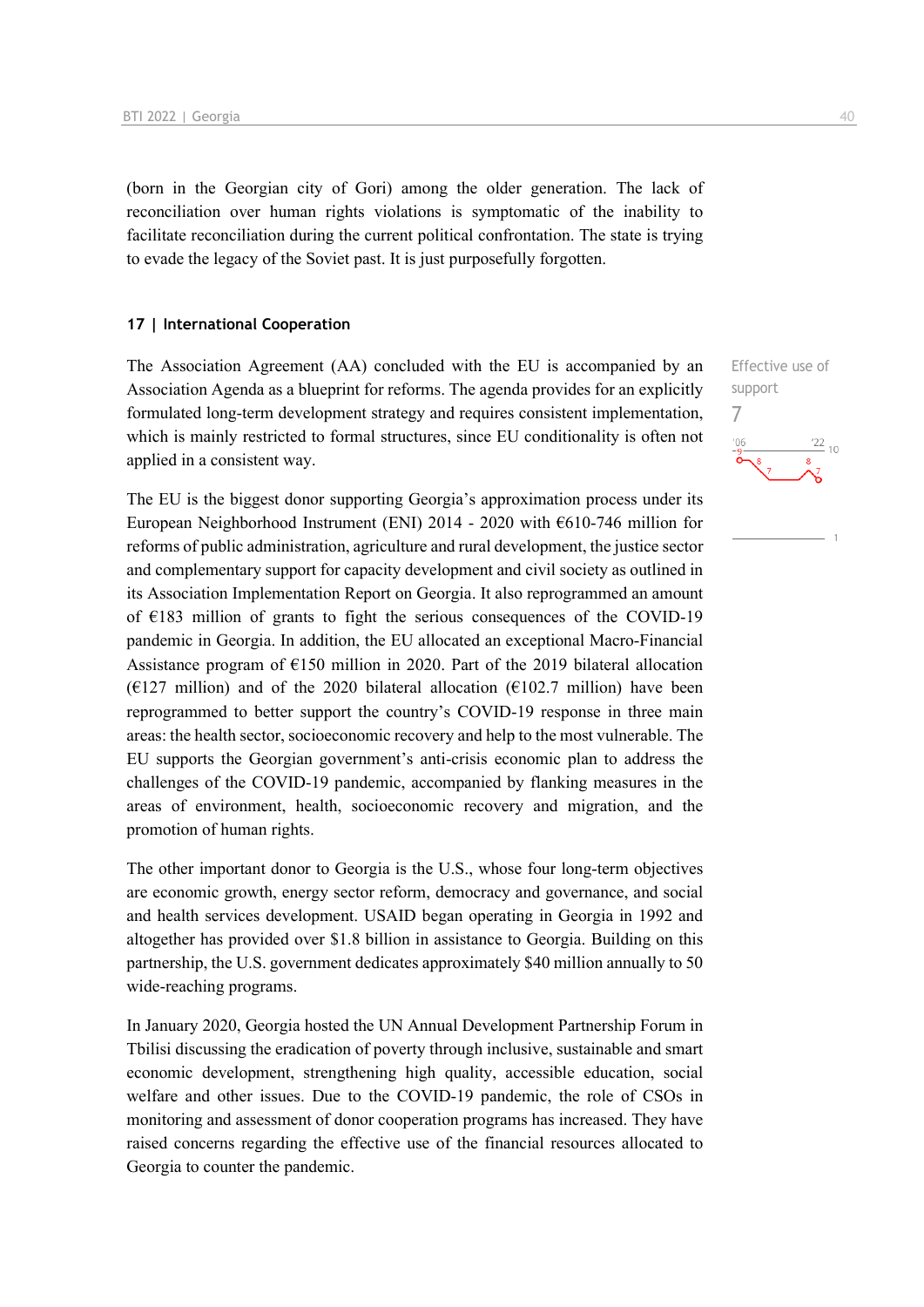The reform efforts by the GD government, even during the pandemic, have been acknowledged in the latest EU-Georgia annual report by the EU in January 2020. Georgia remains a frontrunner in reforms and EU approximation in the EU Eastern Partnership. The commitment to achieving sustainable results was overshadowed by EU discussions questioning the prospect of membership, even if there is still a lot to be implemented in the framework of the Association Agreement. Given the latest political developments, Georgia still has much to do to convince the EU and its members. This is less so about its seriousness than about the sustainability of its reform efforts.

Georgian citizens have made over 1,150,000 visits to the EU since the visa-freeregime entered into force in March 2017. The third report under the Visa Suspension Mechanism adopted on July 10, 2020, confirmed that visa liberalization benchmarks continue to be fulfilled. Georgia has undertaken a number of actions to bring the initially high number of unfounded asylum-seekers under control, including the adoption of a Law on the Rules and Procedures for Georgian Citizens exiting and entering Georgia by parliament in September 2020. While this is another technical approach to problem solving, the political elite has to convince its population not to misuse the newly gained opportunity of travel to the EU, despite existing social and economic problems in the country.

Being a small but geostrategically important country, Georgia has managed to establish good relations with all neighboring countries with the exception of Russia. Georgian foreign policy focuses primarily on withstanding an increasingly assertive Russia in Georgia's separatist regions. The GD's attempts to improve its relations with Russia suffered a serious setback with the Gavrilov scandal in June 2019. The Russian "borderization" regime and the imprisonment of Georgian citizens for "border" violations in South Ossetia also undermined any progress. The Geneva talks on Abkhazia and South Ossetia have stalled because they exclude the status issue for both entities.

On the other hand, prospects for NATO admission have diminished since the 2008 war. Regional cooperation is primarily fostered within the EU Neighborhood Policy and the weaker Black Sea Synergy. The EU is reluctant to give Georgia a membership perspective.

Twenty years after its accession to the Council of Europe, Georgia chaired for the first time the Committee of Ministers of the Council of Europe (CoE) from November 2019 until May 2020. This inter-governmental decision-making body is composed of foreign ministers from all 47 member states.

The violent escalation of the conflict over Nagorno-Karabakh and Armenia's defeat in autumn 2020 altered the geopolitical environment. Russia's and Turkey's role in the Caucasus increased after both urged Azerbaijan and Armenia to halt the fighting. The Minsk group, chaired by France, Russia and the United States, the OSCE proper and the EU did not manage to play a successful role in conflict mitigation. Having significant Azeri and Armenian minorities, Georgia stayed neutral.



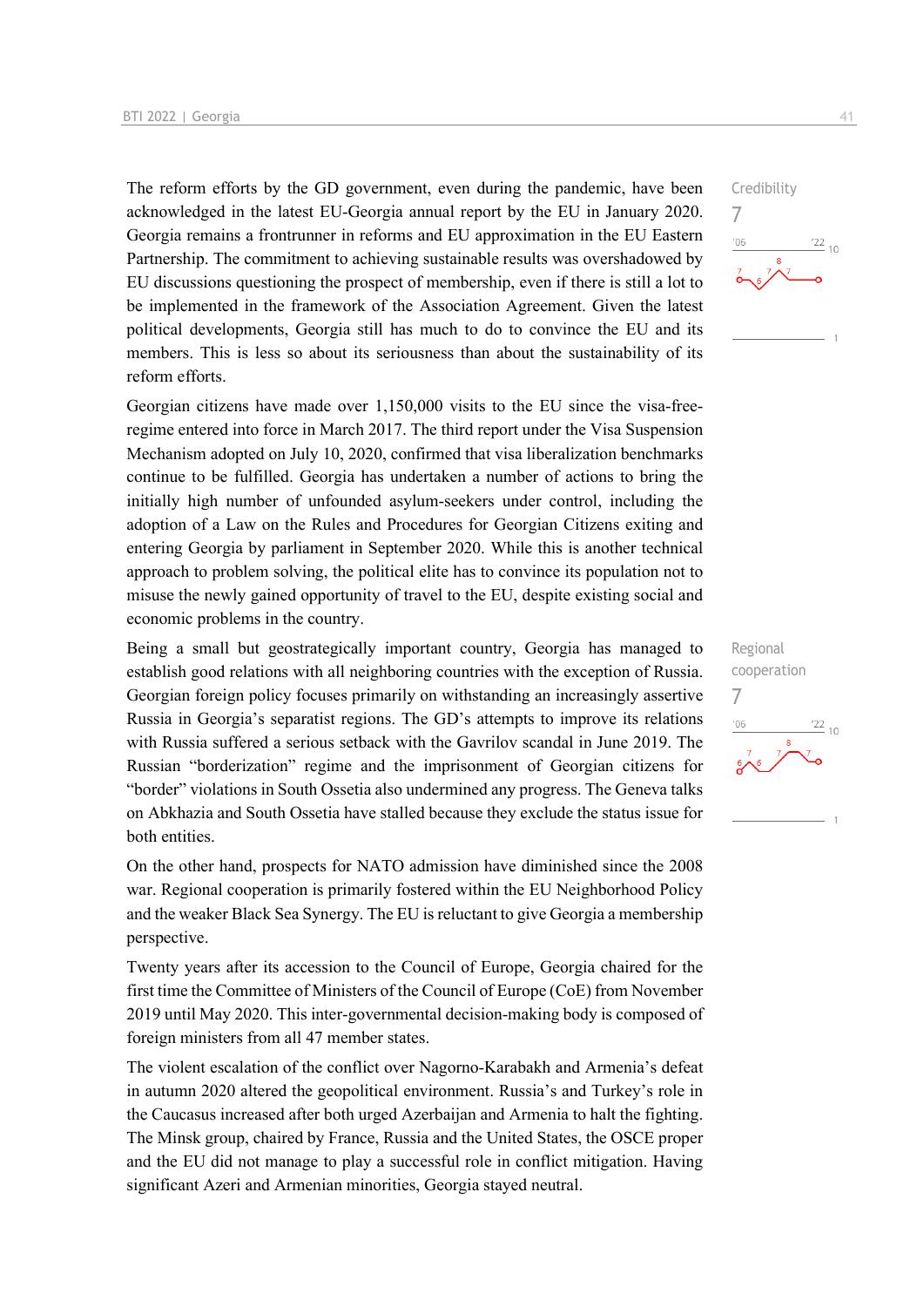The idea of Georgia becoming a transportation and energy corridor in the region is still relevant, but the Anaklia port project came to a halt in 2019. The Baku-Tbilisi-Kars railway, operational since October 2017, transports cargo mainly from Azerbaijan and Central Asia. Cargo traffic from Turkey to CIS countries may shift to this new route through Georgia. With its Road and Belt program China is gaining influence in Georgia, investing in infrastructure and production as an entry point to the EU internal market.